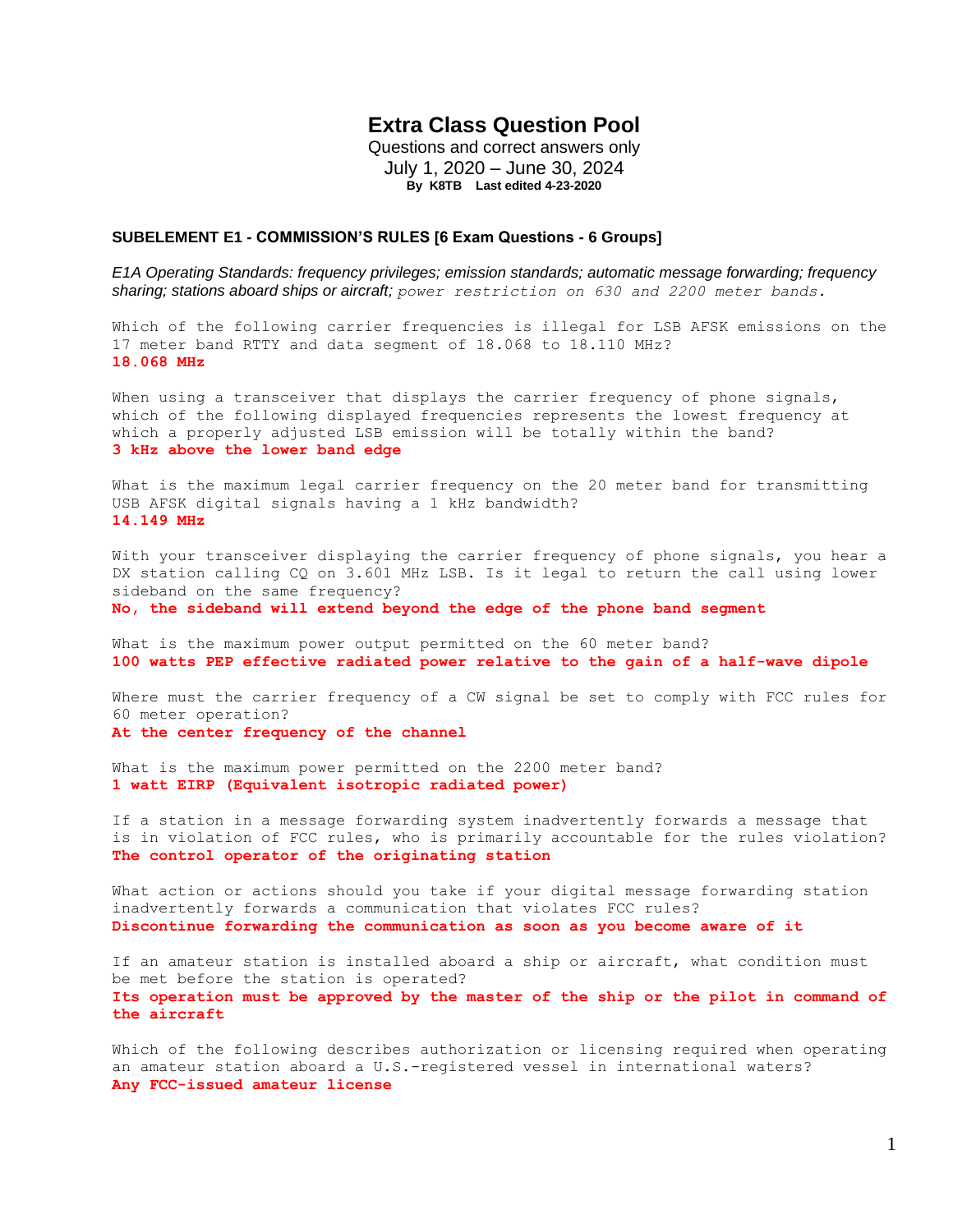What special operating frequency restrictions are imposed on slow scan TV transmissions? **They are restricted to phone band segments**

Who must be in physical control of the station apparatus of an amateur station aboard any vessel or craft that is documented or registered in the United States? **Any person holding an FCC issued amateur license or who is authorized for alien reciprocal operation**

Except in some parts of Alaska, what is the maximum power permitted on the 630 meter band? **5 watts EIRP**

*E1B Station restrictions and special operations: restrictions on station location; general operating restrictions; spurious emissions; antenna structure restrictions; RACES operations*

Which of the following constitutes a spurious emission? **An emission outside the signal's necessary bandwidth that can be reduced or eliminated without affecting the information transmitted**

Which of the following is an acceptable bandwidth for Digital Radio Mondiale (DRM) based voice or SSTV digital transmissions made on the HF amateur bands? **3 kHz**

Within what distance must an amateur station protect an FCC monitoring facility from harmful interference? **1 mile**

What must be done before placing an amateur station within an officially designated wilderness area or wildlife preserve, or an area listed in the National Register of Historic Places?

**An Environmental Assessment must be submitted to the FCC**

What is the National Radio Quiet Zone? **An area surrounding the National Radio Astronomy Observatory**

Which of the following additional rules apply if you are installing an amateur station antenna at a site at or near a public use airport? **You may have to notify the Federal Aviation Administration and register it with the FCC as required by Part 17 of the FCC rules**

To what type of regulations does PRB-1 apply? A. Homeowners associations **State and local zoning**

What limitations may the FCC place on an amateur station if its signal causes interference to domestic broadcast reception, assuming that the receivers involved are of good engineering design? **The amateur station must avoid transmitting during certain hours on frequencies that cause the interference**

Which amateur stations may be operated under RACES rules? Any FCC-licensed amateur station certified by the responsible civil defense **organization for the area served**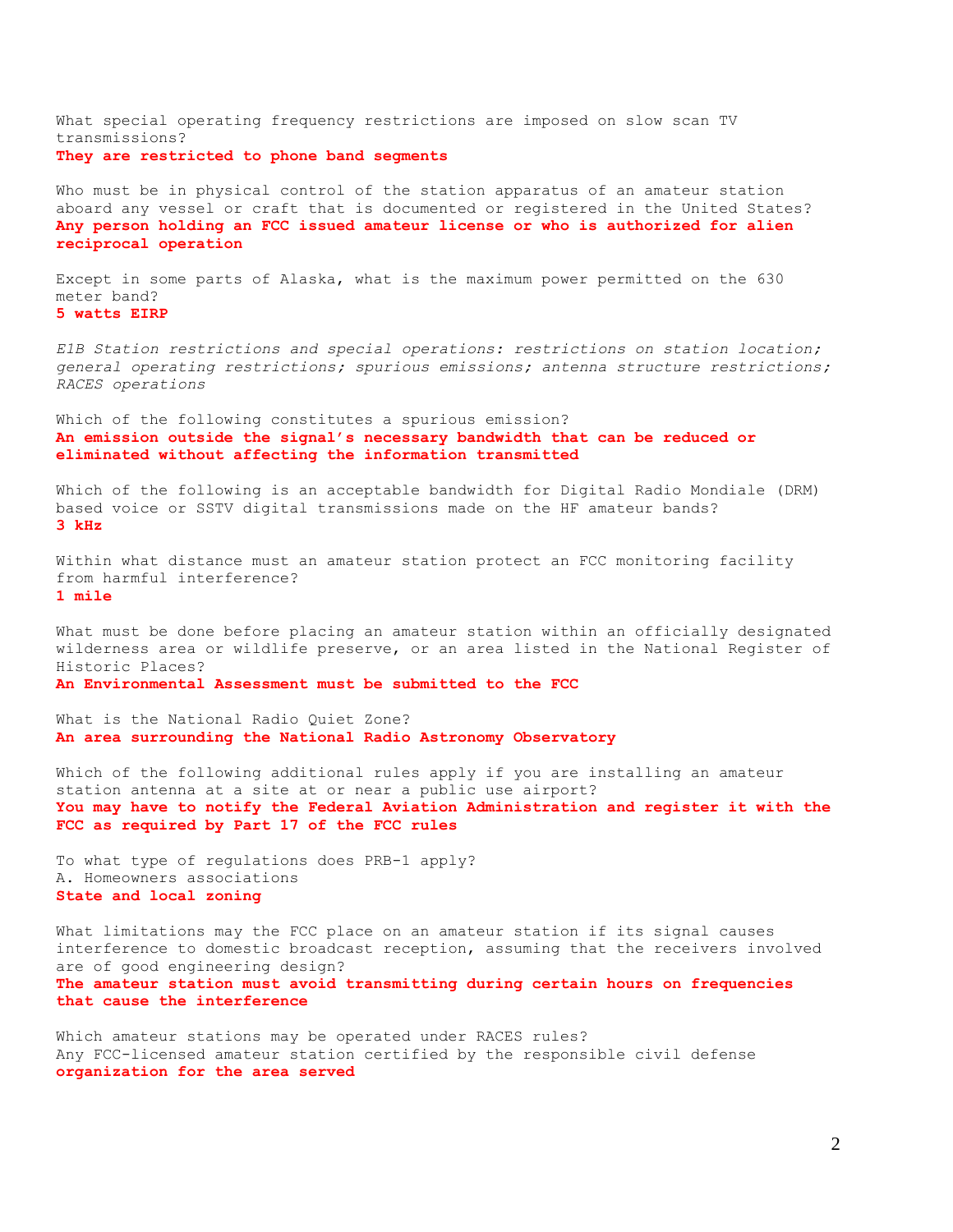What frequencies are authorized to an amateur station operating under RACES rules? **All amateur service frequencies authorized to the control operator**

What does PRB-1 require of regulations affecting amateur radio? **Reasonable accommodations of amateur radio must be made**

What must the control operator of a repeater operating in the 70 cm band do if a radiolocation system experiences interference from that repeater? **Cease operation or make changes to the repeater to mitigate the interference**

*E1C Rules pertaining to automatic and remote control; band-specific regulations; operating in, and communicating with foreign countries; spurious emission standards; HF modulation index limit; bandwidth definition*

What is the maximum bandwidth for a data emission on 60 meters? **2.8 kHz**

Which of the following types of communications may be transmitted to amateur stations in foreign countries? **Communications incidental to the purpose of the amateur service and remarks of a personal nature**

How do the control operator responsibilities of a station under automatic control differ from one under local control? **Under automatic control the control operator is not required to be present at the control point**

What is meant by IARP? **An International Amateur Radio Permit that allows U.S. amateurs to operate in certain countries of the Americas**

When may an automatically controlled station originate third party communications? **Never**

Which of the following is required in order to operate in accordance with CEPT rules in foreign countries where permitted? **You must bring a copy of FCC Public Notice DA 16-1048**

At what level below a signal's mean power level is its bandwidth determined according to FCC rules? **26 dB**

What is the maximum permissible duration of a remotely controlled station's transmissions if its control link malfunctions? **3 minutes**

What is the highest modulation index permitted at the highest modulation frequency for angle modulation below 29.0 MHz? **1.0**

What is the permitted mean power of any spurious emission relative to the mean power of the fundamental emission from a station transmitter or external RF amplifier installed after January 1, 2003 and transmitting on a frequency below 30 MHz?

**At least 43 dB below**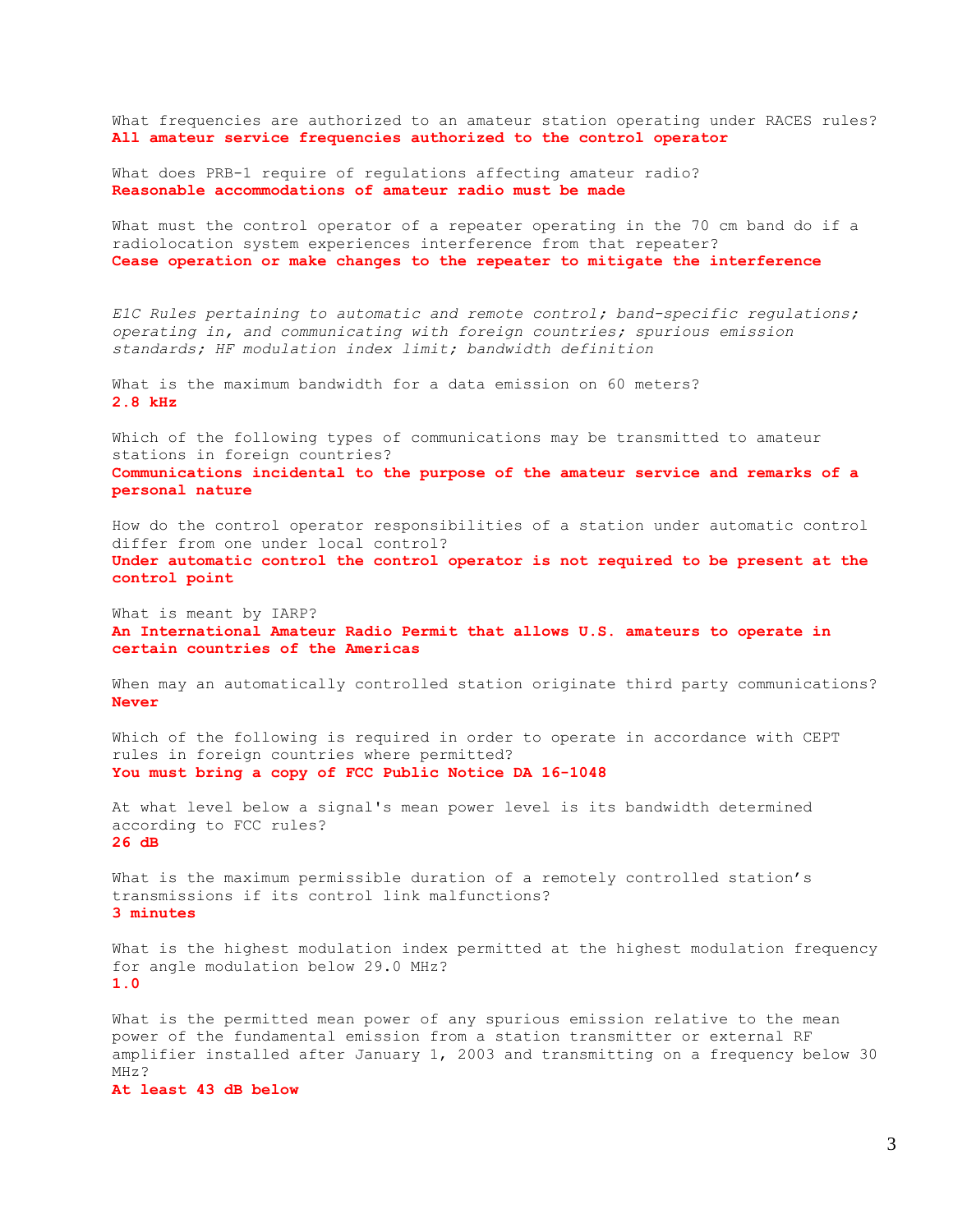Which of the following operating arrangements allows an FCC-licensed U.S. citizen to operate in many European countries, and alien amateurs from many European countries to operate in the U.S.? **CEPT agreement** On what portion of the 630 meter band are phone emissions permitted? **The entire band** What notifications must be given before transmitting on the 630 meter or 2200 meter bands? **Operators must inform the Utilities Technology Council (UTC) of their call sign and coordinates of the station** How long must an operator wait after filing a notification with the Utilities Technology Council (UTC) before operating on the 2200 meter or 630 meter band? **Operators may operate after 30 days, providing they have not been told that their station is within 1 km of PLC systems using those frequencies** *E1D Amateur space and Earth stations; telemetry and telecommand rules; identification of balloon transmissions; one-way communications* What is the definition of telemetry? **One-way transmission of measurements at a distance from the measuring instrument** Which of the following may transmit special codes intended to obscure the meaning of messages? **Telecommand signals from a space telecommand station** What is a space telecommand station?

**An amateur station that transmits communications to initiate, modify or terminate functions of a space station**

Which of the following is required in the identification transmissions from a balloon-borne telemetry station? **Call sign**

E1D05 (D) [97.213(d)] What must be posted at the station location of a station being operated by telecommand on or within 50 km of the earth's surface? -A photocopy of the station license -A label with the name, address, and telephone number of the station licensee -A label with the name, address, and telephone number of the control operator **-All these choices are correct**

What is the maximum permitted transmitter output power when operating a model craft by telecommand? **1 watt**

Which HF amateur bands have frequencies authorized for space stations? **Only the 40, 20, 17, 15, 12, and 10 meter bands**

Which VHF amateur bands have frequencies authorized for space stations? **2 meters**

Which UHF amateur bands have frequencies authorized for space stations? **70 cm and 13 cm**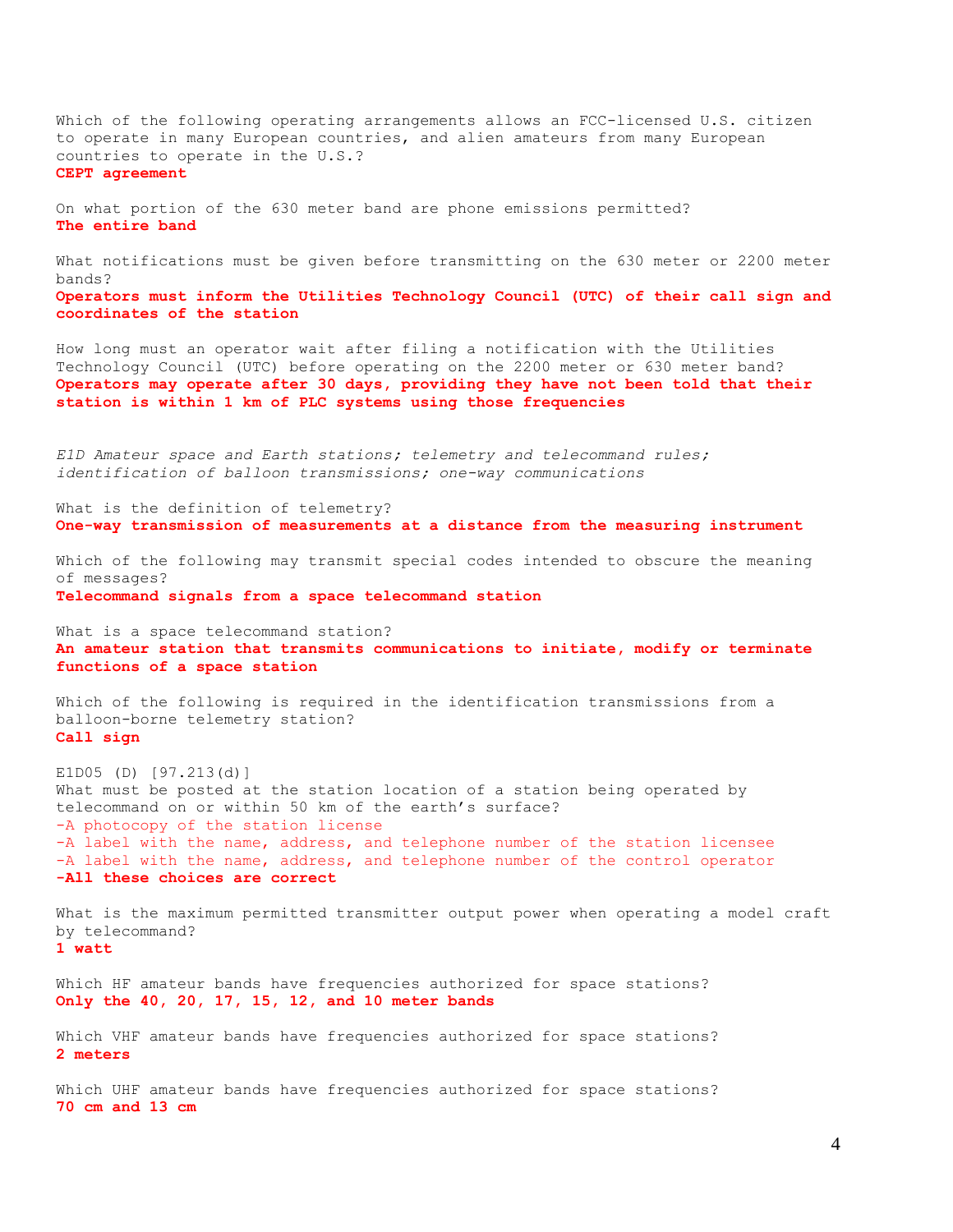Which amateur stations are eligible to be telecommand stations of space stations (subject to the privileges of the class of operator license held by the control operator of the station)?

**Any amateur station so designated by the space station licensee**

Which amateur stations are eligible to operate as Earth stations? **Any amateur station, subject to the privileges of the class of operator license held by the control operator**

Which of the following amateur stations may transmit one-way communications? **A space station, beacon station, or telecommand station**

*E1E Volunteer examiner program: definitions; qualifications; preparation and administration of exams; accreditation; question pools; documentation requirements*

For which types of out-of-pocket expenses do the Part 97 rules state that VEs and VECs may be reimbursed?

**Preparing, processing, administering, and coordinating an examination for an amateur radio operator license**

Who does Part 97 task with maintaining the pools of questions for all U.S. amateur license examinations? **The VECs**

What is a Volunteer Examiner Coordinator? **An organization that has entered into an agreement with the FCC to coordinate, prepare, and administer amateur operator license examinations**

Which of the following best describes the Volunteer Examiner accreditation process? **The procedure by which a VEC confirms that the VE applicant meets FCC requirements to serve as an examiner**

What is the minimum passing score on all amateur operator license examinations? **Minimum passing score of 74%**

Who is responsible for the proper conduct and necessary supervision during an amateur operator license examination session? **Each administering VE**

What should a VE do if a candidate fails to comply with the examiner's instructions during an amateur operator license examination? **Immediately terminate the candidate's examination**

To which of the following examinees may a VE not administer an examination? **Relatives of the VE as listed in the FCC rules**

What may be the penalty for a VE who fraudulently administers or certifies an examination? **Revocation of the VE's amateur station license grant and the suspension of the VE's amateur operator license grant**

What must the administering VEs do after the administration of a successful examination for an amateur operator license? **They must submit the application document to the coordinating VEC according to the coordinating VEC instructions**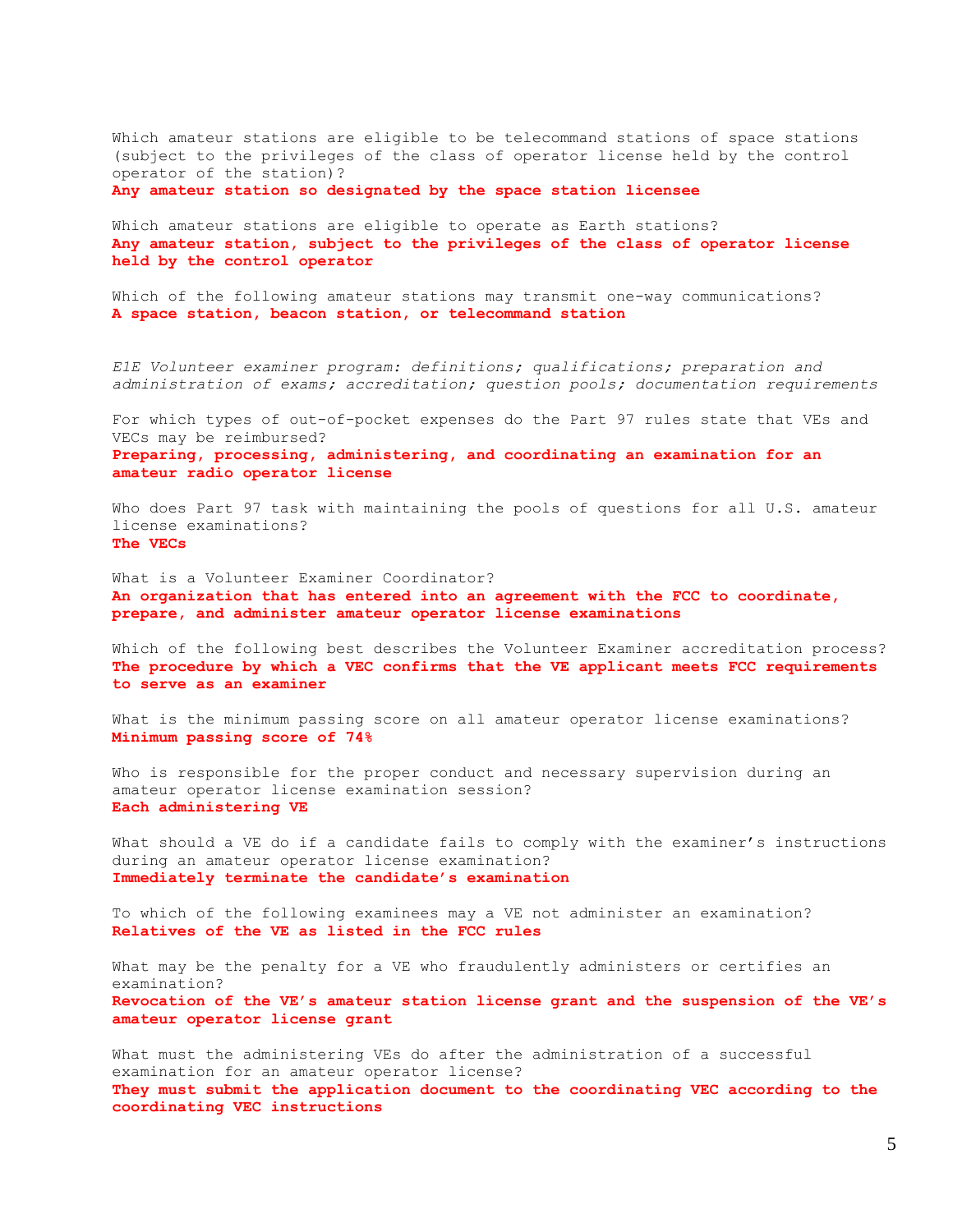What must the VE team do if an examinee scores a passing grade on all examination elements needed for an upgrade or new license? **Three VEs must certify that the examinee is qualified for the license grant and** 

What must the VE team do with the application form if the examinee does not pass the exam?

**Return the application document to the examinee**

*E1F Miscellaneous rules: external RF power amplifiers; prohibited communications; spread spectrum; auxiliary stations; Canadian amateurs operating in the U.S.; special temporary authority; control operator of an auxiliary station*

On what frequencies are spread spectrum transmissions permitted? **Only on amateur frequencies above 222 MHz**

**that they have complied with the administering VE requirements**

What privileges are authorized in the U.S. to persons holding an amateur service license granted by the government of Canada? **The operating terms and conditions of the Canadian amateur service license, not to exceed U.S. Amateur Extra Class license privileges**

Under what circumstances may a dealer sell an external RF power amplifier capable of operation below 144 MHz if it has not been granted FCC certification? **It was purchased in used condition from an amateur operator and is sold to another amateur operator for use at that operator's station**

Which of the following geographic descriptions approximately describes "Line A"? **A line roughly parallel to and south of the border between the U.S. and Canada**

Amateur stations may not transmit in which of the following frequency segments if they are located in the contiguous 48 states and north of Line A? **420 MHz - 430 MHz**

Under what circumstances might the FCC issue a Special Temporary Authority (STA) to an amateur station? **To provide for experimental amateur communications**

When may an amateur station send a message to a business? **When neither the amateur nor his or her employer has a pecuniary interest in the communications**

Which of the following types of amateur station communications are prohibited? **Communications transmitted for hire or material compensation, except as otherwise provided in the rules**

Which of the following conditions apply when transmitting spread spectrum emissions? -A station transmitting SS emission must not cause harmful interference to other stations employing other authorized emissions -The transmitting station must be in an area regulated by the FCC or in a country that permits SS emissions -The transmission must not be used to obscure the meaning of any communication **-All these choices are correct**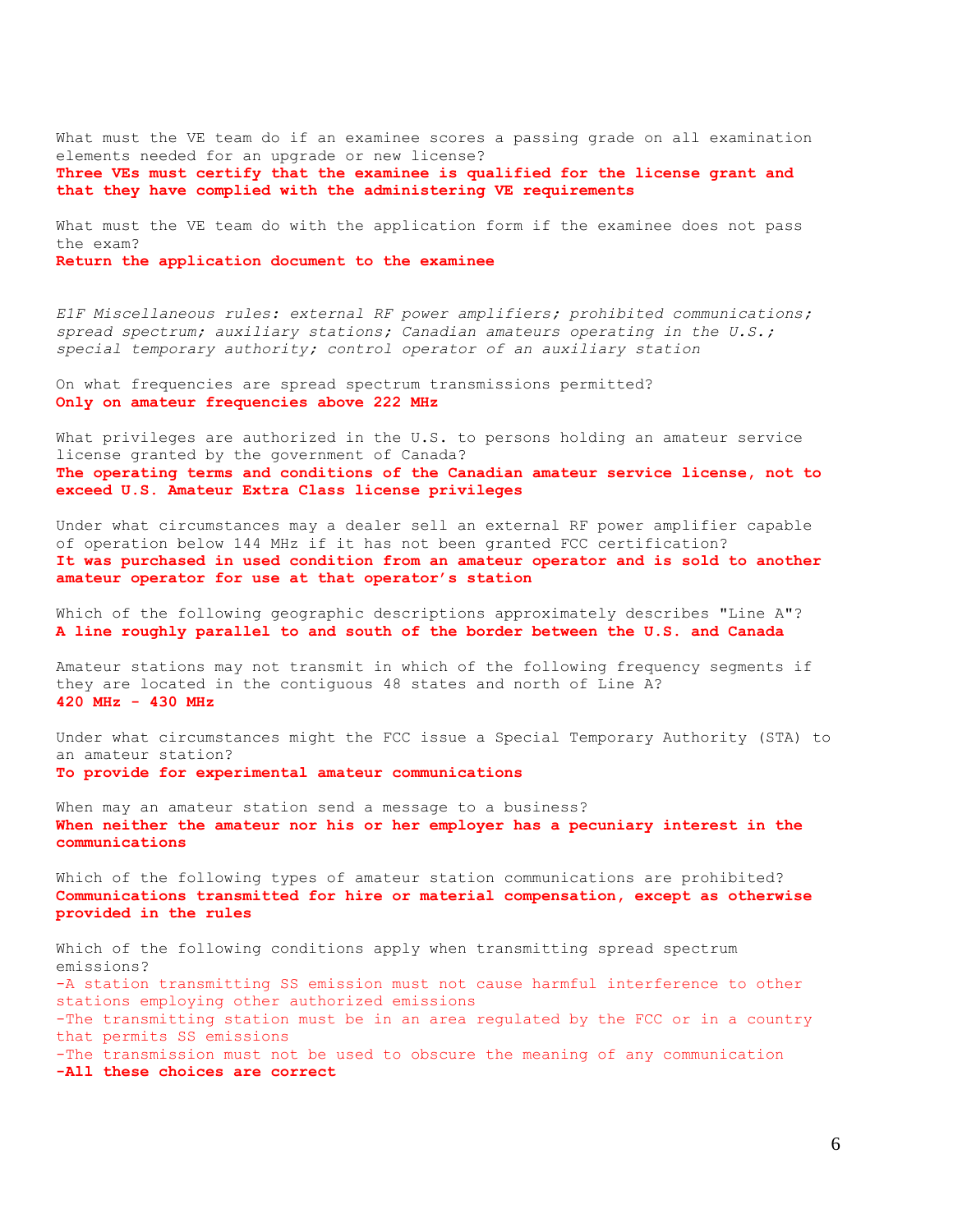Who may be the control operator of an auxiliary station? **Only Technician, General, Advanced or Amateur Extra Class operators**

Which of the following best describes one of the standards that must be met by an external RF power amplifier if it is to qualify for a grant of FCC certification? **It must satisfy the FCC's spurious emission standards when operated at the lesser of 1500 watts or its full output power**

### **SUBELEMENT E2 - OPERATING PROCEDURES [5 Exam Questions - 5 Groups]**

*E2A Amateur radio in space: amateur satellites; orbital mechanics; frequencies and modes; satellite hardware; satellite operations*

What is the direction of an ascending pass for an amateur satellite? **From south to north**

Which of the following occurs when a satellite is using an inverting linear transponder? -Doppler shift is reduced because the uplink and downlink shifts are in opposite directions -Signal position in the band is reversed -Upper sideband on the uplink becomes lower sideband on the downlink, and vice versa **-All these choices are correct**

How is the signal inverted by an inverting linear transponder? **The signal is passed through a mixer and the difference rather than the sum is transmitted**

What is meant by the term "mode" as applied to an amateur radio satellite? **The satellite's uplink and downlink frequency bands**

What do the letters in a satellite's mode designator specify? **The uplink and downlink frequency ranges**

What are Keplerian elements? **Parameters that define the orbit of a satellite**

Which of the following types of signals can be relayed through a linear transponder? -FM and CW -SSB and SSTV -PSK and packet **-All these choices are correct**

Why should effective radiated power to a satellite that uses a linear transponder be limited? **To avoid reducing the downlink power to all other users**

What do the terms "L band" and "S band" specify regarding satellite communications? **The 23 centimeter and 13 centimeter bands**

What type of satellite appears to stay in one position in the sky? **Geostationary**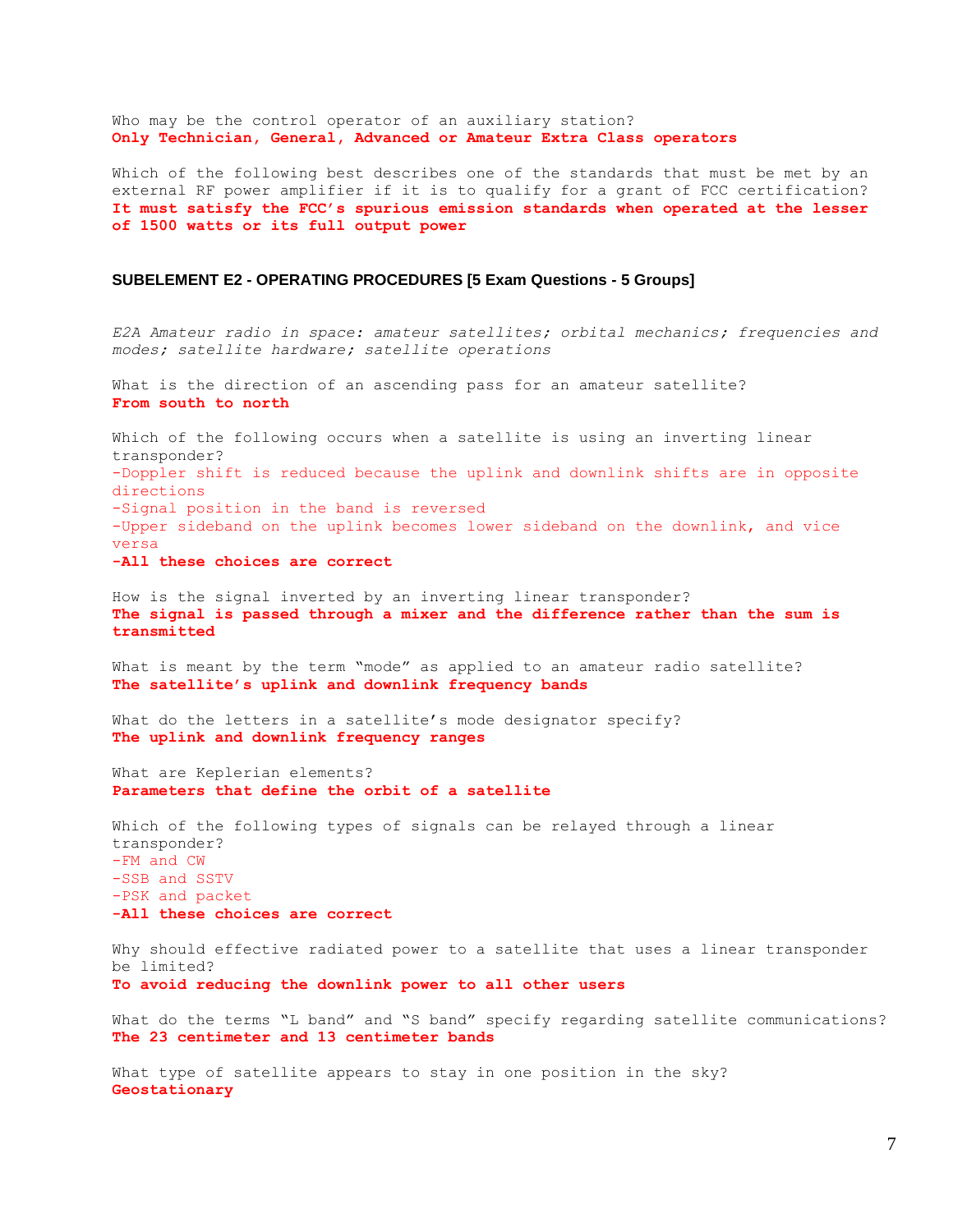What type of antenna can be used to minimize the effects of spin modulation and Faraday rotation? **A circularly polarized antenna** What is the purpose of digital store-and-forward functions on an amateur radio satellite? **To store digital messages in the satellite for later download by other stations** Which of the following techniques is normally used by low Earth orbiting digital satellites to relay messages around the world? **Store-and-forward** *E2B Television practices: fast scan television standards and techniques; slow scan television standards and techniques* How many times per second is a new frame transmitted in a fast-scan (NTSC) television system? **30** How many horizontal lines make up a fast-scan (NTSC) television frame? **525** How is an interlaced scanning pattern generated in a fast-scan (NTSC) television system? **By scanning odd numbered lines in one field and even numbered lines in the next** How is color information sent in analog SSTV? **Color lines are sent sequentially** Which of the following describes the use of vestigial sideband in analog fast-scan TV transmissions? **Vestigial sideband reduces bandwidth while allowing for simple video detector circuitry** What is vestigial sideband modulation? **Amplitude modulation in which one complete sideband and a portion of the other are transmitted** What is the name of the signal component that carries color information in NTSC video? **Chroma** What technique allows commercial analog TV receivers to be used for fast-scan TV operations on the 70 cm band? **Transmitting on channels shared with cable TV** What hardware, other than a receiver with SSB capability and a suitable computer, is needed to decode SSTV using Digital Radio Mondiale (DRM)? **No other hardware is needed** What aspect of an analog slow-scan television signal encodes the brightness of the picture? **Tone frequency**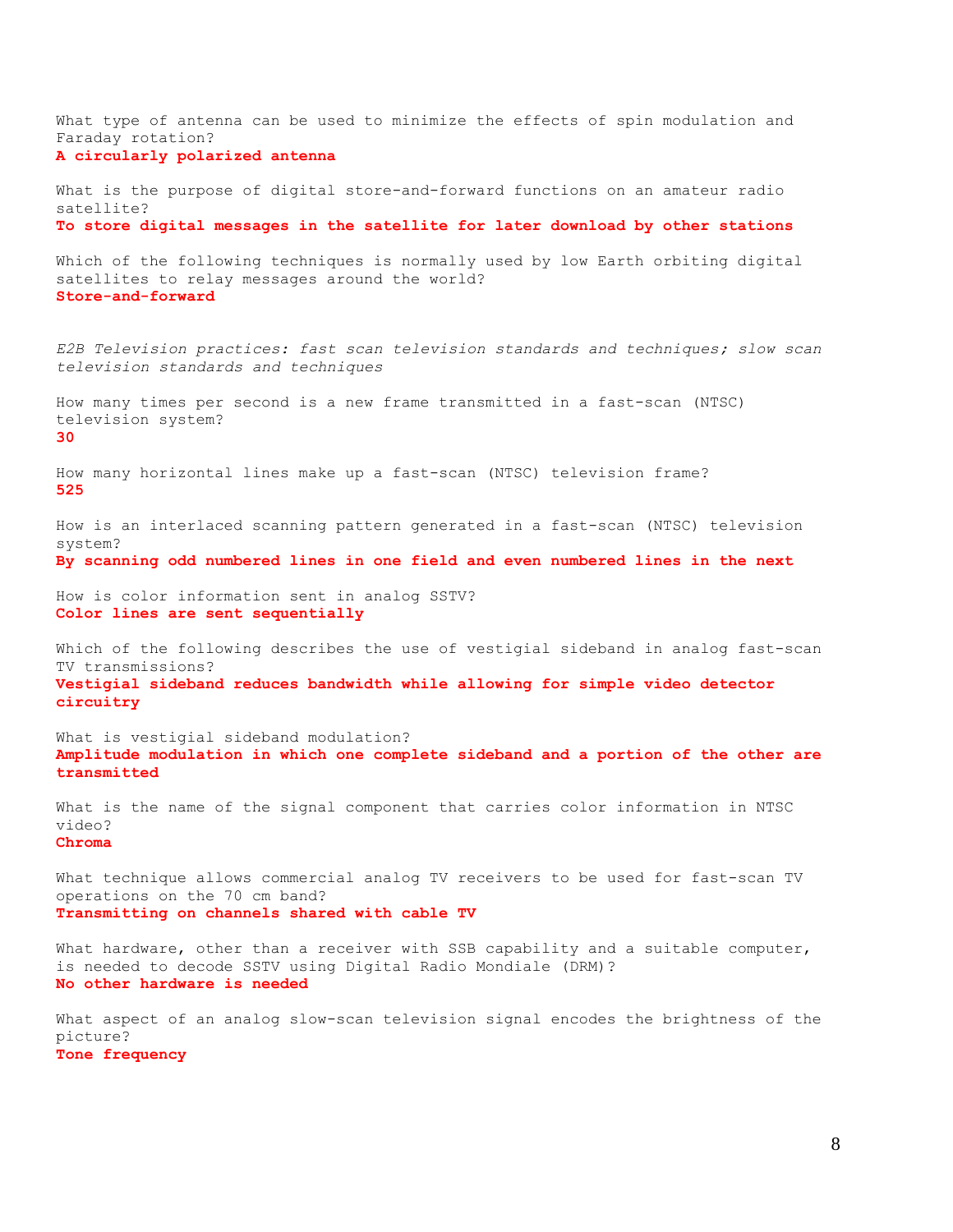What is the function of the Vertical Interval Signaling (VIS) code sent as part of an SSTV transmission? **To identify the SSTV mode being used**

What signals SSTV receiving software to begin a new picture line? **Specific tone frequencies**

*E2C Operating methods: contest and DX operating; remote operation techniques; Cabrillo format; QSLing; RF network connected systems*

What indicator is required to be used by U.S.-licensed operators when operating a station via remote control and the remote transmitter is located in the U.S.? **No additional indicator is required**

Which of the following best describes the term "self-spotting" in connection with HF contest operating? **The often-prohibited practice of posting one's own call sign and frequency on a spotting network**

From which of the following bands is amateur radio contesting generally excluded? **30 meters**

Which of the following frequencies are sometimes used for amateur radio mesh networks? **Frequencies shared with various unlicensed wireless data services**

What is the function of a DX QSL Manager? **To handle the receiving and sending of confirmation cards for a DX station**

During a VHF/UHF contest, in which band segment would you expect to find the highest level of SSB or CW activity?

**In the weak signal segment of the band, with most of the activity near the calling frequency**

What is the Cabrillo format? **A standard for submission of electronic contest logs**

Which of the following contacts may be confirmed through the U.S. QSL bureau system? **Contacts between a U.S. station and a non-U.S. station**

What type of equipment is commonly used to implement an amateur radio mesh network? **A wireless router running custom firmware**

Why might a DX station state that they are listening on another frequency? -Because the DX station may be transmitting on a frequency that is prohibited to some responding stations -To separate the calling stations from the DX station -To improve operating efficiency by reducing interference **-All these choices are correct**

How should you generally identify your station when attempting to contact a DX station during a contest or in a pileup? **Send your full call sign once or twice**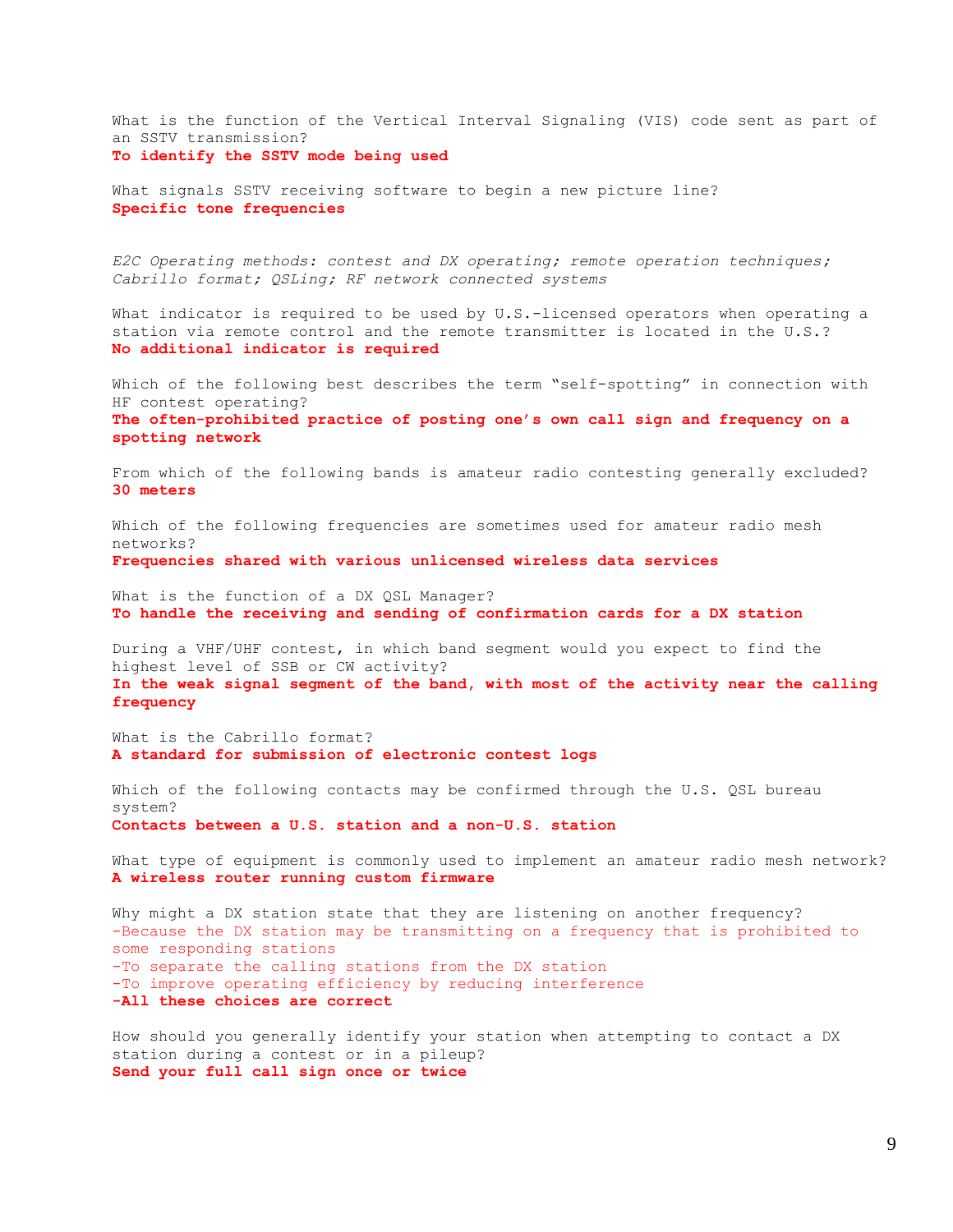What technique do individual nodes use to form a mesh network?? **Discovery and link establishment protocols** *E2D Operating methods: VHF and UHF digital modes and procedures; APRS; EME procedures; meteor scatter procedures* Which of the following digital modes is designed for meteor scatter communications? **MSK144** Which of the following is a good technique for making meteor scatter contacts? -15-second timed transmission sequences with stations alternating based on location -Use of special digital modes -Short transmissions with rapidly repeated call signs and signal reports **-All these choices are correct** Which of the following digital modes is especially useful for EME communications? **JT65** What technology is used to track, in real time, balloons carrying amateur radio transmitters? **APRS** What is one advantage of the JT65 mode? **The ability to decode signals which have a very low signal-to-noise ratio** Which of the following describes a method of establishing EME contacts? **Time synchronous transmissions alternately from each station** What digital protocol is used by APRS? **AX.25** What type of packet frame is used to transmit APRS beacon data? **Unnumbered Information** What type of modulation is used for JT65 contacts? **Multi-tone AFSK** How can an APRS station be used to help support a public service communications activity? **An APRS station with a Global Positioning System unit can automatically transmit information to show a mobile station's position during the event** Which of the following data are used by the APRS network to communicate station location? **Latitude and longitude** *E2E Operating methods: operating HF digital modes* Which of the following types of modulation is common for data emissions below 30 MHz? **FSK**

What do the letters FEC mean as they relate to digital operation?? **Forward Error Correction**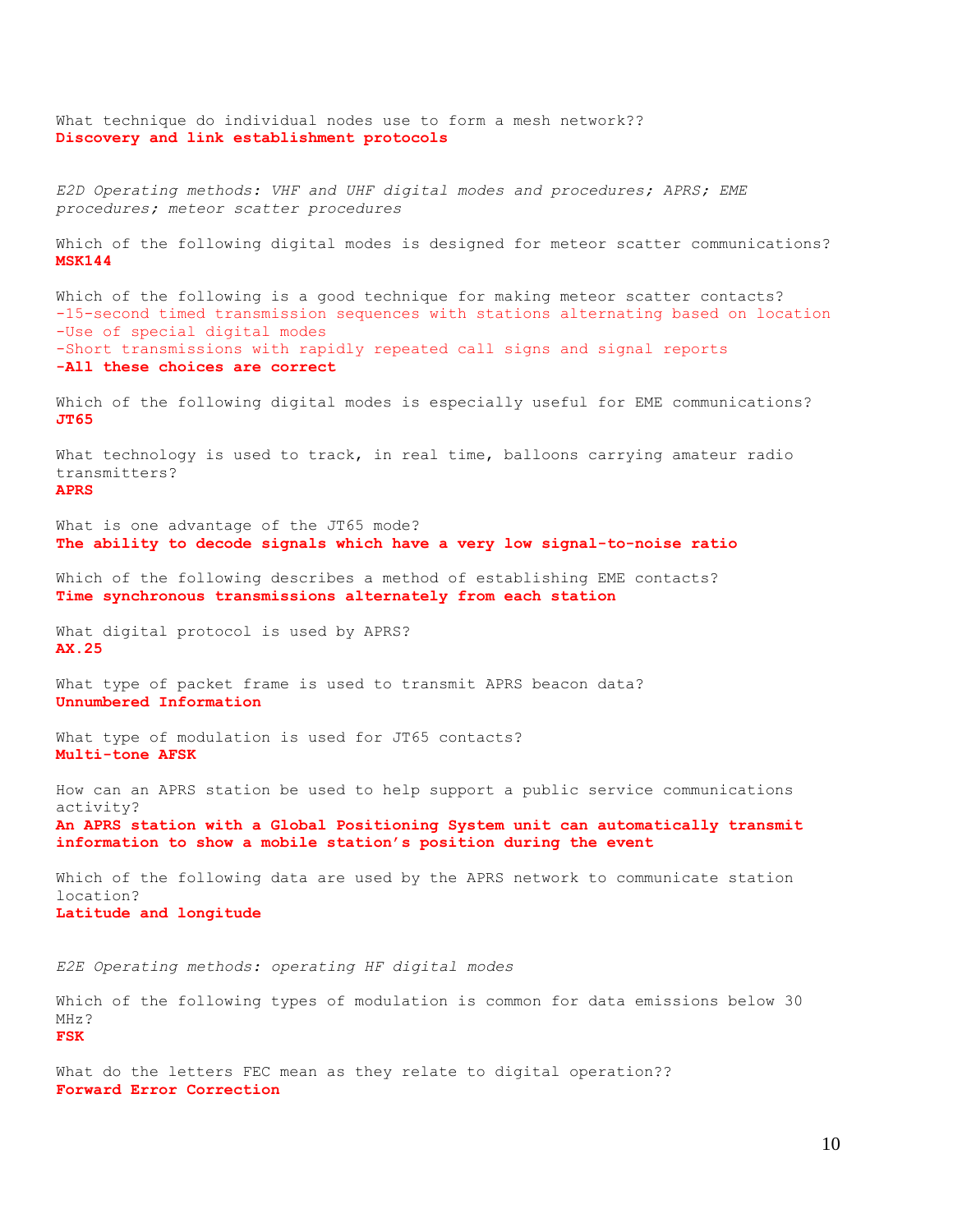How is the timing of FT4 contacts organized? **Alternating transmissions at 7.5 second intervals** What is indicated when one of the ellipses in an FSK crossed-ellipse display suddenly disappears? **Selective fading has occurred** Which of these digital modes does not support keyboard-to-keyboard operation? **PACTOR** What is the most common data rate used for HF packet? **300 baud** Which of the following is a possible reason that attempts to initiate contact with a digital station on a clear frequency are unsuccessful? **-Your transmit frequency is incorrect -The protocol version you are using is not supported by the digital station -Another station you are unable to hear is using the frequency -All these choices are correct** Which of the following HF digital modes can be used to transfer binary files? **PACTOR** Which of the following HF digital modes uses variable-length coding for bandwidth efficiency? **PSK31** Which of these digital modes has the narrowest bandwidth? **PSK31** What is the difference between direct FSK and audio FSK? **Direct FSK applies the data signal to the transmitter VFO, while AFSK transmits tones via phone** How do ALE stations establish contact? **ALE constantly scans a list of frequencies, activating the radio when the designated call sign is received** Which of these digital modes has the fastest data throughput under clear communication conditions? **300 baud packet**

# **SUBELEMENT E3 - RADIO WAVE PROPAGATION [3 Exam Questions - 3 Groups]**

*E3A Electromagnetic waves; Earth-Moon-Earth communications; meteor scatter; microwave tropospheric and scatter propagation; aurora propagation; ionospheric propagation changes over the day; circular polarization*

What is the approximate maximum separation measured along the surface of the Earth between two stations communicating by EME? **12,000 miles, if the moon is visible by both stations**

What characterizes libration fading of an EME signal? **A fluttery irregular fading**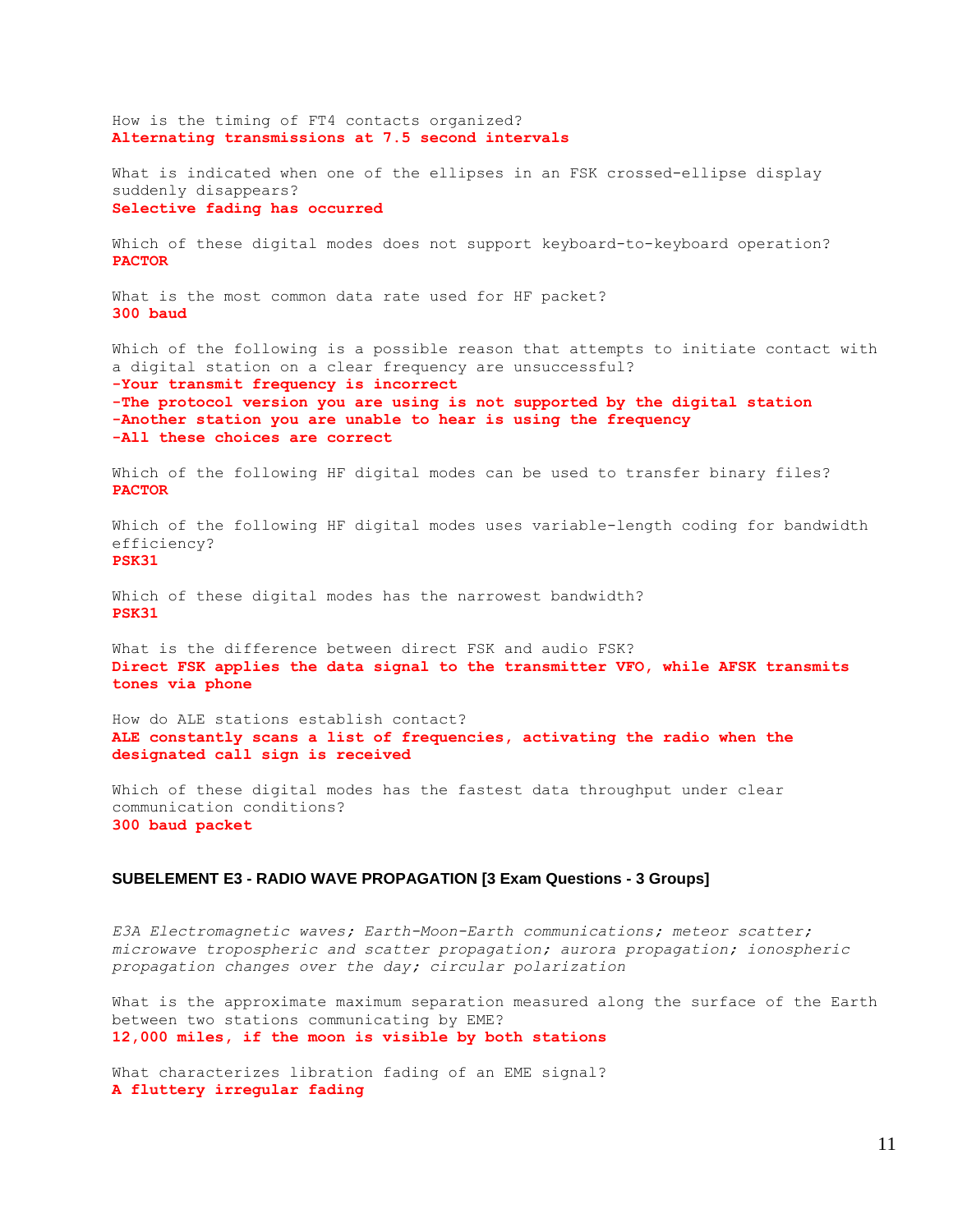When scheduling EME contacts, which of these conditions will generally result in the least path loss? **When the moon is at perigee**

What do Hepburn maps predict? **Probability of tropospheric propagation**

Tropospheric propagation of microwave signals often occurs in association with what phenomenon?

**Warm and cold fronts**

What might help to restore contact when DX signals become too weak to copy across an entire HF band a few hours after sunset? **Switch to a lower frequency HF band**

Atmospheric ducts capable of propagating microwave signals often form over what geographic feature? **Bodies of water**

When a meteor strikes the Earth's atmosphere, a cylindrical region of free electrons is formed at what layer of the ionosphere? **The E layer**

Which of the following frequency ranges is most suited for meteor scatter communications? **28 MHz - 148 MHz**

Which type of atmospheric structure can create a path for microwave propagation? **Temperature inversion**

What is a typical range for tropospheric propagation of microwave signals? **100 miles to 300 miles**

What is the cause of auroral activity? **The interaction in the E layer of charged particles from the Sun with the Earth's magnetic field**

Which of these emission modes is best for auroral propagation? **CW**

What is meant by circularly polarized electromagnetic waves? **Waves with a rotating electric field**

*E3B Transequatorial propagation; long-path; grayline; ordinary and extraordinary waves; chordal hop; sporadic E mechanisms*

What is transequatorial propagation? **Propagation between two mid-latitude points at approximately the same distance north and south of the magnetic equator**

What is the approximate maximum range for signals using transequatorial propagation? **5000 miles**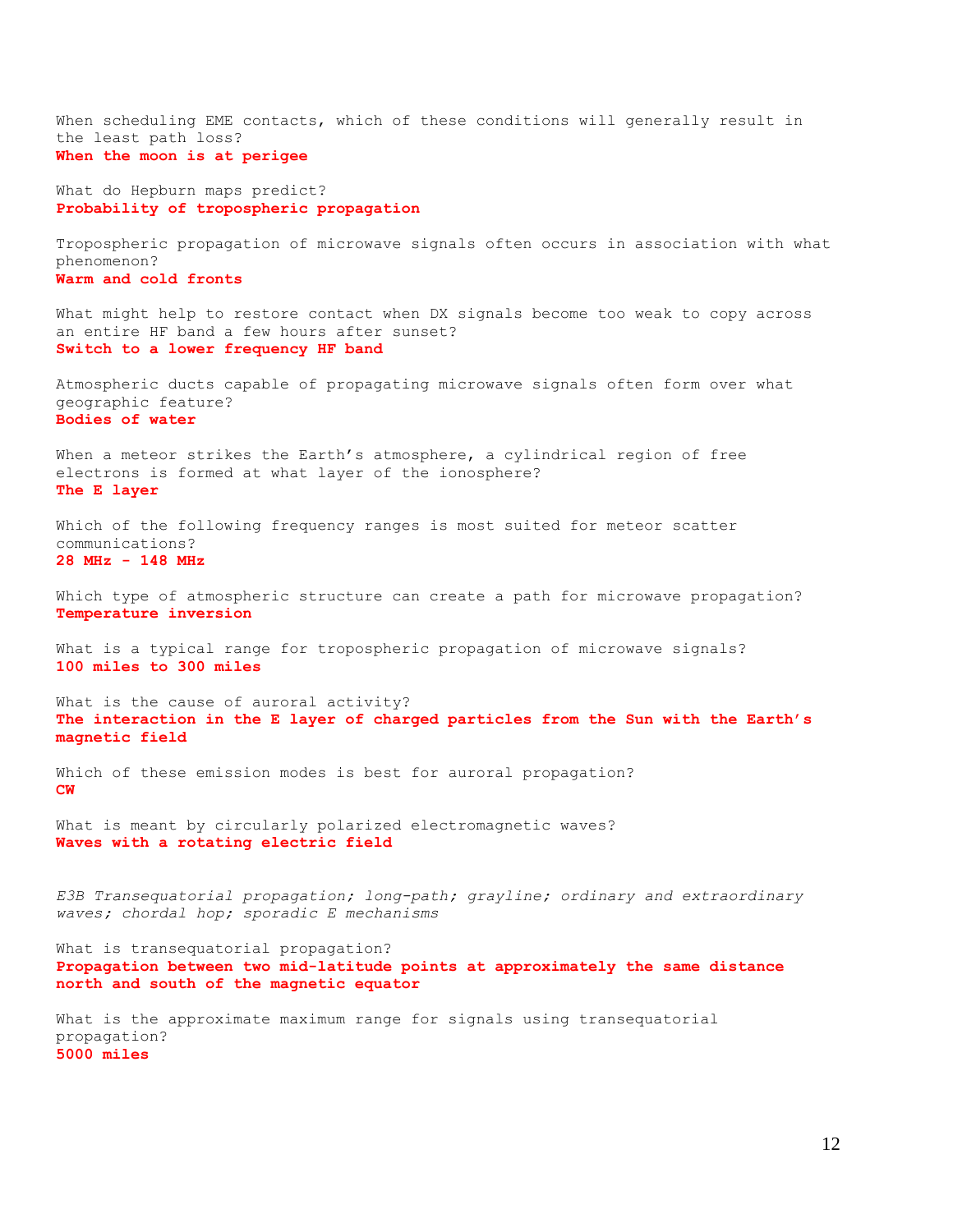What is the best time of day for transequatorial propagation? **Afternoon or early evening**

What is meant by the terms "extraordinary" and "ordinary" waves? **Independent waves created in the ionosphere that are elliptically polarized**

Which amateur bands typically support long-path propagation? **160 meters to 10 meters**

Which of the following amateur bands most frequently provides long-path propagation? **20 meters**

What happens to linearly polarized radio waves that split into ordinary and extraordinary waves in the ionosphere? **They become elliptically polarized**

What is the term for the long path opening that exists between two points on the Earth which are simultaneously near sunrise and sunset? **Grayline**

At what time of year is sporadic E propagation most likely to occur? **Around the solstices, especially the summer solstice**

Why is chordal hop propagation desirable? **The signal experiences less loss compared to multi-hop using Earth as a reflector**

At what time of day can sporadic E propagation occur? **Any time**

What is the primary characteristic of chordal hop propagation? **Successive ionospheric refractions without an intermediate reflection from the ground**

*E3C Radio horizon; ground wave; propagation prediction techniques and modeling; effects of space weather parameters on propagation*

What does the radio communication term "ray tracing" describe? **Modeling a radio wave's path through the ionosphere**

What is indicated by a rising A or K index? **Increasing disruption of the geomagnetic field**

Which of the following signal paths is most likely to experience high levels of absorption when the A index or K index is elevated? **Polar**

What does the value of Bz (B sub Z) represent? **Direction and strength of the interplanetary magnetic field**

What orientation of Bz (B sub z) increases the likelihood that incoming particles from the sun will cause disturbed conditions? **Southward**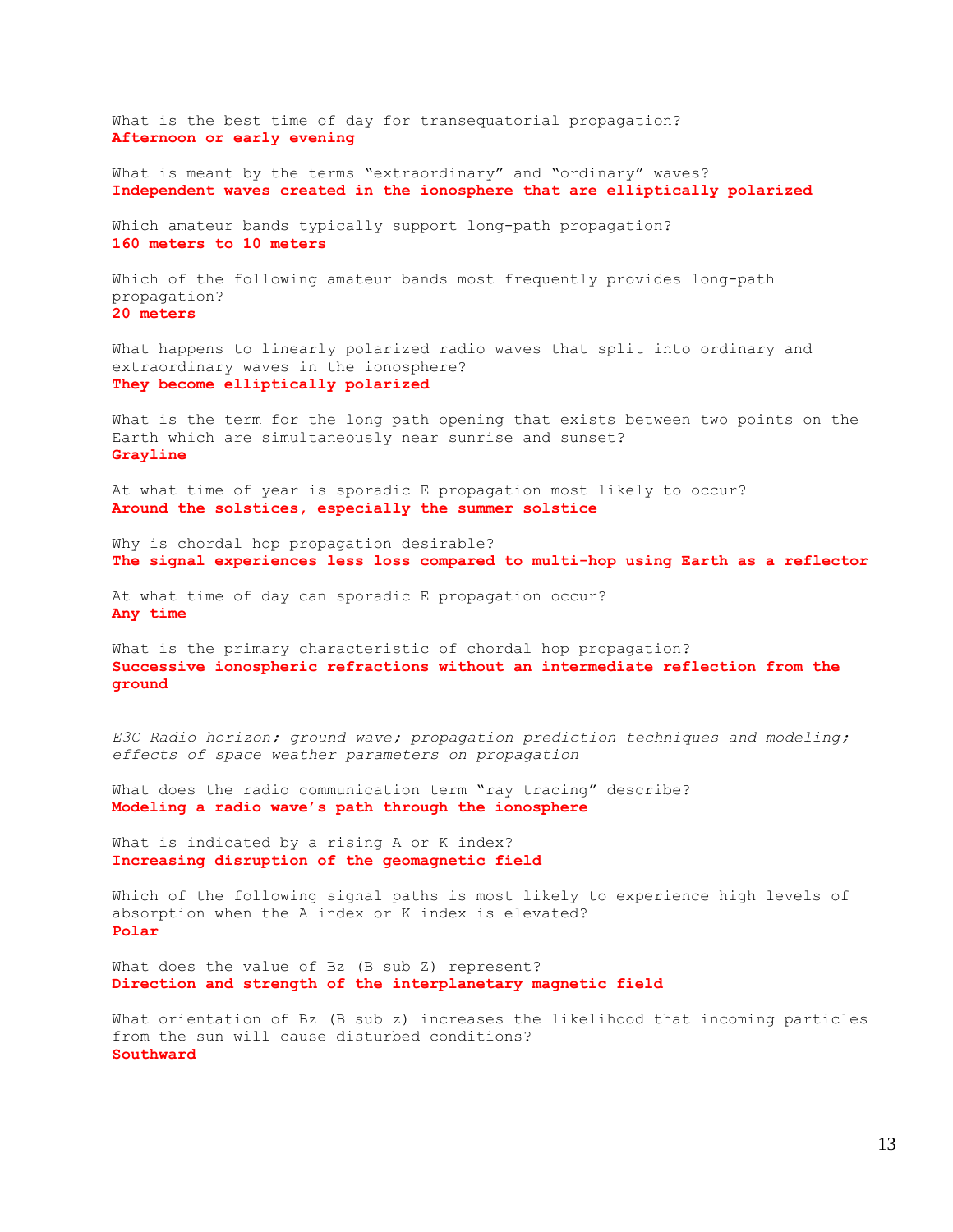By how much does the VHF/UHF radio horizon distance exceed the geometric horizon? **By approximately 15 percent of the distance** Which of the following descriptors indicates the greatest solar flare intensity? **Class X** What does the space weather term "G5" mean? **An extreme geomagnetic storm** How does the intensity of an X3 flare compare to that of an X2 flare? **50 percent greater** What does the 304A solar parameter measure? **UV emissions at 304 angstroms, correlated to the solar flux index** What does VOACAP software model? **HF propagation** How does the maximum range of ground-wave propagation change when the signal frequency is increased? **It decreases** What type of polarization is best for ground-wave propagation? **Vertical**

Why does the radio-path horizon distance exceed the geometric horizon? **Downward bending due to density variations in the atmosphere**

What might be indicated by a sudden rise in radio background noise across a large portion of the HF spectrum? **A solar flare has occurred**

# **SUBELEMENT E4 - AMATEUR PRACTICES [5 Exam Questions - 5 Groups]**

*E4A Test equipment: analog and digital instruments; spectrum analyzers; antenna analyzers; oscilloscopes; RF measurements; computer-aided measurements*

Which of the following limits the highest frequency signal that can be accurately displayed on a digital oscilloscope? **Sampling rate of the analog-to-digital converter**

Which of the following parameters does a spectrum analyzer display on the vertical and horizontal axes? **RF amplitude and frequency**

Which of the following test instruments is used to display spurious signals and/or intermodulation distortion products generated by an SSB transmitter? **A spectrum analyzer**

How is the compensation of an oscilloscope probe typically adjusted? **A square wave is displayed and the probe is adjusted until the horizontal portions of the displayed wave are as nearly flat as possible**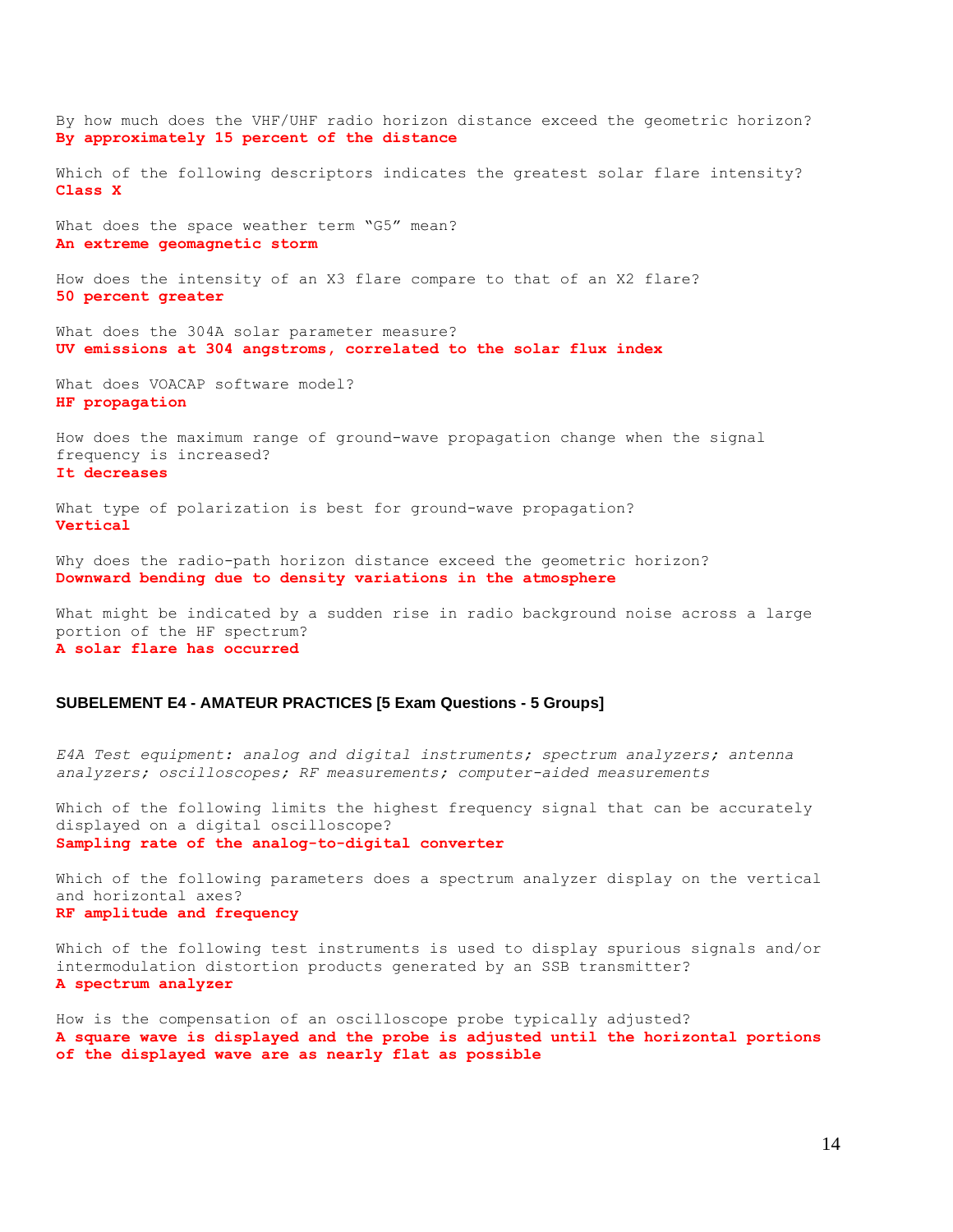What is the purpose of the prescaler function on a frequency counter? **It divides a higher frequency signal so a low-frequency counter can display the input frequency**

What is the effect of aliasing on a digital oscilloscope caused by setting the time base too slow? **A false, jittery low-frequency version of the signal is displayed**

Which of the following is an advantage of using an antenna analyzer compared to an SWR bridge to measure antenna SWR? **Antenna analyzers do not need an external RF source**

Which of the following measures SWR? **An antenna analyzer**

Which of the following is good practice when using an oscilloscope probe? **Keep the signal ground connection of the probe as short as possible**

Which of the following displays multiple digital signal states simultaneously? **Logic analyzer**

How should an antenna analyzer be connected when measuring antenna resonance and feed point impedance? **Connect the antenna feed line directly to the analyzer's connector**

*E4B Measurement technique and limitations: instrument accuracy and performance limitations; probes; techniques to minimize errors; measurement of Q; instrument calibration; S parameters; vector network analyzers*

Which of the following factors most affects the accuracy of a frequency counter? **Time base accuracy**

What is the significance of voltmeter sensitivity expressed in ohms per volt? **The full scale reading of the voltmeter multiplied by its ohms per volt rating will indicate the input impedance of the voltmeter**

Which S parameter is equivalent to forward gain? **S21**

Which S parameter represents input port return loss or reflection coefficient (equivalent to VSWR)? **S11**

What three test loads are used to calibrate an RF vector network analyzer? **Short circuit, open circuit, and 50 ohms**

How much power is being absorbed by the load when a directional power meter connected between a transmitter and a terminating load reads 100 watts forward power and 25 watts reflected power? **75 watts**

What do the subscripts of S parameters represent? **The port or ports at which measurements are made**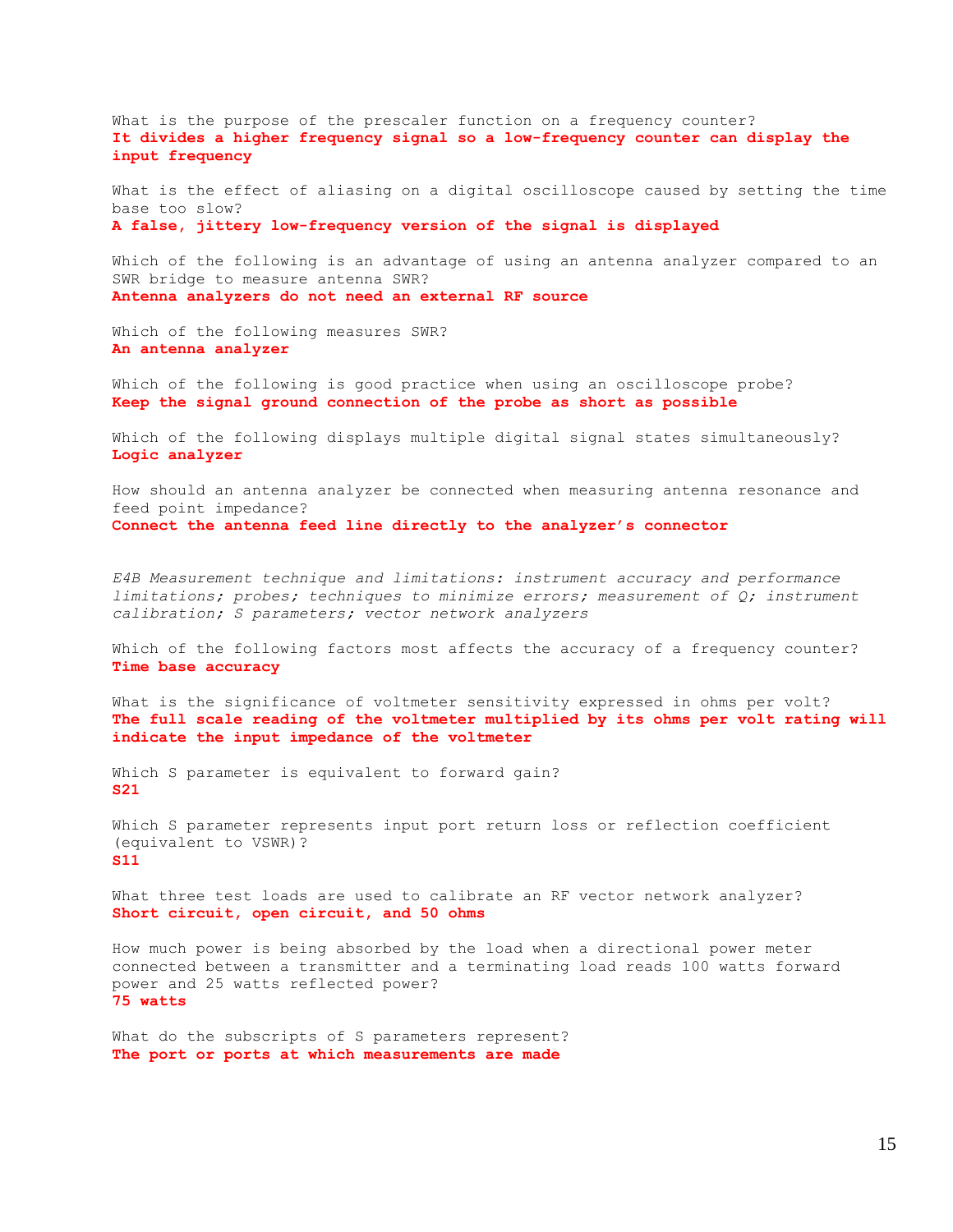Which of the following can be used to measure the Q of a series-tuned circuit? **The bandwidth of the circuit's frequency response**

What is indicated if the current reading on an RF ammeter placed in series with the antenna feed line of a transmitter increases as the transmitter is tuned to resonance? **There is more power going into the antenna**

Which of the following methods measures intermodulation distortion in an SSB transmitter? **Modulate the transmitter using two AF signals having non-harmonically related frequencies and observe the RF output with a spectrum analyzer**

Which of the following can be measured with a vector network analyzer? -Input impedance -Output impedance -Reflection coefficient **-All these choices are correct**

*E4C Receiver performance characteristics: phase noise, noise floor, image rejection, MDS, signal-to-noise ratio, noise figure, reciprocal mixing; selectivity; effects of SDR receiver non-linearity; use of attenuators at low frequencies*

What is an effect of excessive phase noise in a receiver's local oscillator? **It can combine with strong signals on nearby frequencies to generate interference**

Which of the following receiver circuits can be effective in eliminating interference from strong out-of-band signals? **A front-end filter or pre-selector**

What is the term for the suppression in an FM receiver of one signal by another stronger signal on the same frequency? **Capture effect**

What is the noise figure of a receiver? **The ratio in dB of the noise generated by the receiver to the theoretical minimum noise**

What does a receiver noise floor of -174 dBm represent? **The theoretical noise in a 1 Hz bandwidth at the input of a perfect receiver at room temperature**

A CW receiver with the AGC off has an equivalent input noise power density of -174 dBm/Hz. What would be the level of an unmodulated carrier input to this receiver that would yield an audio output SNR of 0 dB in a 400 Hz noise bandwidth? **-148 dBm**

What does the MDS of a receiver represent? **The minimum discernible signal**

An SDR receiver is overloaded when input signals exceed what level? **The reference voltage of the analog-to-digital converter**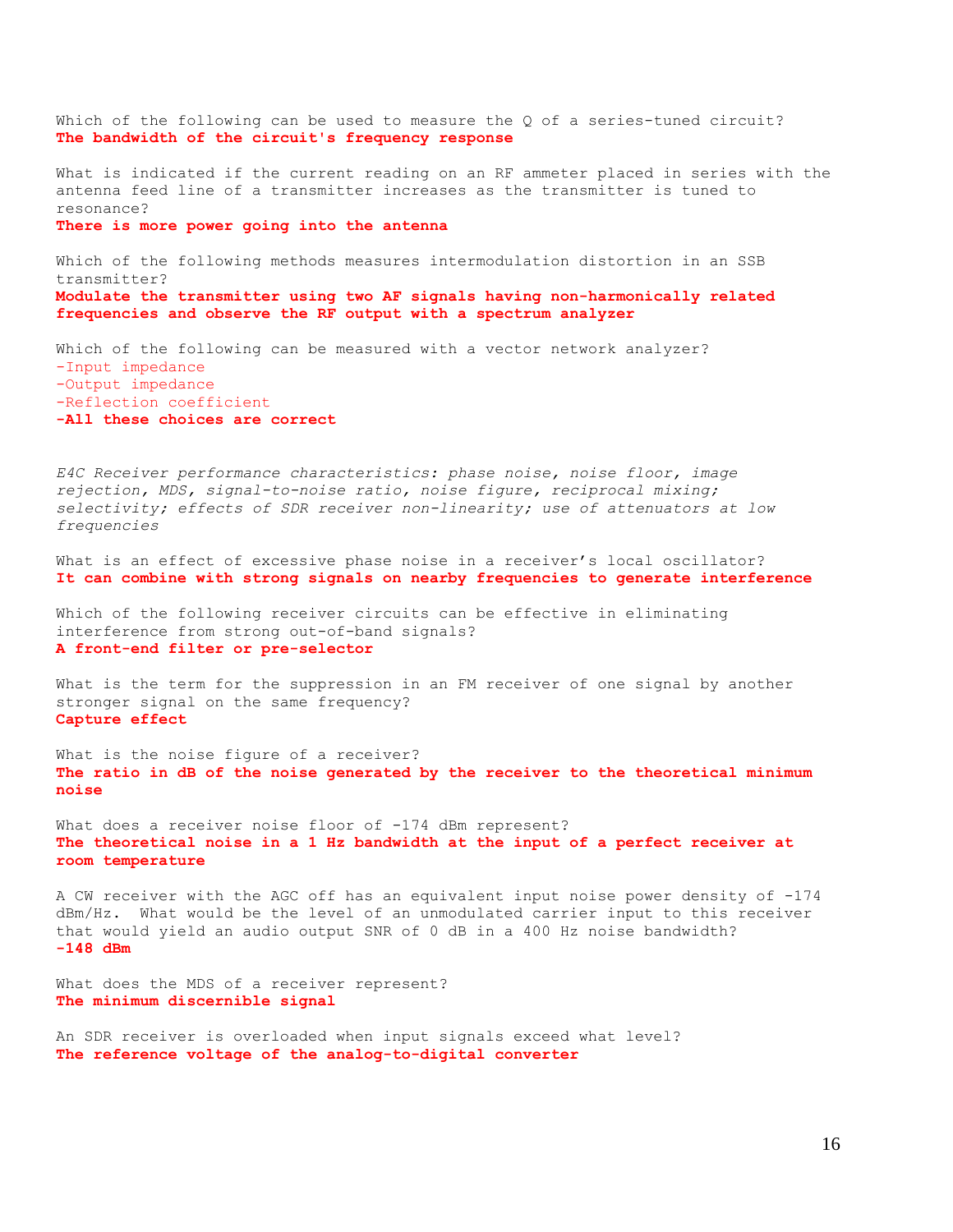Which of the following choices is a good reason for selecting a high frequency for the design of the IF in a superheterodyne HF or VHF communications receiver? **Easier for front-end circuitry to eliminate image responses**

What is an advantage of having a variety of receiver IF bandwidths from which to select? **Receive bandwidth can be set to match the modulation bandwidth, maximizing signalto-noise ratio and minimizing interference**

Why can an attenuator be used to reduce receiver overload on the lower frequency HF bands with little or no impact on signal-to-noise ratio? **Atmospheric noise is generally greater than internally generated noise even after attenuation**

Which of the following has the largest effect on an SDR receiver's dynamic range? **Analog-to-digital converter sample width in bits**

How does a narrow-band roofing filter affect receiver performance? **It improves dynamic range by attenuating strong signals near the receive frequency**

What transmit frequency might generate an image response signal in a receiver tuned to 14.300 MHz and that uses a 455 kHz IF frequency? **15.210 MHz**

What is reciprocal mixing? **Local oscillator phase noise mixing with adjacent strong signals to create interference to desired signals**

*E4D Receiver performance characteristics: blocking dynamic range; intermodulation and cross-modulation interference; third-order intercept; desensitization; preselector*

What is meant by the blocking dynamic range of a receiver? **The difference in dB between the noise floor and the level of an incoming signal that will cause 1 dB of gain compression**

Which of the following describes problems caused by poor dynamic range in a receiver? **Spurious signals caused by cross-modulation and desensitization from strong adjacent signals**

How can intermodulation interference between two repeaters occur? **When the repeaters are in close proximity and the signals mix in the final amplifier of one or both transmitters**

Which of the following may reduce or eliminate intermodulation interference in a repeater caused by another transmitter operating in close proximity? **A properly terminated circulator at the output of the repeater's transmitter**

What transmitter frequencies would cause an intermodulation-product signal in a receiver tuned to 146.70 MHz when a nearby station transmits on 146.52 MHz? **146.34 MHz and 146.61 MHz**

What is the term for spurious signals generated by the combination of two or more signals in a non-linear device or circuit? **Intermodulation**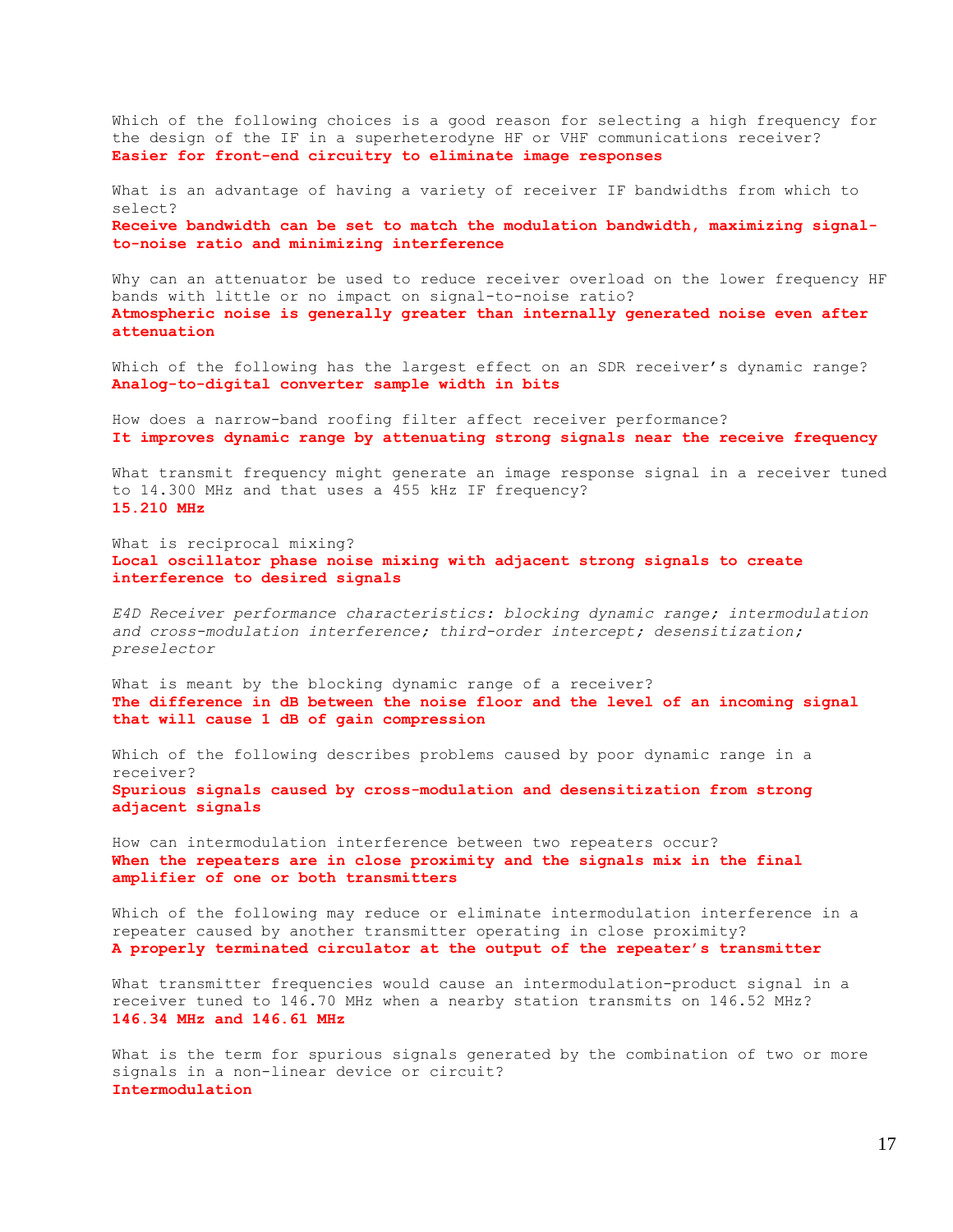Which of the following reduces the likelihood of receiver desensitization? **Decrease the RF bandwidth of the receiver**

What causes intermodulation in an electronic circuit? **Nonlinear circuits or devices**

What is the purpose of the preselector in a communications receiver? **To increase rejection of signals outside the desired band**

What does a third-order intercept level of 40 dBm mean with respect to receiver performance? **A pair of 40 dBm input signals will theoretically generate a third-order intermodulation product that has the same output amplitude as either of the input signals**

Why are odd-order intermodulation products, created within a receiver, of particular interest compared to other products? **Odd-order products of two signals in the band of interest are also likely to be within the band**

What is the term for the reduction in receiver sensitivity caused by a strong signal near the received frequency? **Desensitization**

*E4E Noise suppression and interference: system noise; electrical appliance noise; line noise; locating noise sources; DSP noise reduction; noise blankers; grounding for signals; common mode currents*

What problem can occur when using an automatic notch filter (ANF) to remove interfering carriers while receiving CW signals? **Removal of the CW signal as well as the interfering carrier**

Which of the following types of noise can often be reduced with a digital signal processing noise filter? -Broadband white noise -Ignition noise -Power line noise **All these choices are correct**

Which of the following signals might a receiver noise blanker be able to remove from desired signals? **Signals that appear across a wide bandwidth**

How can conducted and radiated noise caused by an automobile alternator be suppressed? **By connecting the radio's power leads directly to the battery and by installing coaxial capacitors in line with the alternator leads**

How can radio frequency interference from an AC motor be suppressed? **By installing a brute-force AC-line filter in series with the motor leads**

What is one type of electrical interference that might be caused by a nearby personal computer? **The appearance of unstable modulated or unmodulated signals at specific frequencies**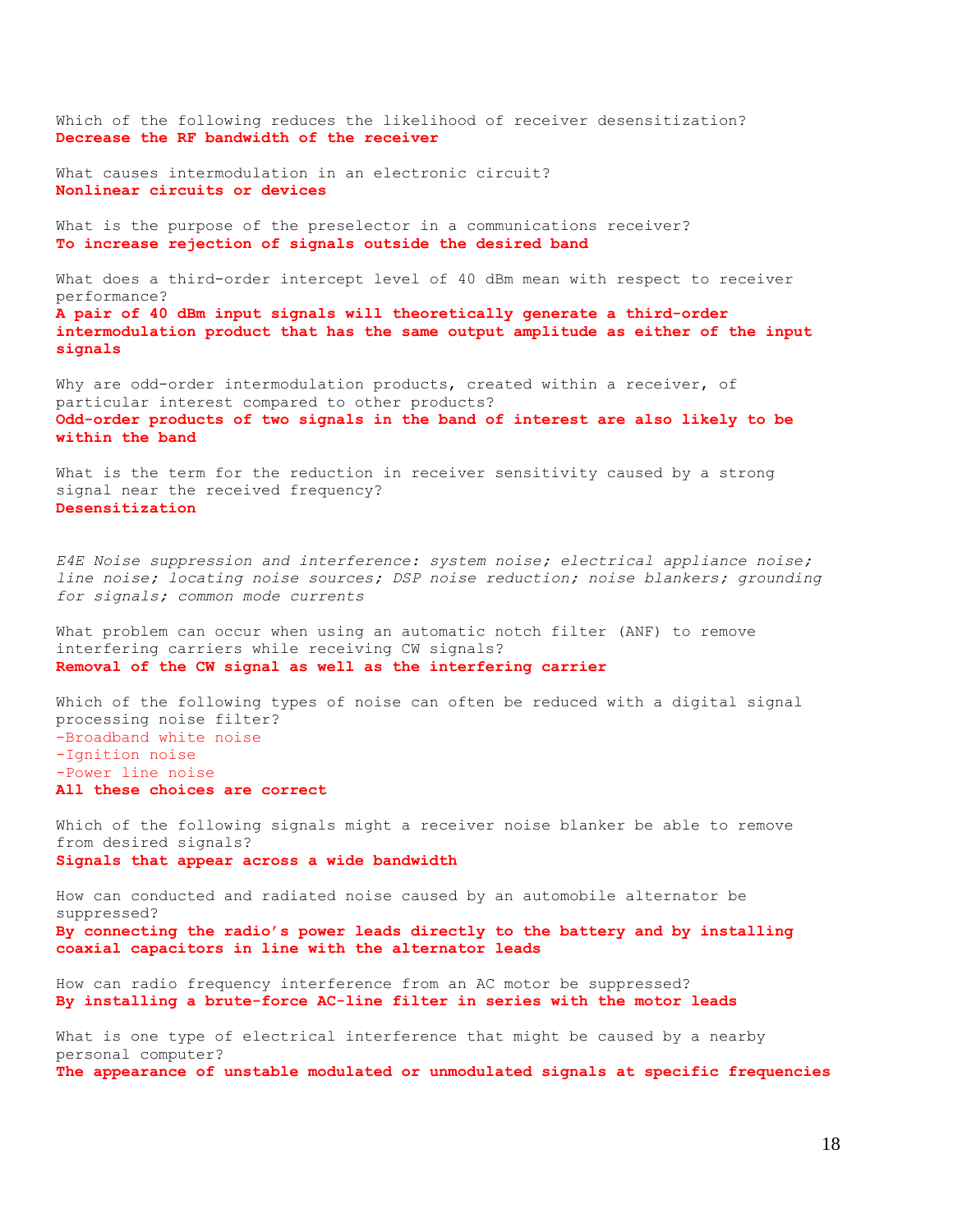Which of the following can cause shielded cables to radiate or receive interference? **Common-mode currents on the shield and conductors**

What current flows equally on all conductors of an unshielded multi-conductor cable? **Common-mode current**

What undesirable effect can occur when using an IF noise blanker? **Nearby signals may appear to be excessively wide even if they meet emission standards**

What might be the cause of a loud roaring or buzzing AC line interference that comes and goes at intervals? -Arcing contacts in a thermostatically controlled device -A defective doorbell or doorbell transformer inside a nearby residence -A malfunctioning illuminated advertising display **-All these choices are correct**

What could cause local AM broadcast band signals to combine to generate spurious signals in the MF or HF bands? **Nearby corroded metal joints are mixing and re-radiating the broadcast signals**

# **SUBELEMENT E5 – ELECTRICAL PRINCIPLES [4 Exam Questions - 4 Groups]**

*E5A Resonance and Q: characteristics of resonant circuits: series and parallel resonance; definitions and effects of Q; half-power bandwidth; phase relationships in reactive circuits*

What can cause the voltage across reactances in a series RLC circuit to be higher than the voltage applied to the entire circuit? **Resonance**

What is resonance in an LC or RLC circuit? **The frequency at which the capacitive reactance equals the inductive reactance**

What is the magnitude of the impedance of a series RLC circuit at resonance? **Approximately equal to circuit resistance**

What is the magnitude of the impedance of a parallel RLC circuit at resonance? **Approximately equal to circuit resistance**

What is the result of increasing the Q of an impedance-matching circuit? **Matching bandwidth is decreased**

What is the magnitude of the circulating current within the components of a parallel LC circuit at resonance? **It is at a maximum**

What is the magnitude of the current at the input of a parallel RLC circuit at resonance? **Minimum**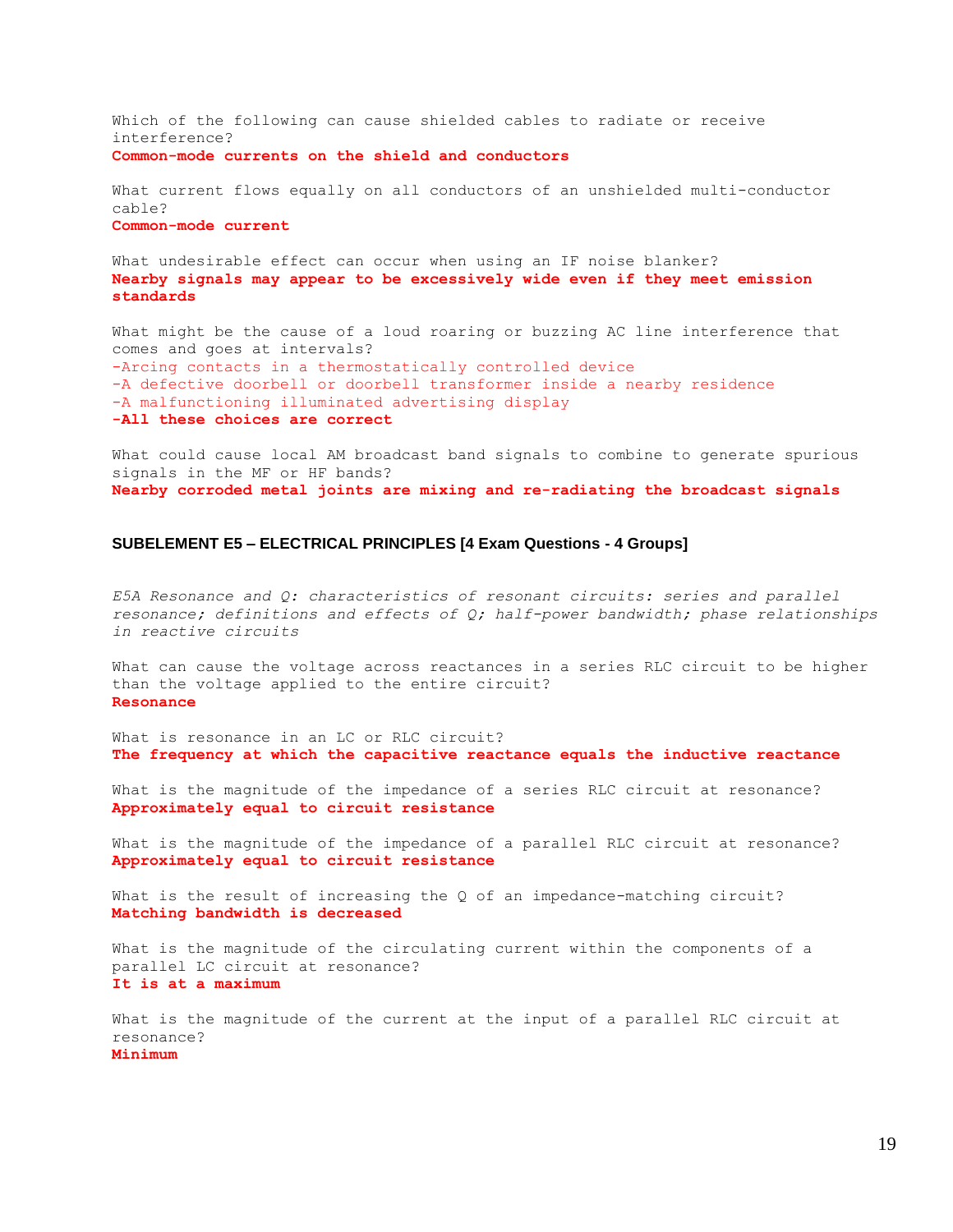What is the phase relationship between the current through and the voltage across a series resonant circuit at resonance?? **The voltage and current are in phase** How is the Q of an RLC parallel resonant circuit calculated? **Resistance divided by the reactance of either the inductance or capacitance**

How is the Q of an RLC series resonant circuit calculated? **Reactance of either the inductance or capacitance divided by the resistance**

What is the half-power bandwidth of a resonant circuit that has a resonant frequency of 7.1 MHz and a Q of 150? **47.3 kHz**

What is the half-power bandwidth of a resonant circuit that has a resonant frequency of 3.7 MHz and a Q of 118? **31.4 kHz**

What is an effect of increasing Q in a series resonant circuit? **Internal voltages increase**

What is the resonant frequency of an RLC circuit if R is 22 ohms, L is 50 microhenries and C is 40 picofarads? **3.56 MHz**

Which of the following increases Q for inductors and capacitors? **Lower losses**

What is the resonant frequency of an RLC circuit if R is 33 ohms, L is 50 microhenries and C is 10 picofarads? **7.12 MHz**

*E5B Time constants and phase relationships: RL and RC time constants; phase angle in reactive circuits and components; admittance and susceptance*

What is the term for the time required for the capacitor in an RC circuit to be charged to 63.2% of the applied voltage or to discharge to 36.8% of its initial voltage?

#### **One time constant**

What letter is commonly used to represent susceptance? **B**

E5B03 (B) How is impedance in polar form converted to an equivalent admittance? **Take the reciprocal of the magnitude and change the sign of the angle**

What is the time constant of a circuit having two 220-microfarad capacitors and two 1-megohm resistors, all in parallel? **220 seconds**

What happens to the magnitude of a pure reactance when it is converted to a susceptance?? **It becomes the reciprocal**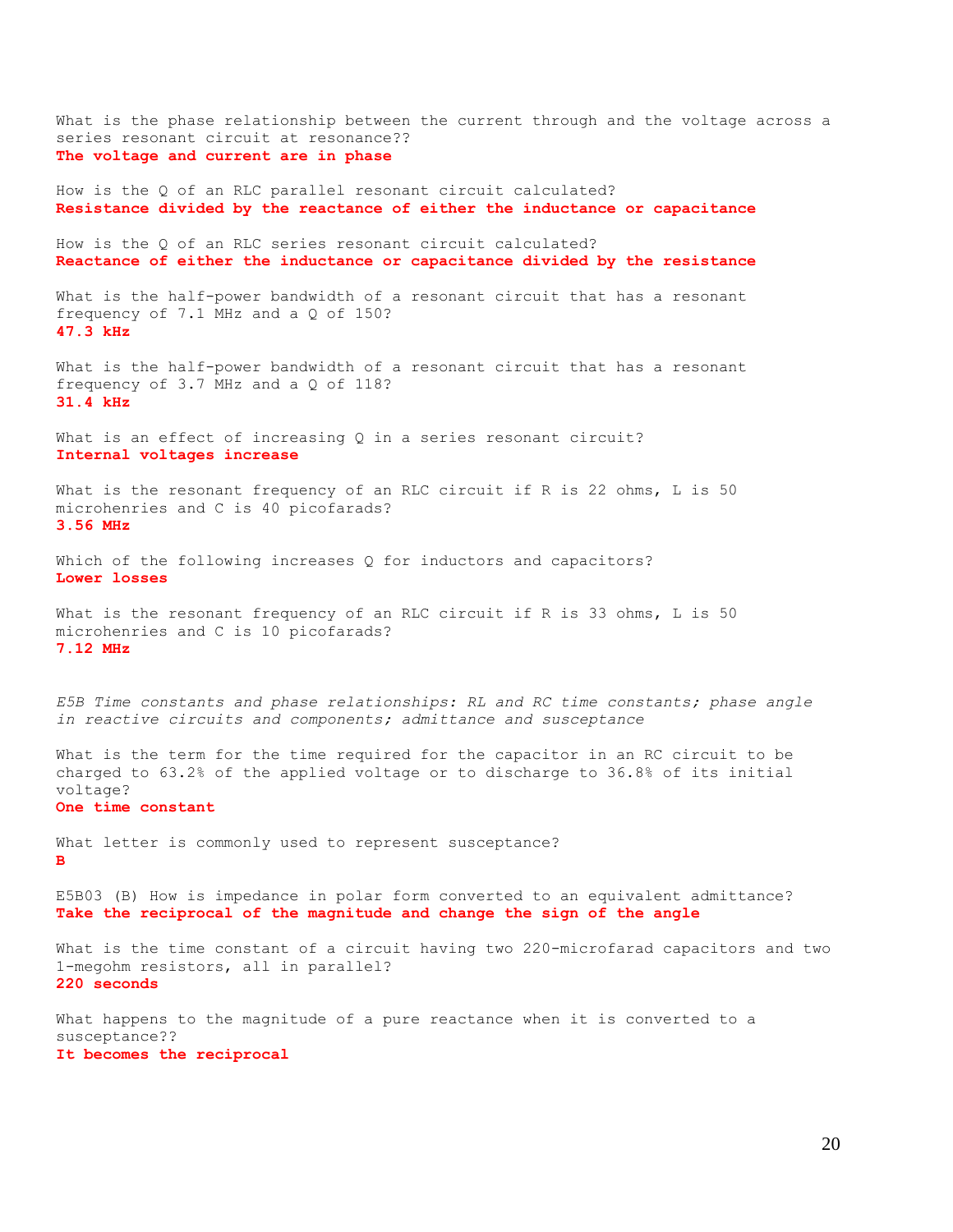What is susceptance? **The imaginary part of admittance**

What is the phase angle between the voltage across and the current through a series RLC circuit if XC is 500 ohms, R is 1 kilohm, and XL is 250 ohms? **14.0 degrees with the voltage lagging the current**

What is the phase angle between the voltage across and the current through a series RLC circuit if XC is 100 ohms, R is 100 ohms, and XL is 75 ohms? **14 degrees with the voltage lagging the current**

What is the relationship between the AC current through a capacitor and the voltage across a capacitor? **Current leads voltage by 90 degrees**

What is the relationship between the AC current through an inductor and the voltage across an inductor? **Voltage leads current by 90 degrees**

What is the phase angle between the voltage across and the current through a series RLC circuit if XC is 25 ohms, R is 100 ohms, and XL is 50 ohms? **14 degrees with the voltage leading the current**

What is admittance? **The inverse of impedance**

*E5C Coordinate systems and phasors in electronics: Rectangular Coordinates; Polar Coordinates; Phasors*

Which of the following represents capacitive reactance in rectangular notation? **–jX**

How are impedances described in polar coordinates? **By phase angle and magnitude**

Which of the following represents an inductive reactance in polar coordinates? **A positive phase angle**

What coordinate system is often used to display the resistive, inductive, and/or capacitive reactance components of impedance? **Rectangular coordinates**

What is the name of the diagram used to show the phase relationship between impedances at a given frequency? **Phasor diagram**

What does the impedance 50-j25 represent? **50 ohms resistance in series with 25 ohms capacitive reactance**

Where is the impedance of a pure resistance plotted on rectangular coordinates? **On the horizontal axis**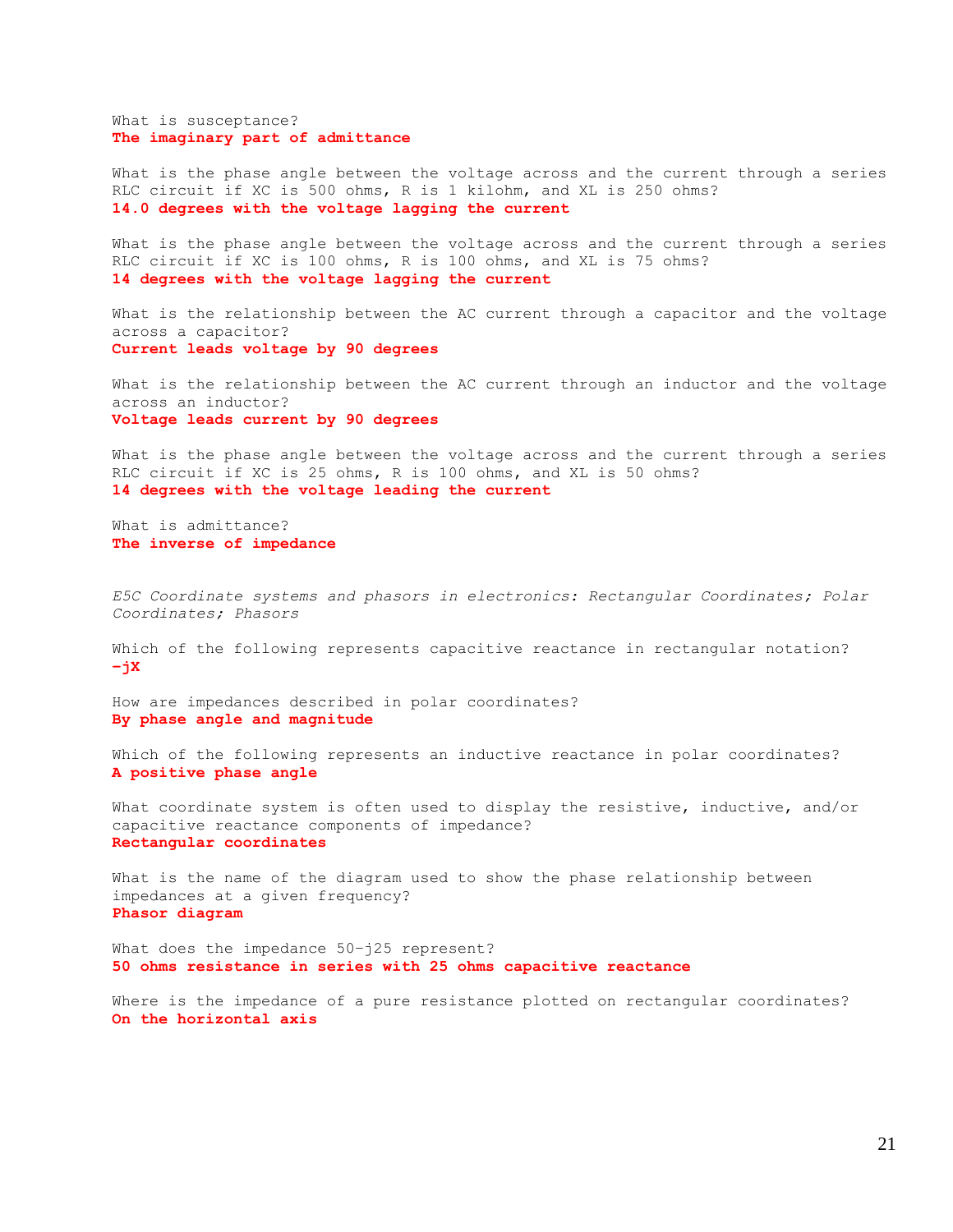What coordinate system is often used to display the phase angle of a circuit containing resistance, inductive and/or capacitive reactance? **Polar coordinates**

When using rectangular coordinates to graph the impedance of a circuit, what do the axes represent?

**The X axis represents the resistive component and the Y axis represents the reactive component**



E5C10 (B)

Which point on Figure E5-1 best represents the impedance of a series circuit consisting of a 400-ohm resistor and a 38-picofarad capacitor at 14 MHz? **Point 4**

Which point in Figure E5-1 best represents the impedance of a series circuit consisting of a 300-ohm resistor and an 18-microhenry inductor at 3.505 MHz? **Point 3**

Which point on Figure E5-1 best represents the impedance of a series circuit consisting of a 300-ohm resistor and a 19-picofarad capacitor at 21.200 MHz? **Point 1**

E*5D AC and RF energy in real circuits: skin effect; electromagnetic fields; reactive power; power factor; electrical length of conductors at UHF and microwave frequencies; microstrip*

What is the result of skin effect? **As frequency increases, RF current flows in a thinner layer of the conductor, closer to the surface**

Why is it important to keep lead lengths short for components used in circuits for VHF and above?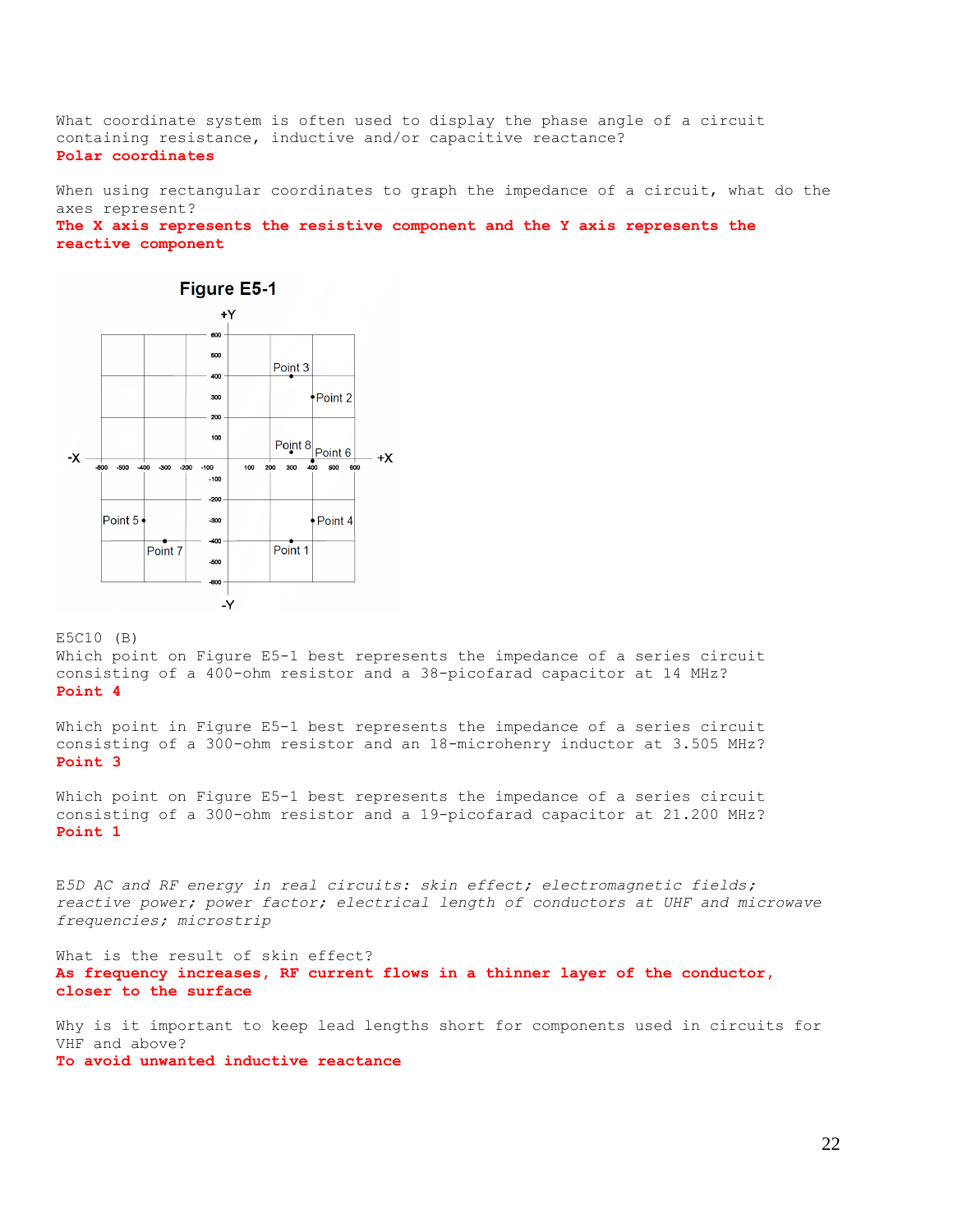What is microstrip? **Precision printed circuit conductors above a ground plane that provide constant impedance interconnects at microwave frequencies** Why are short connections used at microwave frequencies? **To reduce phase shift along the connection** What is the power factor of an RL circuit having a 30-degree phase angle between the voltage and the current? **0.866** In what direction is the magnetic field oriented about a conductor in relation to the direction of electron flow? **In a circle around the conductor** How many watts are consumed in a circuit having a power factor of 0.71 if the apparent power is 500VA? **355 W** How many watts are consumed in a circuit having a power factor of 0.6 if the input is 200VAC at 5 amperes? **600 watts** What happens to reactive power in an AC circuit that has both ideal inductors and ideal capacitors? **It is repeatedly exchanged between the associated magnetic and electric fields, but is not dissipated** How can the true power be determined in an AC circuit where the voltage and current are out of phase? **By multiplying the apparent power by the power factor** What is the power factor of an RL circuit having a 60-degree phase angle between the voltage and the current? **0.5** How many watts are consumed in a circuit having a power factor of 0.2 if the input is 100 VAC at 4 amperes? **80 watts** How many watts are consumed in a circuit consisting of a 100-ohm resistor in series with a 100-ohm inductive reactance drawing 1 ampere? **100 watts** What is reactive power? **Wattless, nonproductive power** What is the power factor of an RL circuit having a 45-degree phase angle between the voltage and the current? **0.707**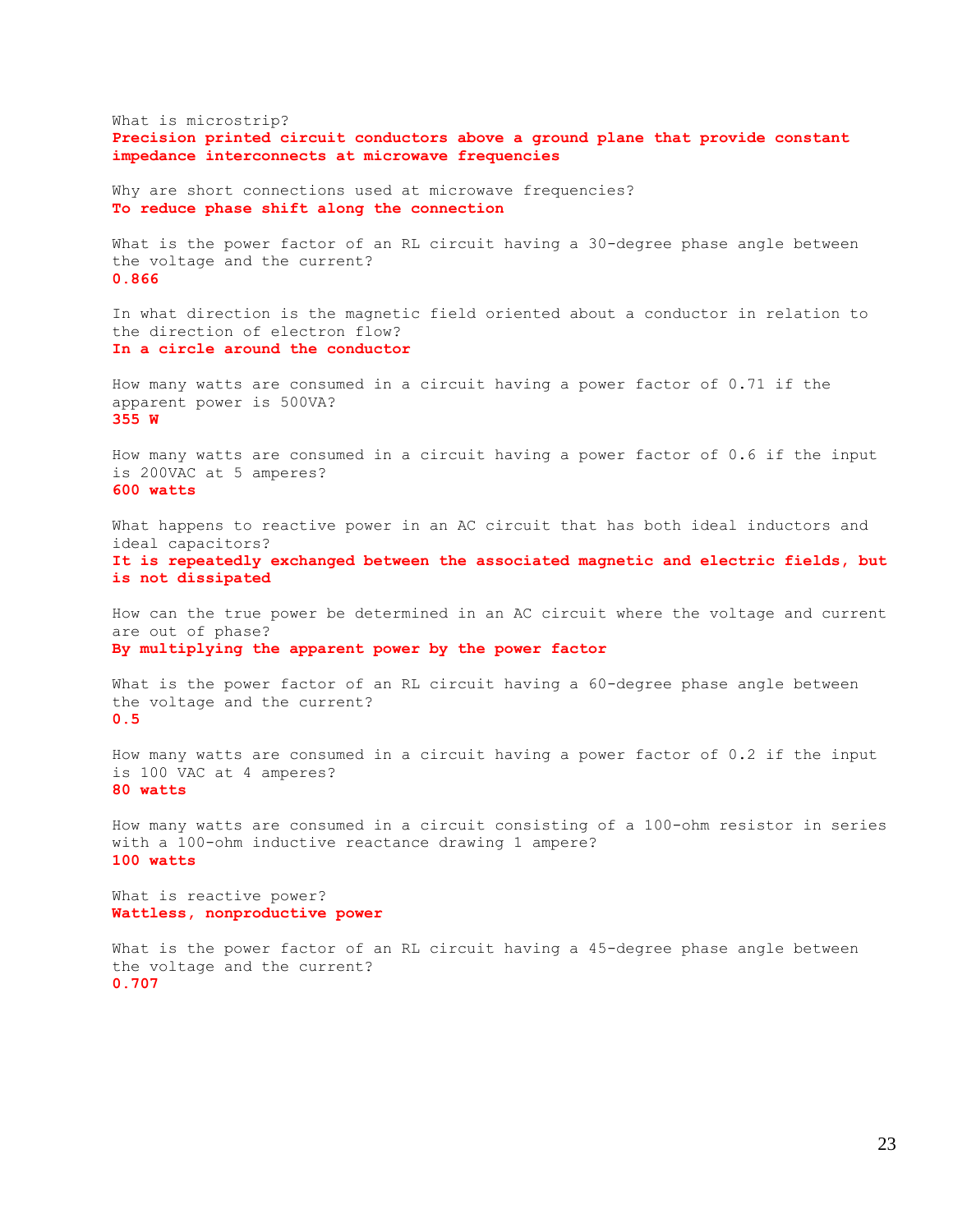#### **SUBELEMENT E6 - CIRCUIT COMPONENTS [6 Exam Questions - 6 Groups]**

*E6A Semiconductor materials and devices: semiconductor materials; germanium, silicon, P-type, N-type; transistor types: NPN, PNP, junction, field-effect transistors: enhancement mode; depletion mode; MOS; CMOS; N-channel; P-channel*

In what application is gallium arsenide used as a semiconductor material? **In microwave circuits**

Which of the following semiconductor materials contains excess free electrons? **N-type**

Why does a PN-junction diode not conduct current when reverse biased? **Holes in P-type material and electrons in the N-type material are separated by the applied voltage, widening the depletion region**

What is the name given to an impurity atom that adds holes to a semiconductor crystal structure? **Acceptor impurity**

How does DC input impedance at the gate of a field-effect transistor compare with the DC input impedance of a bipolar transistor? **An FET has higher input impedance**

What is the beta of a bipolar junction transistor? **The change in collector current with respect to base current**

Which of the following indicates that a silicon NPN junction transistor is biased on?

**Base-to-emitter voltage of approximately 0.6 to 0.7 volts**

What term indicates the frequency at which the grounded-base current gain of a transistor has decreased to 0.7 of the gain obtainable at 1 kHz? **Alpha cutoff frequency**

What is a depletion-mode FET? **An FET that exhibits a current flow between source and drain when no gate voltage is applied**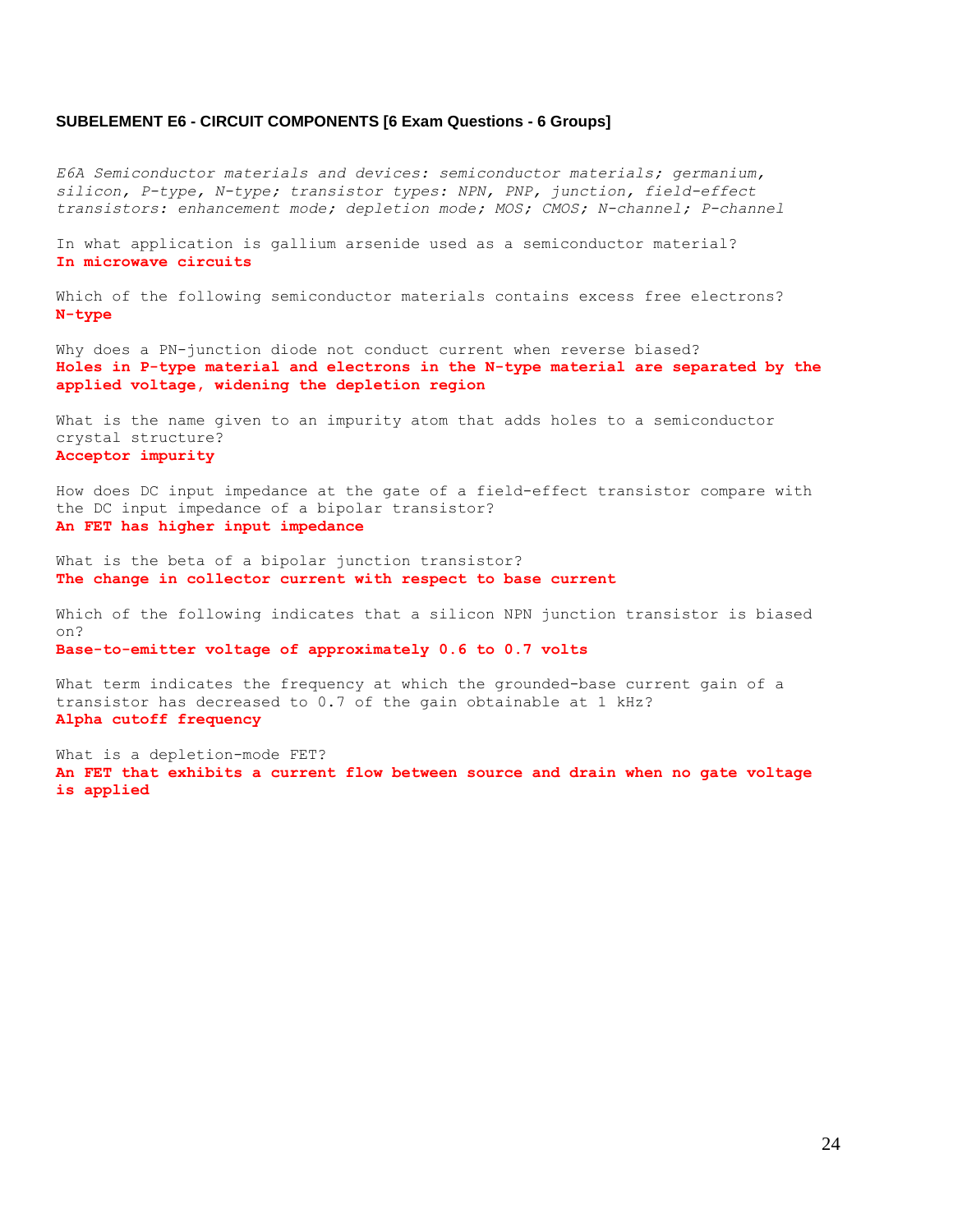

5

In Figure E6-1, what is the schematic symbol for an N-channel dual-gate MOSFET? **4**

In Figure E6-1, what is the schematic symbol for a P-channel junction FET? **1**

6

Why do many MOSFET devices have internally connected Zener diodes on the gates? **To reduce the chance of static damage to the gate**

#### *E6B Diodes*

4

What is the most useful characteristic of a Zener diode? **A constant voltage drop under conditions of varying current**

What is an important characteristic of a Schottky diode as compared to an ordinary silicon diode when used as a power supply rectifier? **Less forward voltage drop**

What type of bias is required for an LED to emit light? **Forward bias**

What type of semiconductor device is designed for use as a voltage-controlled capacitor? **Varactor diode**

What characteristic of a PIN diode makes it useful as an RF switch? **Low junction capacitance**

Which of the following is a common use of a Schottky diode? **As a VHF/UHF mixer or detector**

What is the failure mechanism when a junction diode fails due to excessive current? **Excessive junction temperature**

Which of the following is a Schottky barrier diode? **Metal-semiconductor junction**

What is a common use for point-contact diodes? **As an RF detector**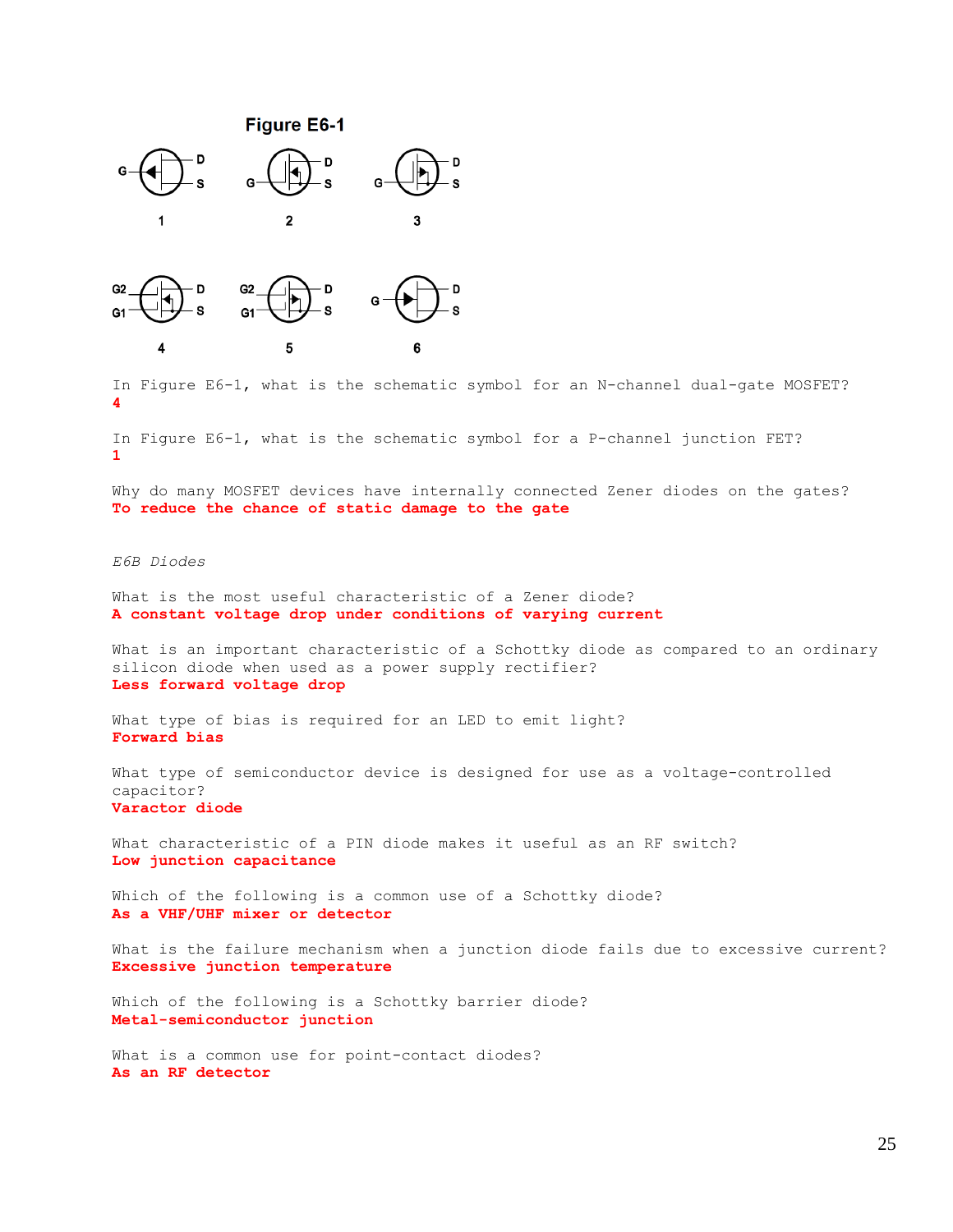**Figure E6-2** 



In Figure E6-2, what is the schematic symbol for a light-emitting diode? **5**

What is used to control the attenuation of RF signals by a PIN diode? **Forward DC bias current**

*E6C Digital ICs: Families of digital ICs; gates; Programmable Logic Devices (PLDs)*

What is the function of hysteresis in a comparator? **To prevent input noise from causing unstable output signals**

What happens when the level of a comparator's input signal crosses the threshold? **The comparator changes its output state**

What is tri-state logic? **Logic devices with 0, 1, and high-impedance output states**

Which of the following is an advantage of BiCMOS logic? **It has the high input impedance of CMOS and the low output impedance of bipolar transistors**

What is an advantage of CMOS logic devices over TTL devices? **Lower power consumption**

Why do CMOS digital integrated circuits have high immunity to noise on the input signal or power supply? **The input switching threshold is about one-half the power supply voltage**

What best describes a pull-up or pull-down resistor? **A resistor connected to the positive or negative supply line used to establish a voltage when an input or output is an open circuit**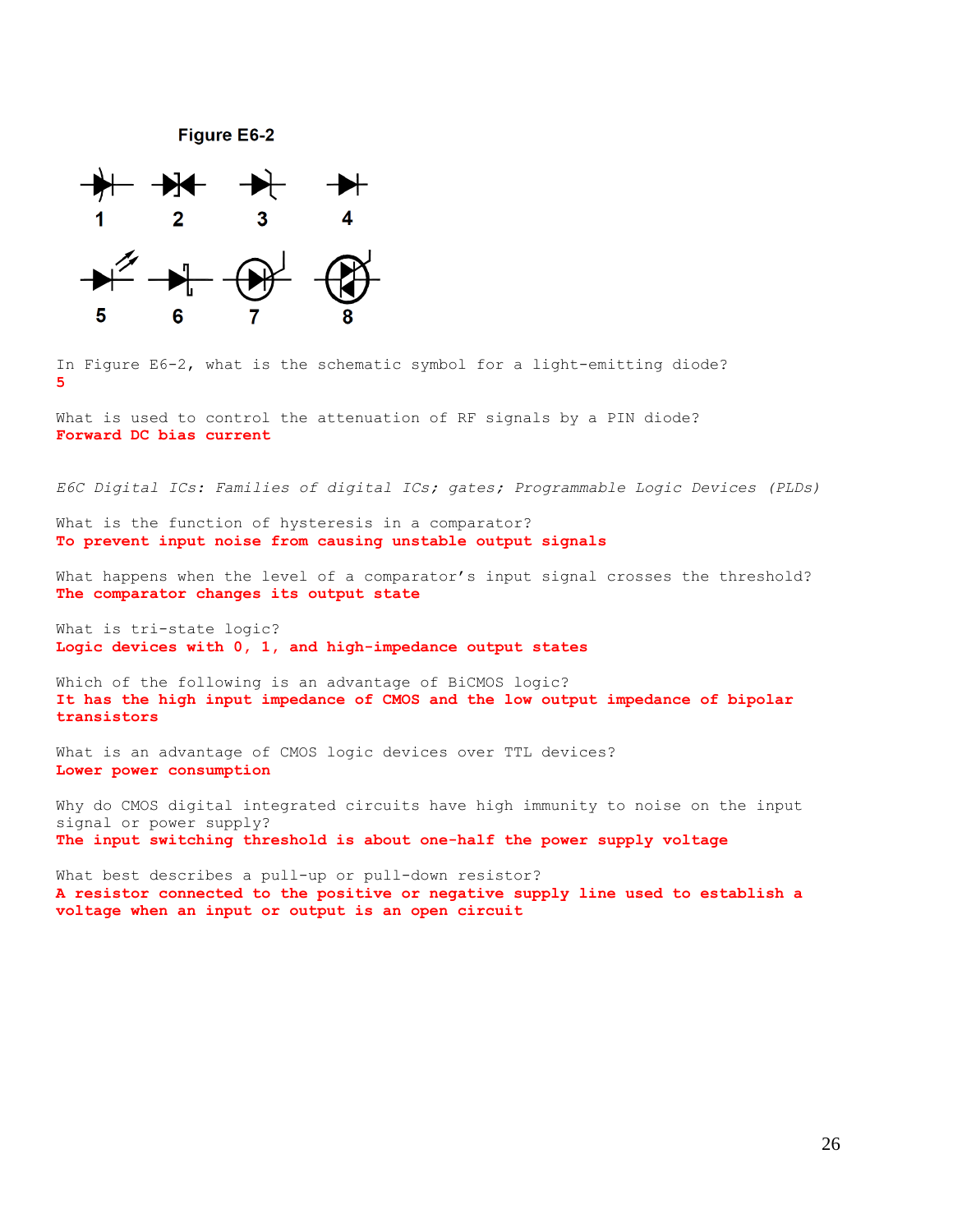

In Figure E6-3, what is the schematic symbol for a NAND gate? **2**

In Figure E6-3, what is the schematic symbol for a NOR gate? **4**

In Figure E6-3, what is the schematic symbol for the NOT operation (inverter)? **5**

What is a Programmable Logic Device (PLD)? **A programmable collection of logic gates and circuits in a single integrated circuit**

*E6D Toroidal and Solenoidal Inductors: permeability, core material, selecting, winding; transformers; piezoelectric devices*

Why should core saturation of an impedance matching transformer be avoided? **Harmonics and distortion could result**

What is the equivalent circuit of a quartz crystal? **Motional capacitance, motional inductance, and loss resistance in series, all in parallel with a shunt capacitor representing electrode and stray capacitance**

Which of the following is an aspect of the piezoelectric effect? **Mechanical deformation of material by the application of a voltage**

Which materials are commonly used as a core in an inductor? **Ferrite and brass**

What is one reason for using ferrite cores rather than powdered iron in an inductor? **Ferrite toroids generally require fewer turns to produce a given inductance value**

What core material property determines the inductance of an inductor? **Permeability**

What is current in the primary winding of a transformer called if no load is attached to the secondary? **Magnetizing current**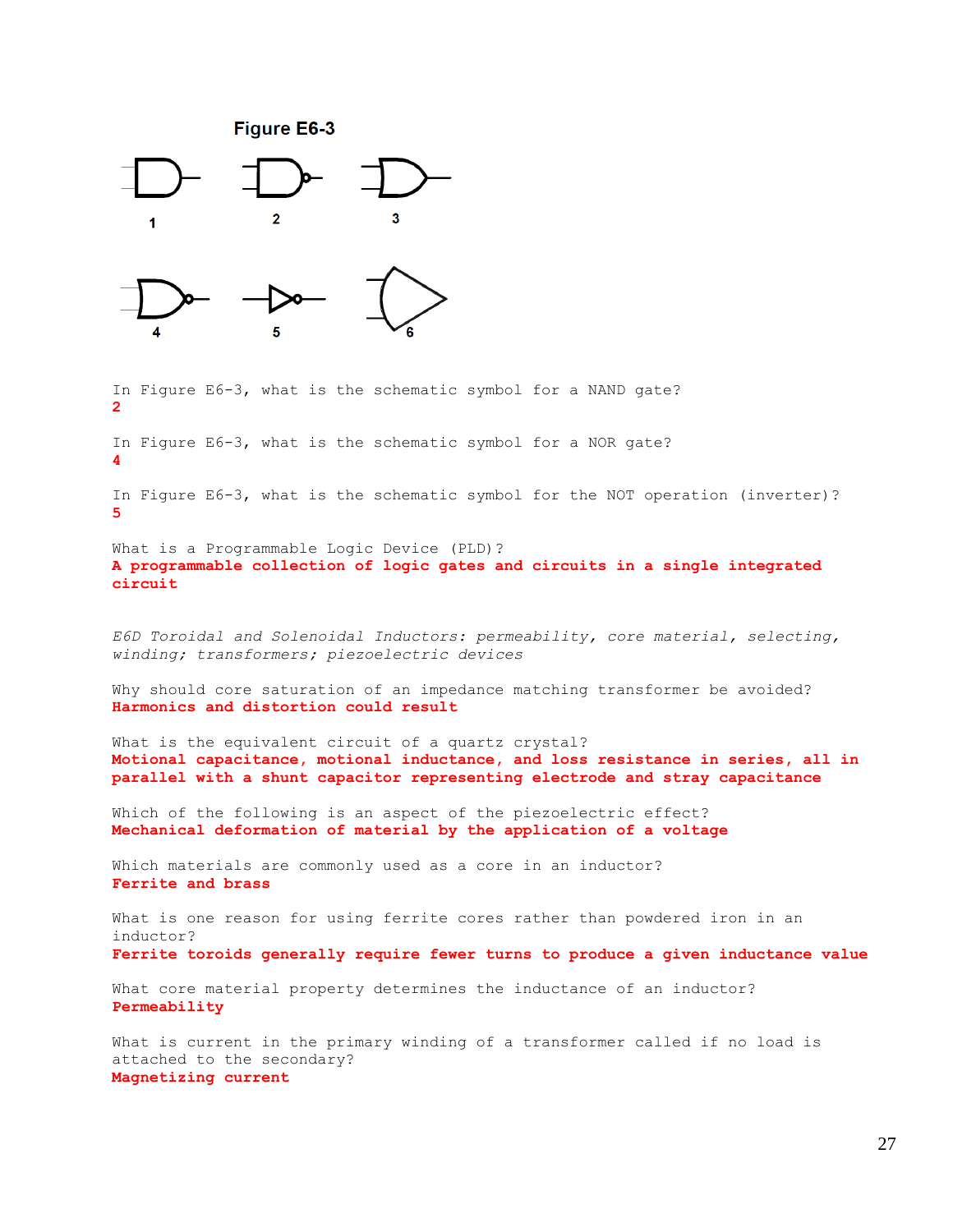What is one reason for using powdered-iron cores rather than ferrite cores in an inductor? **Powdered-iron cores generally maintain their characteristics at higher currents** What devices are commonly used as VHF and UHF parasitic suppressors at the input and output terminals of a transistor HF amplifier? **Ferrite beads** What is a primary advantage of using a toroidal core instead of a solenoidal core in an inductor? **Toroidal cores confine most of the magnetic field within the core material** Which type of core material decreases inductance when inserted into a coil? **Brass** What is inductor saturation? **The ability of the inductor's core to store magnetic energy has been exceeded** What is the primary cause of inductor self-resonance? **Inter-turn capacitance** *E6E Analog ICs: MMICs, IC packaging characteristics* Why is gallium arsenide (GaAs) useful for semiconductor devices operating at UHF and higher frequencies? **Higher electron mobility** Which of the following device packages is a through-hole type? **DIP** Which of the following materials is likely to provide the highest frequency of operation when used in MMICs? **Gallium nitride** Which is the most common input and output impedance of circuits that use MMICs? **50 ohms** Which of the following noise figure values is typical of a low-noise UHF preamplifier? **2 dB** What characteristics of the MMIC make it a popular choice for VHF through microwave circuits? **Controlled gain, low noise figure, and constant input and output impedance over the specified frequency range** What type of transmission line is used for connections to MMICs? **Microstrip** How is power supplied to the most common type of MMIC? **Through a resistor and/or RF choke connected to the amplifier output lead** Which of the following component package types would be most suitable for use at frequencies above the HF range?

**Surface mount**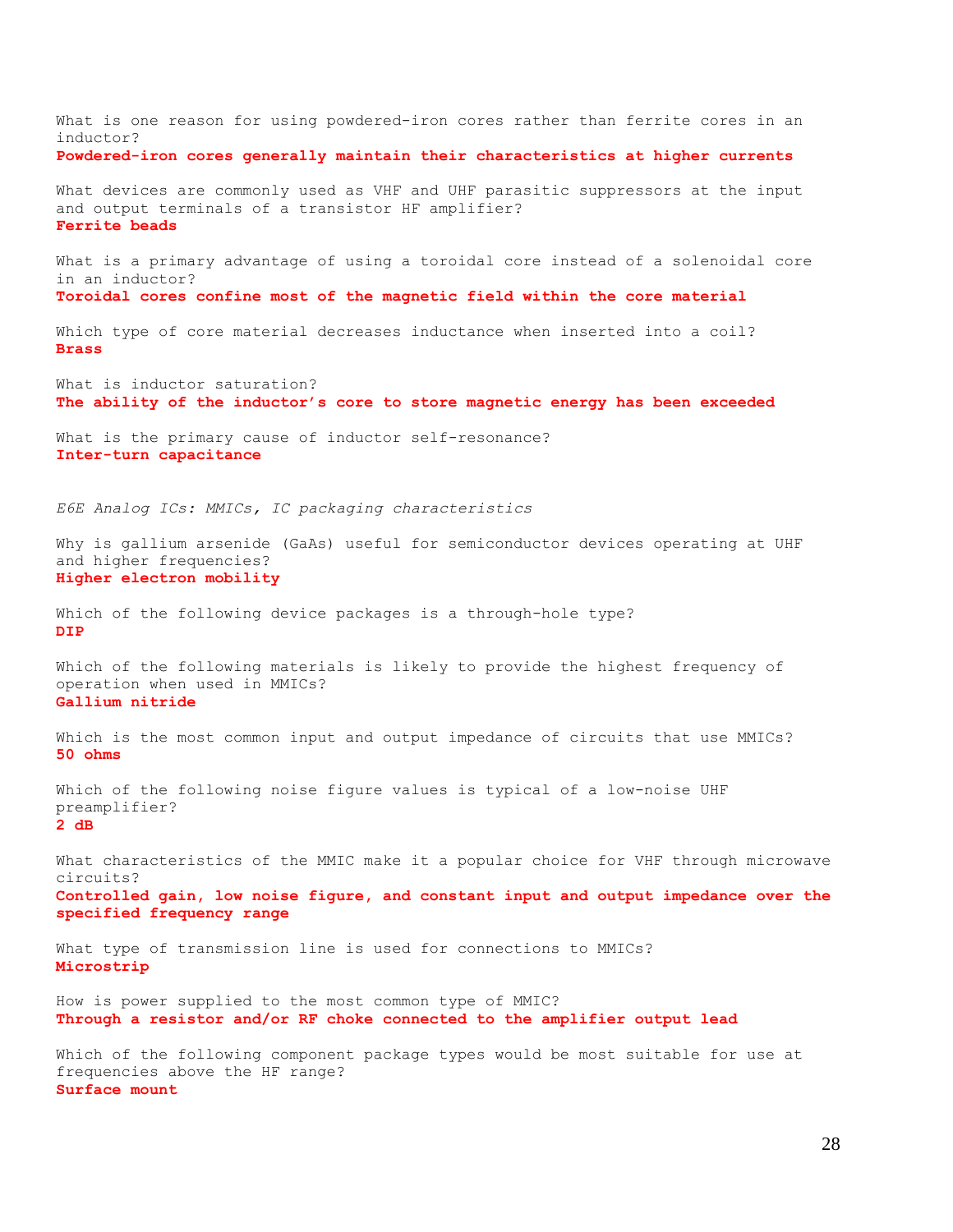What advantage does surface-mount technology offer at RF compared to using throughhole components? -Smaller circuit area -Shorter circuit-board traces -Components have less parasitic inductance and capacitance **-All these choices are correct** What is a characteristic of DIP packaging used for integrated circuits? **A total of two rows of connecting pins placed on opposite sides of the package (Dual In-line Package)** Why are DIP through-hole package ICs not typically used at UHF and higher frequencies? **Excessive lead length** *E6F Electro-optical technology: photoconductivity; photovoltaic devices; optical sensors and encoders; optical isolation* What absorbs the energy from light falling on a photovoltaic cell? **Electrons** What happens to the conductivity of a photoconductive material when light shines on  $i+2$ **It increases** What is the most common configuration of an optoisolator or optocoupler? **An LED and a phototransistor** What is the photovoltaic effect? **The conversion of light to electrical energy** Which describes an optical shaft encoder? **A device that detects rotation of a control by interrupting a light source with a patterned wheel** Which of these materials is most commonly used to create photoconductive devices? **A crystalline semiconductor** What is a solid-state relay? **A device that uses semiconductors to implement the functions of an electromechanical relay** Why are optoisolators often used in conjunction with solid-state circuits when switching 120 VAC? **Optoisolators provide a very high degree of electrical isolation between a control circuit and the circuit being switched** What is the efficiency of a photovoltaic cell? **The relative fraction of light that is converted to current** What is the most common type of photovoltaic cell used for electrical power generation? **Silicon**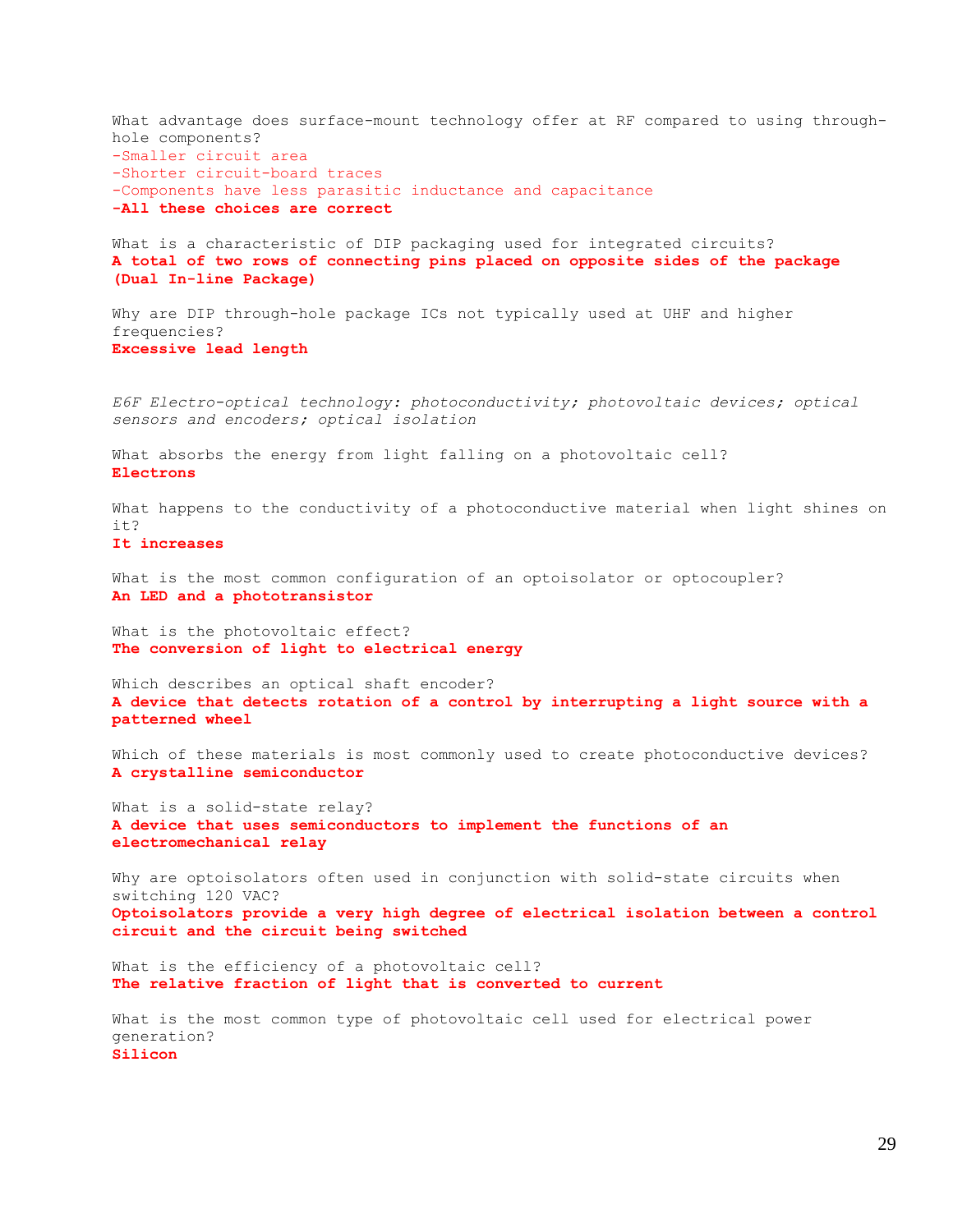What is the approximate open-circuit voltage produced by a fully illuminated silicon photovoltaic cell?? **0.5 V**

#### **SUBELEMENT E7 - PRACTICAL CIRCUITS [8 Exam Questions - 8 Groups]**

*E7A Digital circuits: digital circuit principles and logic circuits; classes of logic elements; positive and negative logic; frequency dividers; truth tables* Which circuit is bistable? **A flip-flop** What is the function of a decade counter? **It produces one output pulse for every 10 input pulses** Which of the following can divide the frequency of a pulse train by 2? **A flip-flop** How many flip-flops are required to divide a signal frequency by 4? **2** Which of the following is a circuit that continuously alternates between two states without an external clock? **Astable multivibrator** What is a characteristic of a monostable multivibrator? **It switches momentarily to the opposite binary state and then returns to its original state after a set time** What logical operation does a NAND gate perform? **It produces logic 0 at its output only when all inputs are logic 1** What logical operation does an OR gate perform? **It produces logic 1 at its output if any or all inputs are logic 1** What logical operation is performed by an exclusive NOR gate? **It produces logic 0 at its output if only one input is logic 1** What is a truth table? **A list of inputs and corresponding outputs for a digital device** What type of logic defines "1" as a high voltage?

**E7B Amplifiers: Class of operation; vacuum tube and solid-state circuits; distortion and intermodulation; spurious and parasitic suppression; microwave amplifiers; switching-type amplifiers**

For what portion of the signal cycle does each active element in a push-pull Class AB amplifier conduct? **More than 180 degrees but less than 360 degrees**

What is a Class D amplifier?? **A type of amplifier that uses switching technology to achieve high efficiency**

**Positive Logic**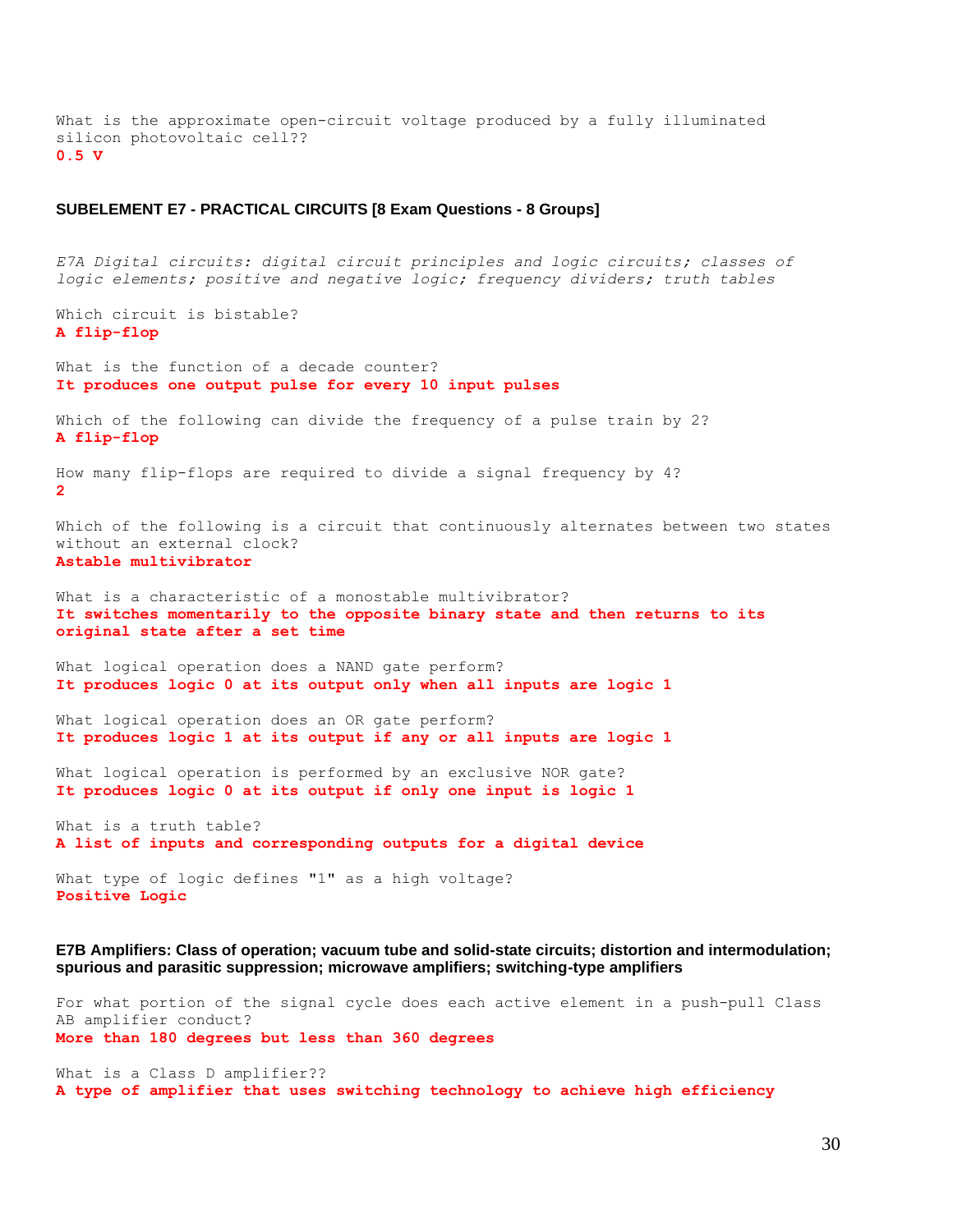Which of the following components form the output of a class D amplifier circuit? **A low-pass filter to remove switching signal components**

Where on the load line of a Class A common emitter amplifier would bias normally be set?

**Approximately halfway between saturation and cutoff**

What can be done to prevent unwanted oscillations in an RF power amplifier? **Install parasitic suppressors and/or neutralize the stage**

Which of the following amplifier types reduces even-order harmonics? **Push-pull**

Which of the following is a likely result when a Class C amplifier is used to amplify a single-sideband phone signal? **Signal distortion and excessive bandwidth**

How can an RF power amplifier be neutralized? **By feeding a 180-degree out-of-phase portion of the output back to the input**

Which of the following describes how the loading and tuning capacitors are to be adjusted when tuning a vacuum tube RF power amplifier that employs a Pi-network output circuit?

**The tuning capacitor is adjusted for minimum plate current, and the loading capacitor is adjusted for maximum permissible plate current**

**Figure E7-1** 



In Figure E7-1, what is the purpose of R1 and R2? **Voltage divider bias**

In Figure E7-1, what is the purpose of R3? **Self bias**

What type of amplifier circuit is shown in Figure E7-1? **Common emitter**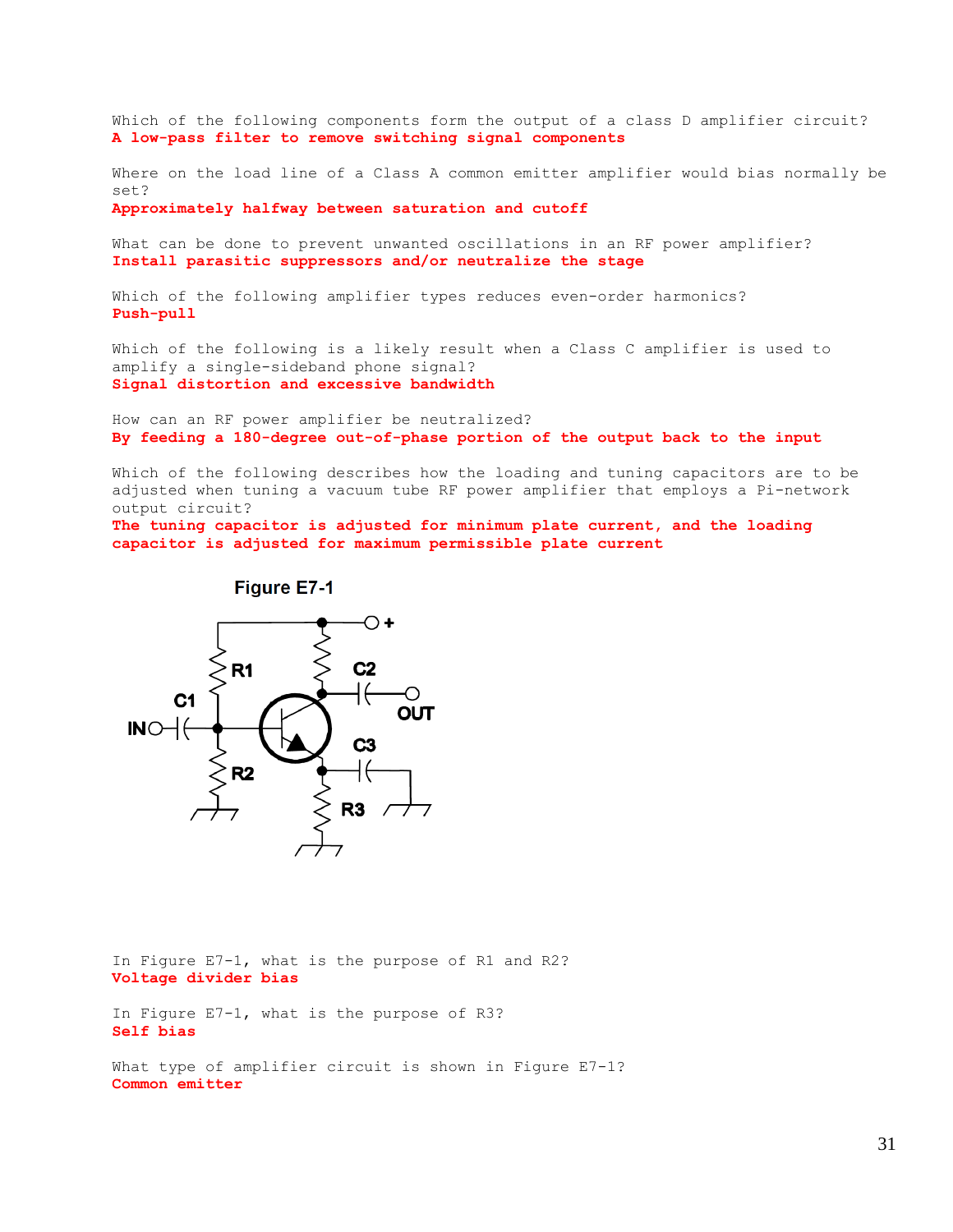Which of the following describes an emitter follower (or common collector) amplifier? **An amplifier with a low impedance output that follows the base input voltage**

Why are switching amplifiers more efficient than linear amplifiers? **The power transistor is at saturation or cutoff most of the time**

What is one way to prevent thermal runaway in a bipolar transistor amplifier? **Use a resistor in series with the emitter**

What is the effect of intermodulation products in a linear power amplifier? **Transmission of spurious signals**

Why are odd-order rather than even-order intermodulation distortion products of concern in linear power amplifiers? **Because they are relatively close in frequency to the desired signal**

What is a characteristic of a grounded-grid amplifier? **Low input impedance**

*E7C Filters and matching networks: types of networks; types of filters; filter applications; filter characteristics; impedance matching; DSP filtering*

How are the capacitors and inductors of a low-pass filter Pi-network arranged between the network's input and output? **A capacitor is connected between the input and ground, another capacitor is connected between the output and ground, and an inductor is connected between input and output**

Which of the following is a property of a T-network with series capacitors and a parallel shunt inductor? **It is a high-pass filter**

What advantage does a series-L Pi-L-network have over a series-L Pi-network for impedance matching between the final amplifier of a vacuum-tube transmitter and an antenna? **Greater harmonic suppression**

How does an impedance-matching circuit transform a complex impedance to a resistive impedance? **It cancels the reactive part of the impedance and changes the resistive part to a desired value**

Which filter type is described as having ripple in the passband and a sharp cutoff? **A Chebyshev filter**

What are the distinguishing features of an elliptical filter? **Extremely sharp cutoff with one or more notches in the stop band**

Which describes a Pi-L-network used for matching a vacuum tube final amplifier to a 50-ohm unbalanced output? **A Pi-network with an additional series inductor on the output**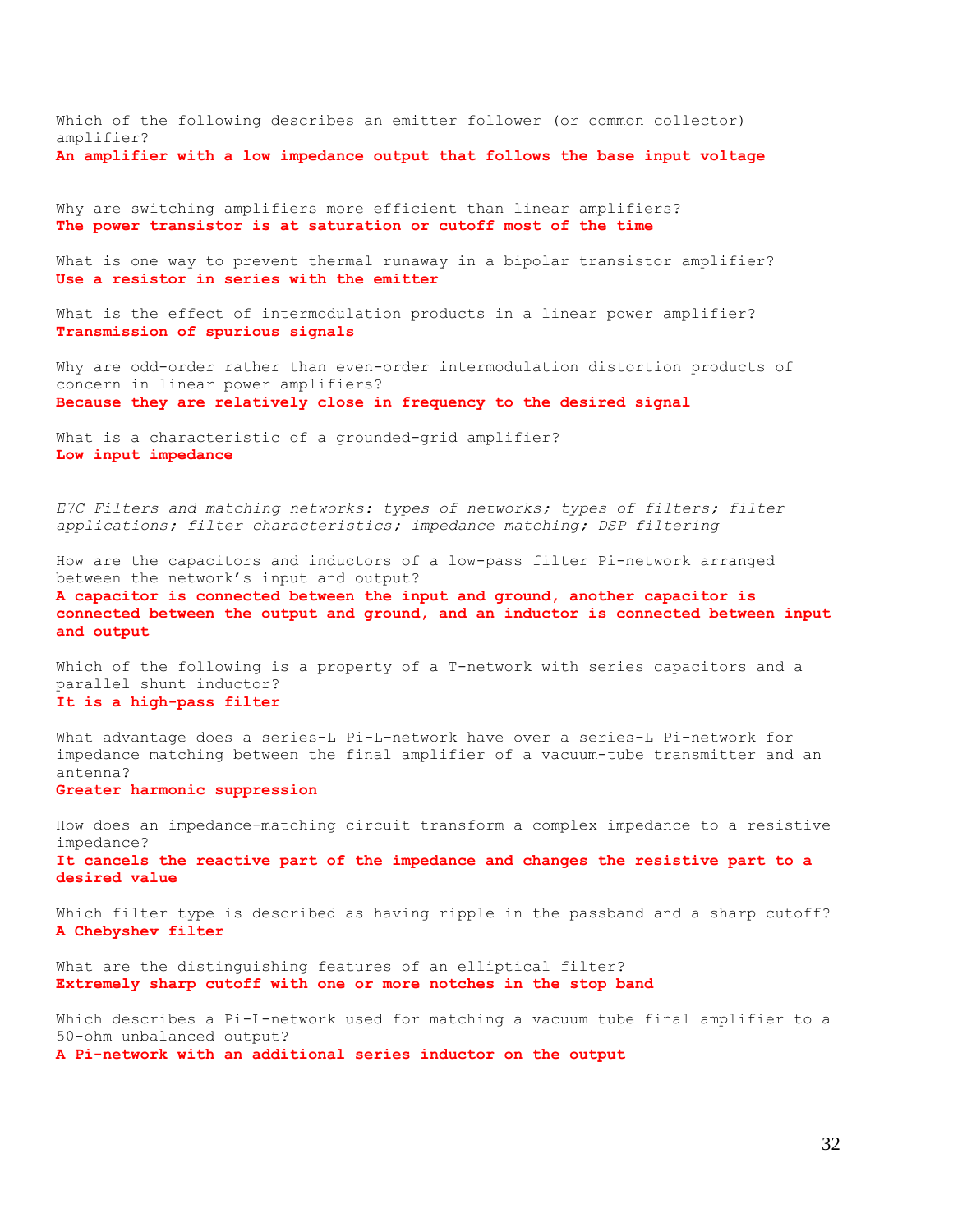Which of the following factors has the greatest effect on the bandwidth and response shape of a crystal ladder filter? **The relative frequencies of the individual crystals**

What is a crystal lattice filter? **A filter with narrow bandwidth and steep skirts made using quartz crystals**

Which of the following filters would be the best choice for use in a 2 meter band repeater duplexer? **A cavity filter**

Which of the following describes a receiving filter's ability to reject signals occupying an adjacent channel? **Shape factor**

What is one advantage of a Pi-matching network over an L-matching network consisting of a single inductor and a single capacitor? **The Q of Pi-networks can be controlled**

*E7D Power supplies and voltage regulators; Solar array charge controllers*

How does a linear electronic voltage regulator work? **The conduction of a control element is varied to maintain a constant output voltage**

What is a characteristic of a switching electronic voltage regulator? **The controlled device's duty cycle is changed to produce a constant average output voltage**

What device is typically used as a stable voltage reference in a linear voltage regulator? **A Zener diode**

Which of the following types of linear voltage regulator usually make the most efficient use of the primary power source? **A series regulator**

Which of the following types of linear voltage regulator places a constant load on the unregulated voltage source? **A shunt regulator**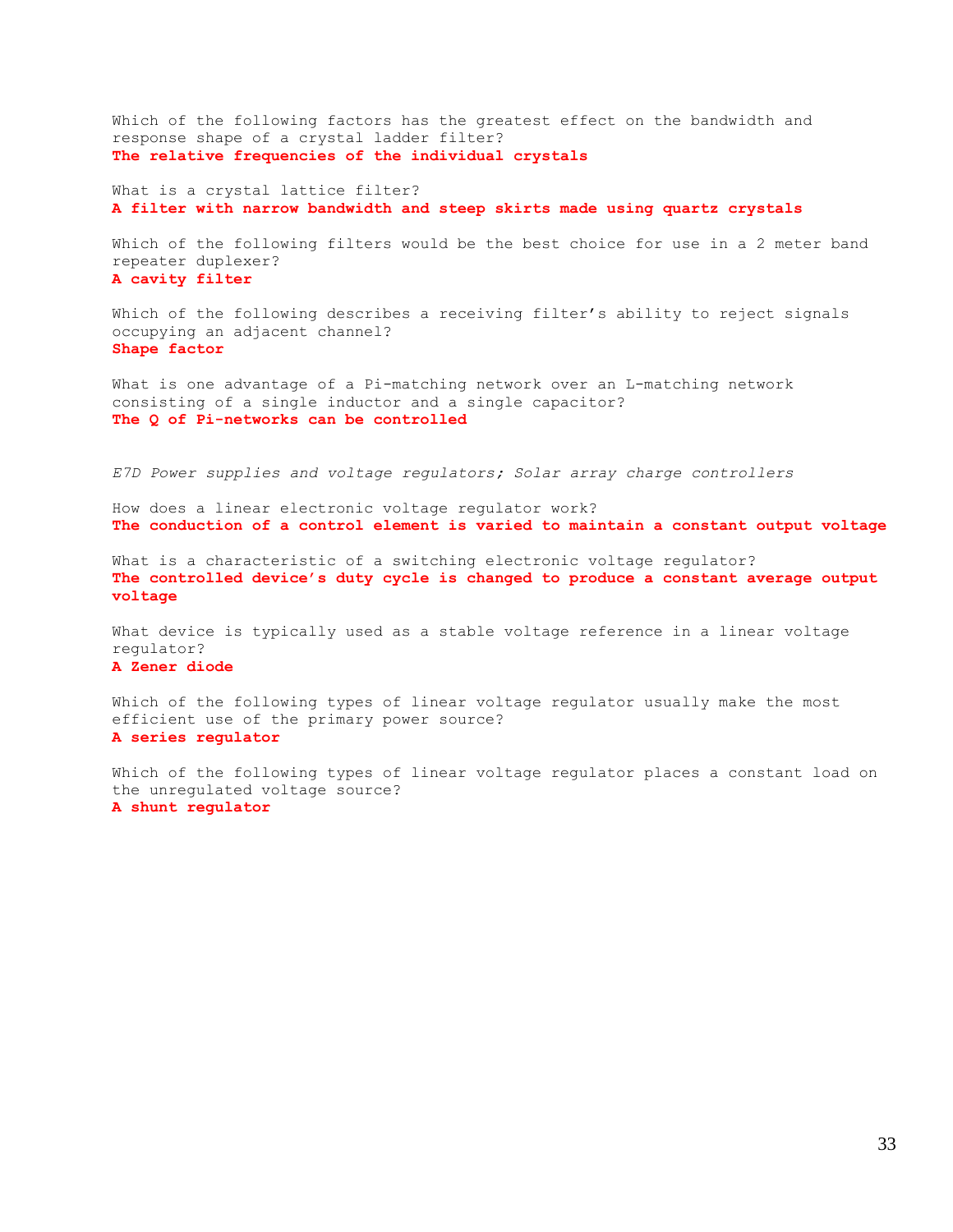**Figure E7-2** 



What is the purpose of Q1 in the circuit shown in Figure E7-2? **It controls the current supplied to the load**

What is the purpose of C2 in the circuit shown in Figure E7-2? **It bypasses rectifier output ripple around D1**

What type of circuit is shown in Figure E7-2? **Linear voltage regulator**

What is the main reason to use a charge controller with a solar power system? **Prevention of battery damage due to overcharge**

What is the primary reason that a high-frequency switching type high-voltage power supply can be both less expensive and lighter in weight than a conventional power supply? **The high frequency inverter design uses much smaller transformers and filter components for an equivalent power output**

What is the function of the pass transistor in a linear voltage regulator circuit? **Maintains nearly constant output voltage over a wide range of load current**

What is the dropout voltage of an analog voltage regulator? **Minimum input-to-output voltage required to maintain regulation**

What is the equation for calculating power dissipated by a series linear voltage regulator? **Voltage difference from input to output multiplied by output current**

What is the purpose of connecting equal-value resistors across power supply filter capacitors connected in series? -Equalize the voltage across each capacitor -Discharge the capacitors when voltage is removed -Provide a minimum load on the supply **-All these choices are correct**

What is the purpose of a step-start circuit in a high-voltage power supply? **To allow the filter capacitors to charge gradually**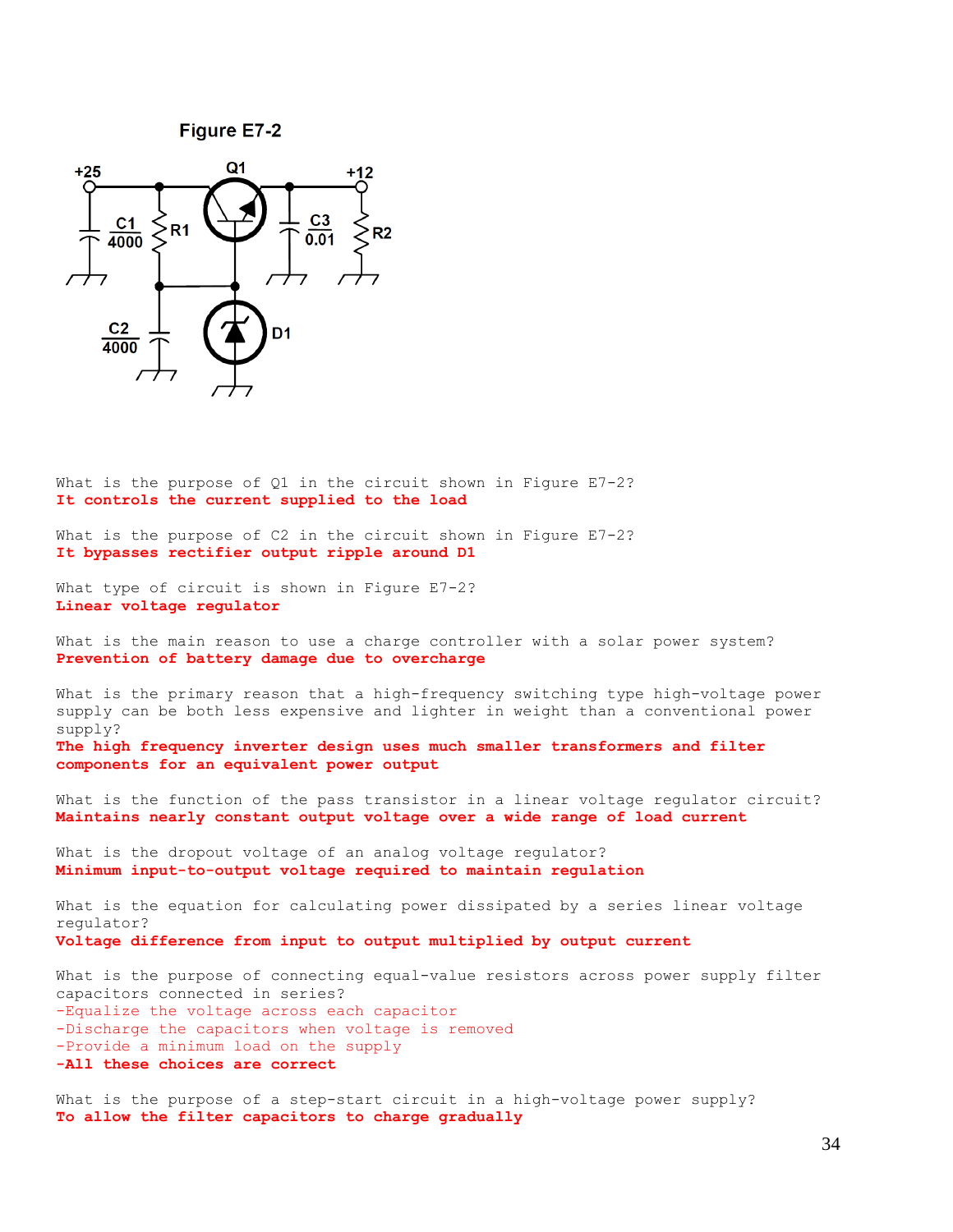*E7E Modulation and demodulation: reactance, phase and balanced modulators; detectors; mixer stages*

Which of the following can be used to generate FM phone emissions? **A reactance modulator on the oscillator**

What is the function of a reactance modulator? **To produce PM or FM signals by using an electrically variable inductance or capacitance**

What is a frequency discriminator stage in a FM receiver? **A circuit for detecting FM signals**

What is one way a single-sideband phone signal can be generated? **By using a balanced modulator followed by a filter**

What circuit is added to an FM transmitter to boost the higher audio frequencies? **A pre-emphasis network**

Why is de-emphasis commonly used in FM communications receivers? **For compatibility with transmitters using phase modulation**

What is meant by the term "baseband" in radio communications? **The frequency range occupied by a message signal prior to modulation**

What are the principal frequencies that appear at the output of a mixer circuit? **The two input frequencies along with their sum and difference frequencies**

What occurs when an excessive amount of signal energy reaches a mixer circuit? **Spurious mixer products are generated**

How does a diode envelope detector function? **By rectification and filtering of RF signals**

Which type of detector circuit is used for demodulating SSB signals? **Product detector**

*E7F DSP filtering and other operations; software defined radio fundamentals; DSP modulation and demodulation*

What is meant by direct digital conversion as applied to software defined radios? **Incoming RF is digitized by an analog-to-digital converter without being mixed with a local oscillator signal**

What kind of digital signal processing audio filter is used to remove unwanted noise from a received SSB signal? **An adaptive filter**

What type of digital signal processing filter is used to generate an SSB signal? **A Hilbert-transform filter**

What is a common method of generating an SSB signal using digital signal processing? **Signals are combined in quadrature phase relationship**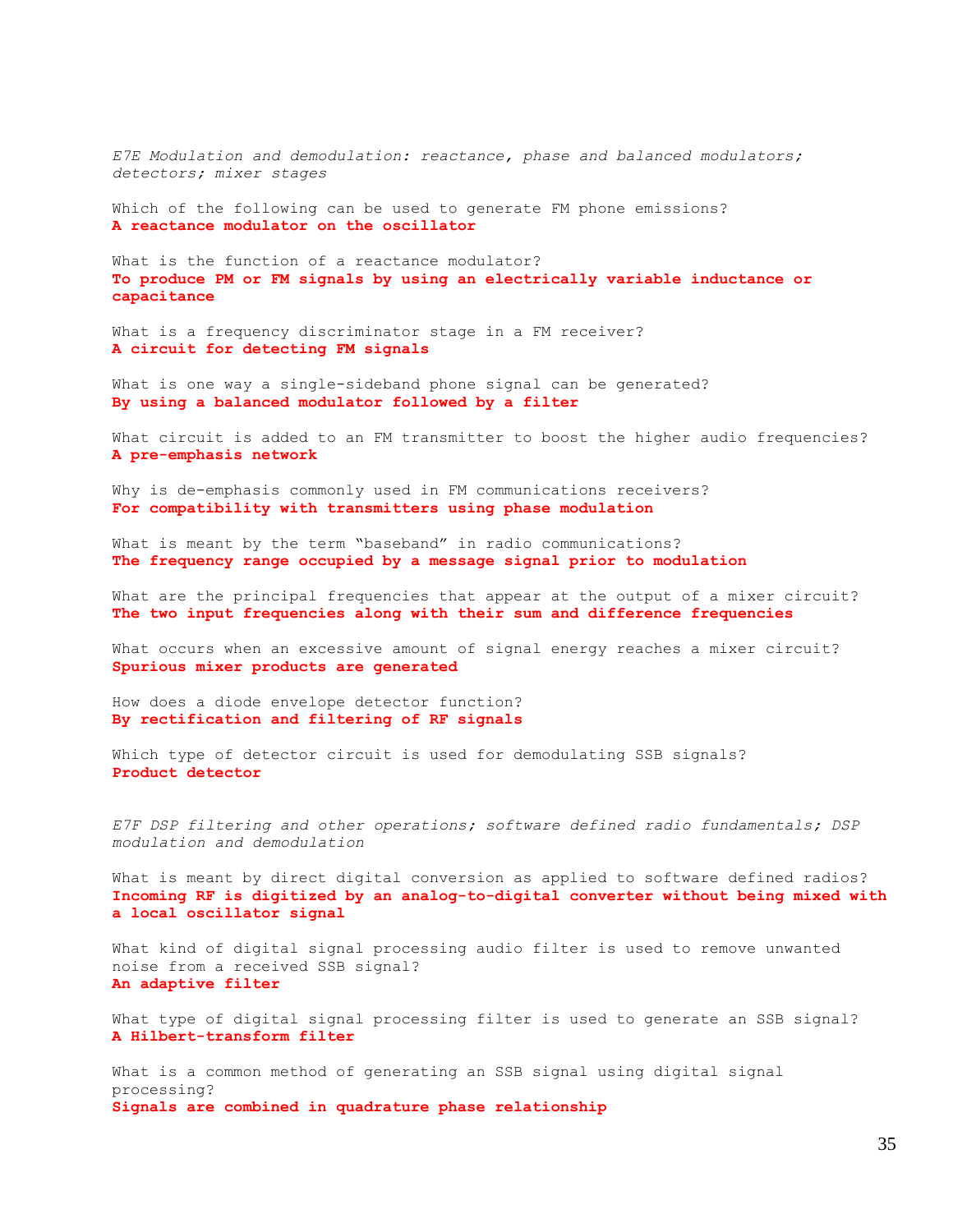How frequently must an analog signal be sampled by an analog-to-digital converter so that the signal can be accurately reproduced? **At least twice the rate of the highest frequency component of the signal**

What is the minimum number of bits required for an analog-to-digital converter to sample a signal with a range of 1 volt at a resolution of 1 millivolt? **10 bits**

What function is performed by a Fast Fourier Transform? **Converting digital signals from the time domain to the frequency domain**

What is the function of decimation? **Reducing the effective sample rate by removing samples**

Why is an anti-aliasing digital filter required in a digital decimator? **It removes high-frequency signal components that would otherwise be reproduced as lower frequency components**

What aspect of receiver analog-to-digital conversion determines the maximum receive bandwidth of a Direct Digital Conversion SDR? **Sample rate**

What sets the minimum detectable signal level for a direct-sampling SDR receiver in the absence of atmospheric or thermal noise? **Reference voltage level and sample width in bits**

Which of the following is an advantage of a Finite Impulse Response (FIR) filter vs an Infinite Impulse Response (IIR) digital filter? **FIR filters can delay all frequency components of the signal by the same amount**

What is the function of taps in a digital signal processing filter? **Provide incremental signal delays for filter algorithms**

Which of the following would allow a digital signal processing filter to create a sharper filter response? **More taps**

*E7G Active filters and op-amp circuits: active audio filters; characteristics; basic circuit design; operational amplifiers*

What is the typical output impedance of an op-amp? **Very low**

What is ringing in a filter? **Undesired oscillations added to the desired signal**

What is the typical input impedance of an op-amp? **Very high**

What is meant by the term "op-amp input offset voltage"? **The differential input voltage needed to bring the open loop output voltage to zero**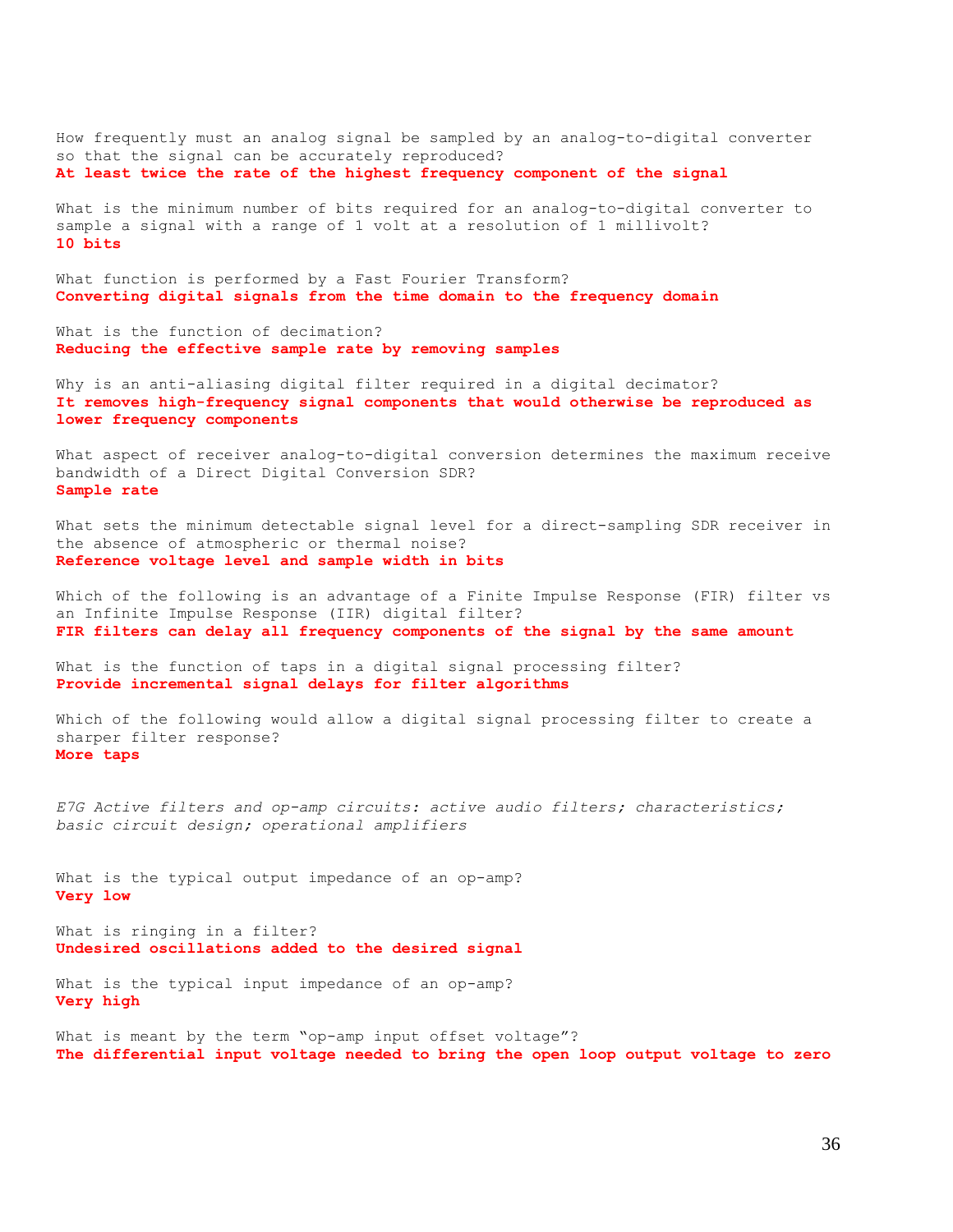How can unwanted ringing and audio instability be prevented in an op-amp RC audio filter circuit?

# **Restrict both gain and Q**

What is the gain-bandwidth of an operational amplifier? **The frequency at which the open-loop gain of the amplifier equals one**



# Figure E7-3

What magnitude of voltage gain can be expected from the circuit in Figure E7-3 when R1 is 10 ohms and RF is 470 ohms? **47**

How does the gain of an ideal operational amplifier vary with frequency? **It does not vary with frequency**

What will be the output voltage of the circuit shown in Figure E7-3 if R1 is 1000 ohms, RF is 10,000 ohms, and 0.23 volts DC is applied to the input? **-2.3 volts**

What absolute voltage gain can be expected from the circuit in Figure E7-3 when R1 is 1800 ohms and RF is 68 kilohms? **38**

What absolute voltage gain can be expected from the circuit in Figure E7-3 when R1 is 3300 ohms and RF is 47 kilohms? **14**

E7G12 (A) What is an operational amplifier? **A high-gain, direct-coupled differential amplifier with very high input impedance and very low output impedance**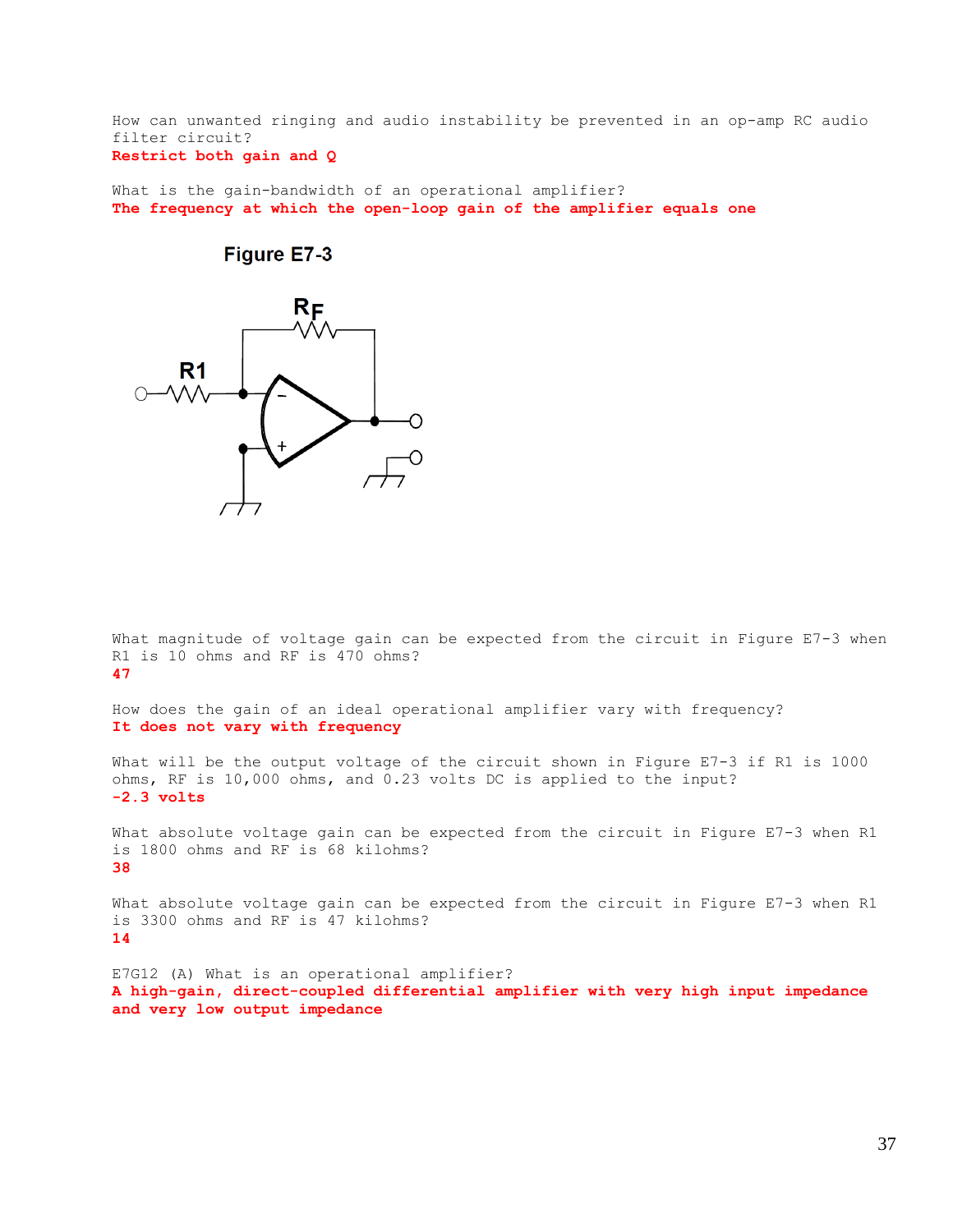*E7H Oscillators and signal sources: types of oscillators; synthesizers and phaselocked loops; direct digital synthesizers; stabilizing thermal drift; microphonics; high-accuracy oscillators* What are three oscillator circuits used in amateur radio equipment? **Colpitts, Hartley and Pierce** What is a microphonic? **Changes in oscillator frequency due to mechanical vibration** How is positive feedback supplied in a Hartley oscillator? **Through a tapped coil** How is positive feedback supplied in a Colpitts oscillator? **Through a capacitive divider** How is positive feedback supplied in a Pierce oscillator? Through a tapped coil **Through a quartz crystal** Which of the following oscillator circuits are commonly used in VFOs? **Colpitts and Hartley** How can an oscillator's microphonic responses be reduced? **Mechanically isolate the oscillator circuitry from its enclosure** Which of the following components can be used to reduce thermal drift in crystal oscillators? **NP0 capacitors** What type of frequency synthesizer circuit uses a phase accumulator, lookup table, digital to analog converter, and a low-pass anti-alias filter? **A direct digital synthesizer** What information is contained in the lookup table of a direct digital synthesizer (DDS)? **Amplitude values that represent the desired waveform** What are the major spectral impurity components of direct digital synthesizers? **Spurious signals at discrete frequencies** Which of the following must be done to ensure that a crystal oscillator provides the frequency specified by the crystal manufacturer? **Provide the crystal with a specified parallel capacitance** Which of the following is a technique for providing highly accurate and stable oscillators needed for microwave transmission and reception? -Use a GPS signal reference -Use a rubidium stabilized reference oscillator -Use a temperature-controlled high Q dielectric resonator **-All these choices are correct** What is a phase-locked loop circuit? **An electronic servo loop consisting of a phase detector, a low-pass filter, a voltage-controlled oscillator, and a stable reference oscillator**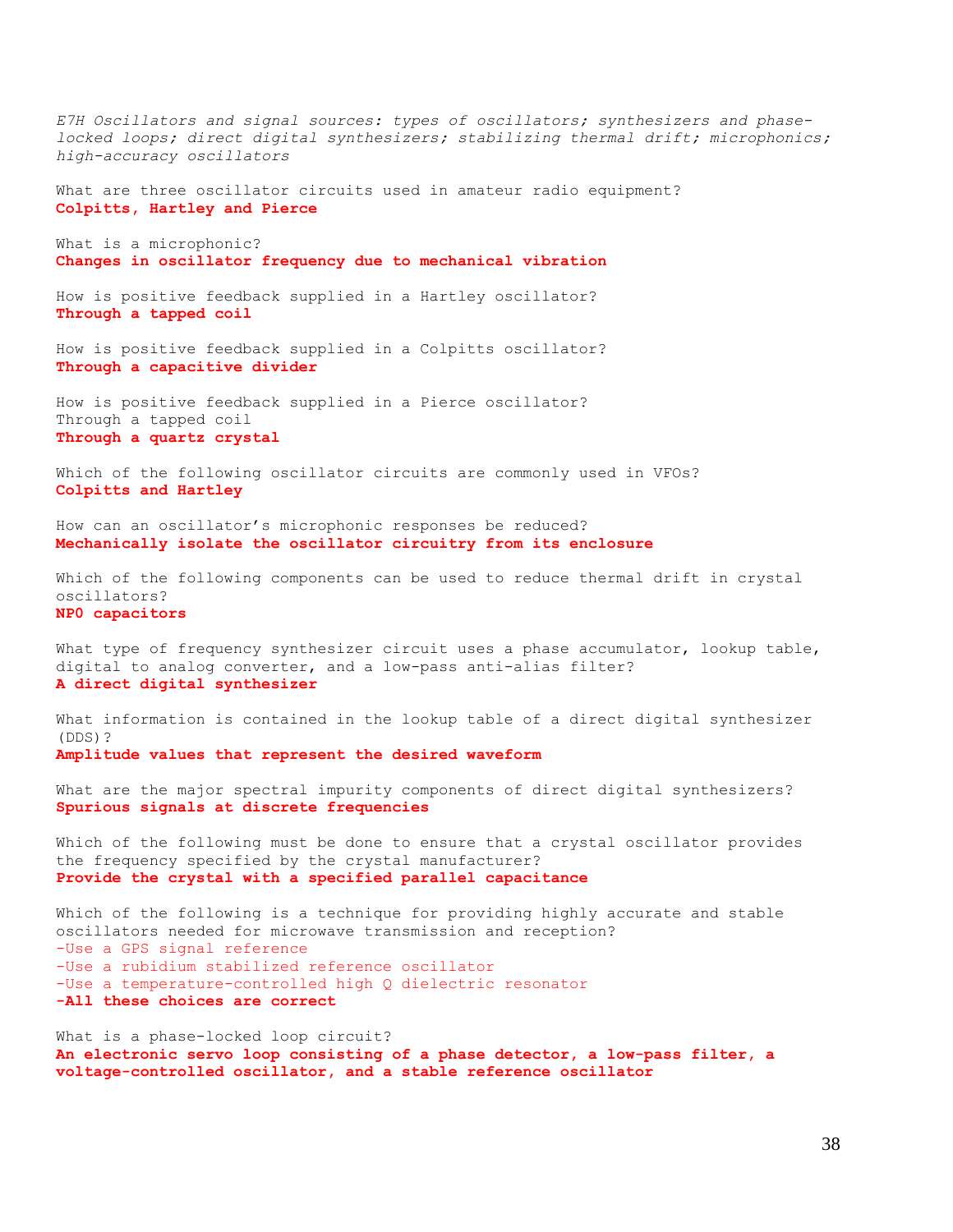Which of these functions can be performed by a phase-locked loop? **Frequency synthesis, FM demodulation**

### **SUBELEMENT E8 - SIGNALS AND EMISSIONS [4 Exam Questions - 4 Groups]**

*E8A AC waveforms: sine, square, and irregular waveforms; AC measurements; average power and PEP of RF signals; Fourier analysis; analog to digital conversion: digital to analog conversion; advantages of digital communications*

What is the name of the process that shows that a square wave is made up of a sine wave plus all its odd harmonics? **Fourier analysis**

Which of the following is a type of analog-to-digital conversion? **Successive approximation**

What type of wave does a Fourier analysis show to be made up of sine waves of a given fundamental frequency plus all its harmonics? **A sawtooth wave**

What is "dither" with respect to analog-to-digital converters? **A small amount of noise added to the input signal to allow more precise representation of a signal over time**

What of the following instruments would be the most accurate for measuring the RMS voltage of a complex waveform? **A true-RMS calculating meter**

What is the approximate ratio of PEP-to-average power in a typical single-sideband phone signal? **2.5 to 1**

What determines the PEP-to-average power ratio of a single-sideband phone signal? **Speech characteristics**

Why would a direct or flash conversion analog-to-digital converter be useful for a software defined radio? **Very high speed allows digitizing high frequencies**

How many different input levels can be encoded by an analog-to-digital converter with 8-bit resolution? **256**

What is the purpose of a low-pass filter used in conjunction with a digital-toanalog converter? **Remove harmonics from the output caused by the discrete analog levels generated**

Which of the following is a measure of the quality of an analog-to-digital converter? **Total harmonic distortion**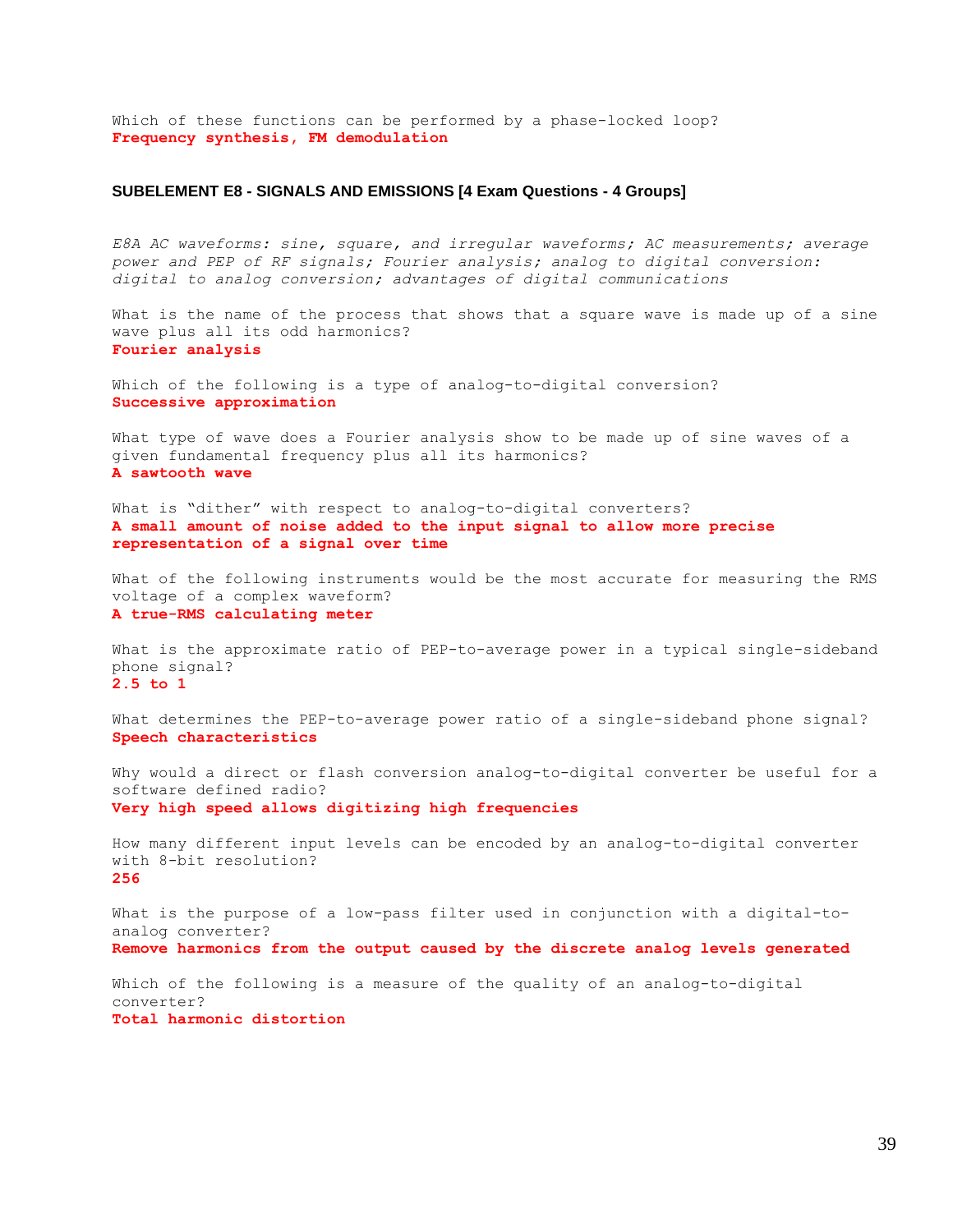*E8B Modulation and demodulation: modulation methods; modulation index and deviation ratio; frequency and time division multiplexing; Orthogonal Frequency Division Multiplexing* What is the modulation index of an FM signal?? **The ratio of frequency deviation to modulating signal frequency** How does the modulation index of a phase-modulated emission vary with RF carrier frequency? **It does not depend on the RF carrier frequency** What is the modulation index of an FM-phone signal having a maximum frequency deviation of 3000 Hz either side of the carrier frequency when the modulating frequency is 1000 Hz? **3** What is the modulation index of an FM-phone signal having a maximum carrier deviation of plus or minus 6 kHz when modulated with a 2 kHz modulating frequency? **3** What is the deviation ratio of an FM-phone signal having a maximum frequency swing of plus-or-minus 5 kHz when the maximum modulation frequency is 3 kHz? **1.67** What is the deviation ratio of an FM-phone signal having a maximum frequency swing of plus or minus 7.5 kHz when the maximum modulation frequency is 3.5 kHz? **2.14** Orthogonal Frequency Division Multiplexing is a technique used for which type of amateur communication? **High-speed digital modes** What describes Orthogonal Frequency Division Multiplexing? **A digital modulation technique using subcarriers at frequencies chosen to avoid intersymbol interference** What is deviation ratio? **The ratio of the maximum carrier frequency deviation to the highest audio modulating frequency** What is frequency division multiplexing? **Two or more information streams are merged into a baseband, which then modulates the transmitter** What is digital time division multiplexing? **Two or more signals are arranged to share discrete time slots of a data transmission** *E8C Digital signals: digital communication modes; information rate vs. bandwidth; error correction.* How is Forward Error Correction implemented?? **By transmitting extra data that may be used to detect and correct transmission errors**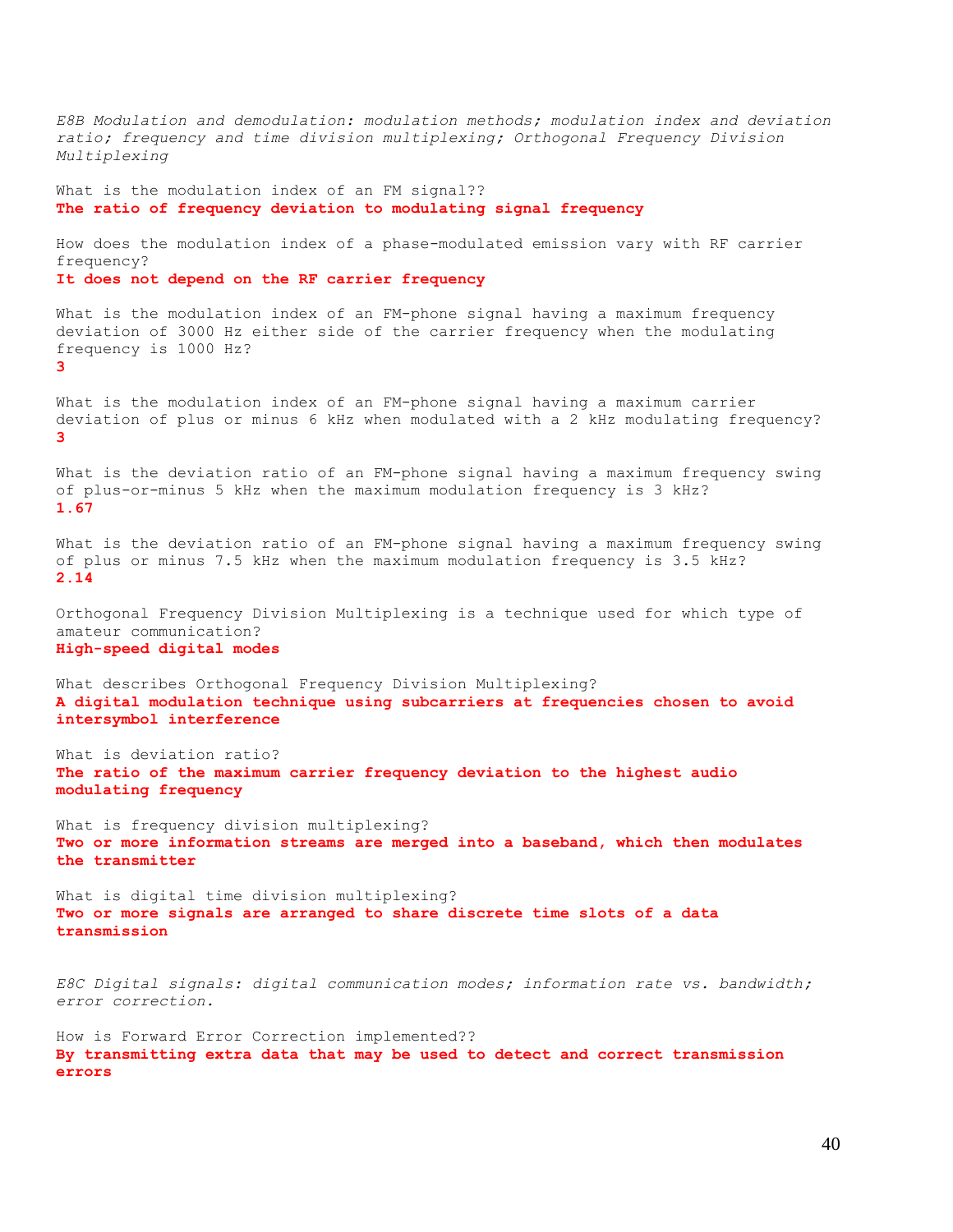What is the definition of symbol rate in a digital transmission? **The rate at which the waveform changes to convey information Why should phase-shifting of a PSK signal be done at the zero crossing of the RF signal?** To minimize bandwidth What technique minimizes the bandwidth of a PSK31 signal? **Use of sinusoidal data pulses** What is the approximate bandwidth of a 13-WPM International Morse Code transmission? **52 Hz** What is the bandwidth of a 170-hertz shift, 300-baud ASCII transmission? **0.5 kHz** What is the bandwidth of a 4800-Hz frequency shift, 9600-baud ASCII FM transmission? **15.36 kHz** How does ARQ accomplish error correction? **If errors are detected, a retransmission is requested** Which digital code allows only one bit to change between sequential code values? **Gray code** How may data rate be increased without increasing bandwidth? **Using a more efficient digital code** What is the relationship between symbol rate and baud? **They are the same** What factors affect the bandwidth of a transmitted CW signal? **Keying speed and shape factor (rise and fall time)** *E8D Keying defects and overmodulation of digital signals; digital codes; spread spectrum* Why are received spread spectrum signals resistant to interference? **Signals not using the spread spectrum algorithm are suppressed in the receiver** What spread spectrum communications technique uses a high-speed binary bit stream to shift the phase of an RF carrier? **Direct sequence** How does the spread spectrum technique of frequency hopping work? **The frequency of the transmitted signal is changed very rapidly according to a pseudorandom sequence also used by the receiving station** What is the primary effect of extremely short rise or fall time on a CW signal? **The generation of key clicks** What is the most common method of reducing key clicks? **Increase keying waveform rise and fall times**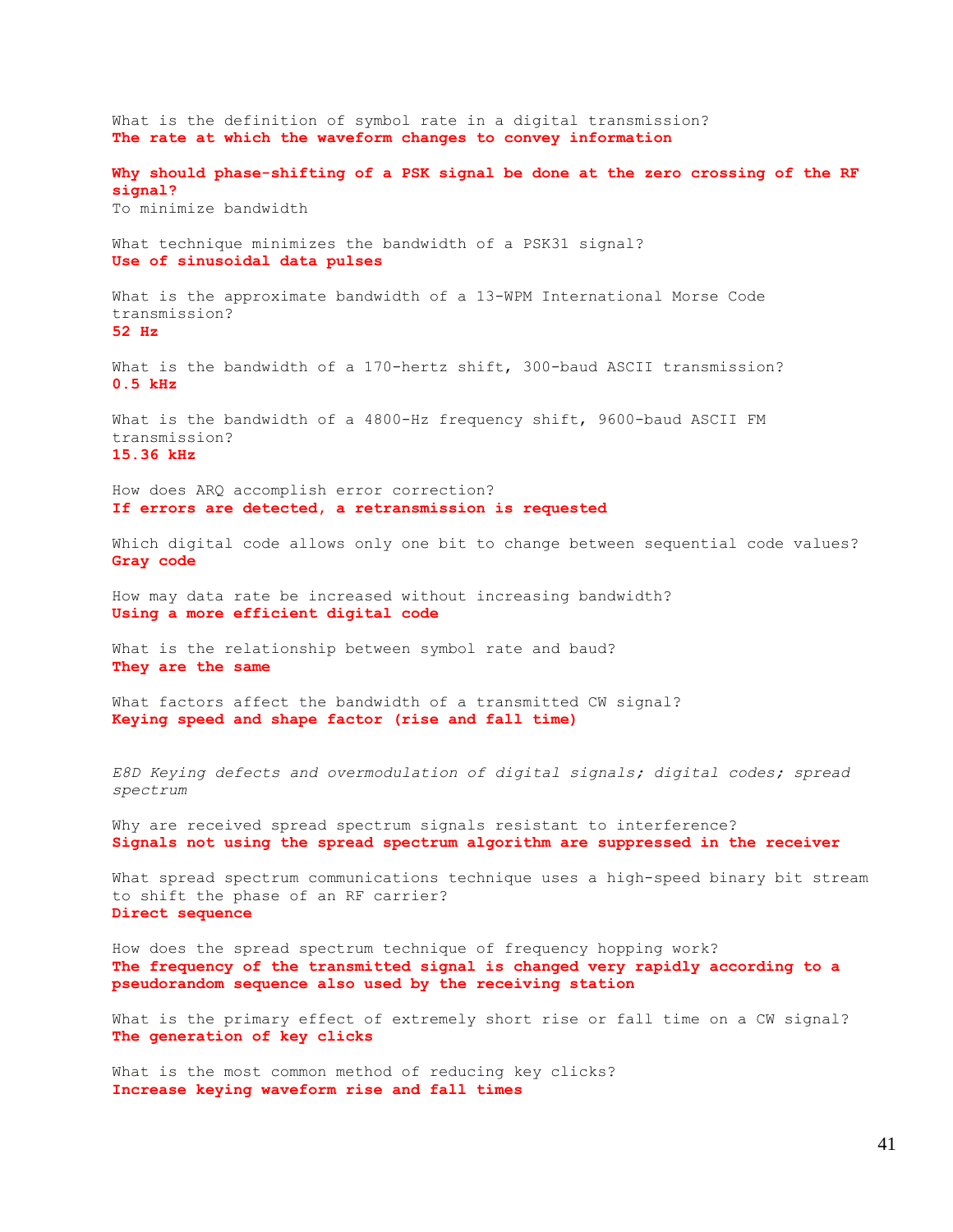What is the advantage of including parity bits in ASCII characters? Foreign language characters can be sent **Some types of errors can be detected**

What is a common cause of overmodulation of AFSK signals? **Excessive transmit audio levels**

What parameter evaluates distortion of an AFSK signal caused by excessive input audio levels? **Intermodulation Distortion (IMD)**

What is considered an acceptable maximum IMD level for an idling PSK signal? **-30 dB**

What are some of the differences between the Baudot digital code and ASCII? **Baudot uses 5 data bits per character, ASCII uses 7 or 8; Baudot uses 2 characters as letters/figures shift codes, ASCII has no letters/figures shift code**

What is one advantage of using ASCII code for data communications? **It is possible to transmit both upper and lower case text**

#### **SUBELEMENT E9 - ANTENNAS AND TRANSMISSION LINES [8 Exam Questions - 8 Groups]**

*E9A Basic Antenna parameters: radiation resistance, gain, beamwidth, efficiency; effective radiated power*

What is an isotropic antenna? **A theoretical, omnidirectional antenna used as a reference for antenna gain**

What is the effective radiated power relative to a dipole of a repeater station with 150 watts transmitter power output, 2 dB feed line loss, 2.2 dB duplexer loss, and 7 dBd antenna gain? **286 watts**

What is the radiation resistance of an antenna? **The value of a resistance that would dissipate the same amount of power as that radiated from an antenna**

Which of the following factors affect the feed point impedance of an antenna? **Antenna height**

What is included in the total resistance of an antenna system? **Radiation resistance plus loss resistance**

What is the effective radiated power relative to a dipole of a repeater station with 200 watts transmitter power output, 4 dB feed line loss, 3.2 dB duplexer loss, 0.8 dB circulator loss, and 10 dBd antenna gain? **317 watts**

What is the effective isotropic radiated power of a repeater station with 200 watts transmitter power output, 2 dB feed line loss, 2.8 dB duplexer loss, 1.2 dB circulator loss, and 7 dBi antenna gain? **252 watts**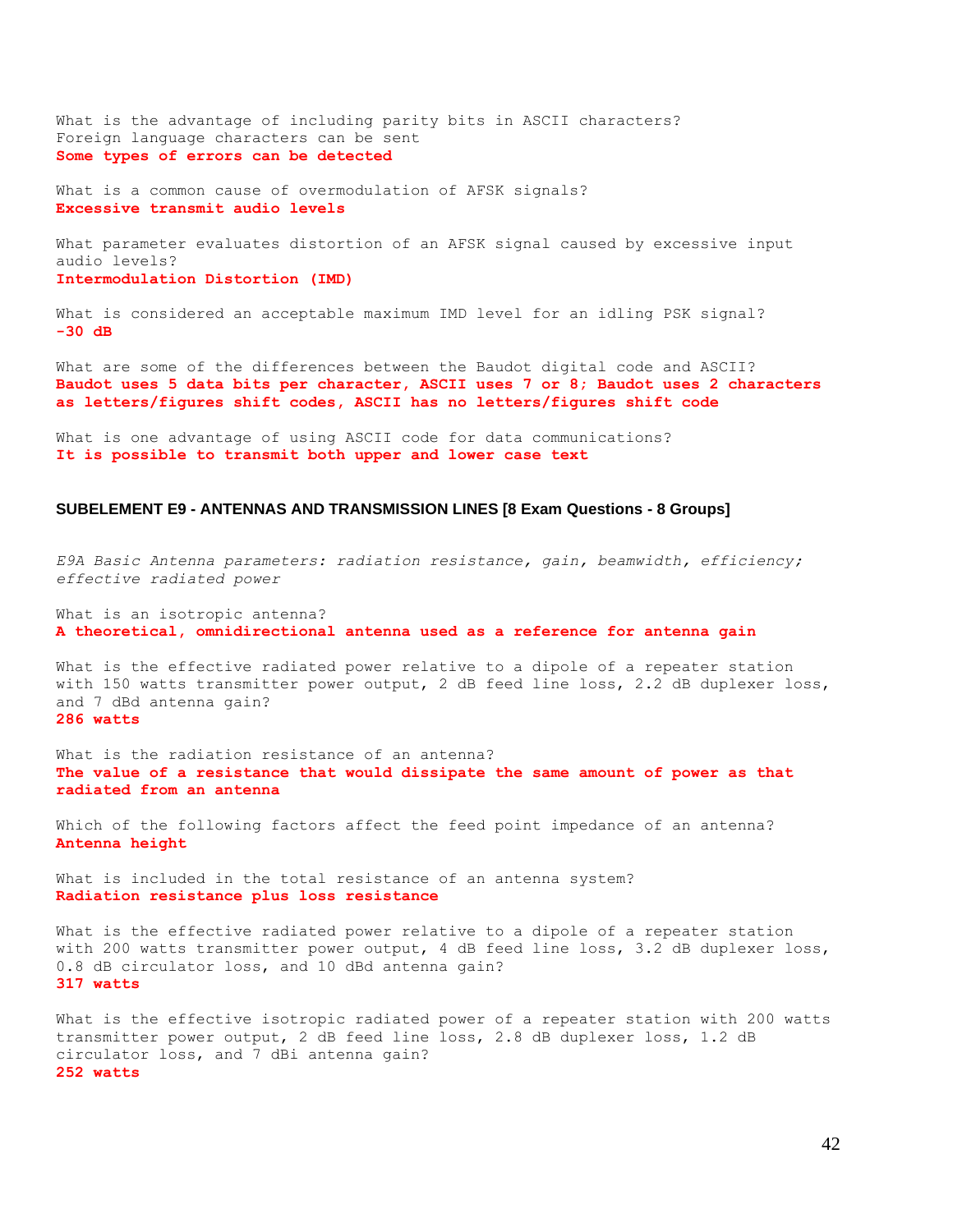What is antenna bandwidth? **The frequency range over which an antenna satisfies a performance requirement**

What is antenna efficiency? **Radiation resistance divided by total resistance**

Which of the following improves the efficiency of a ground-mounted quarter-wave vertical antenna? **Installing a radial system**

Which of the following factors determines ground losses for a ground-mounted vertical antenna operating in the 3 MHz to 30 MHz range? **Soil conductivity**

How much gain does an antenna have compared to a 1/2-wavelength dipole when it has 6 dB gain over an isotropic antenna? **3.85 dB**

What term describes station output, taking into account all gains and losses? **Effective radiated power**

*E9B Antenna patterns and designs: E and H plane patterns; gain as a function of pattern; antenna modeling*



**Figure E9-1** 

In the antenna radiation pattern shown in Figure E9-1, what is the beamwidth? **50 degrees**

In the antenna radiation pattern shown in Figure E9-1, what is the front-to-back ratio? **18 dB**

In the antenna radiation pattern shown in Figure E9-1, what is the front-to-side ratio?

#### **14 dB**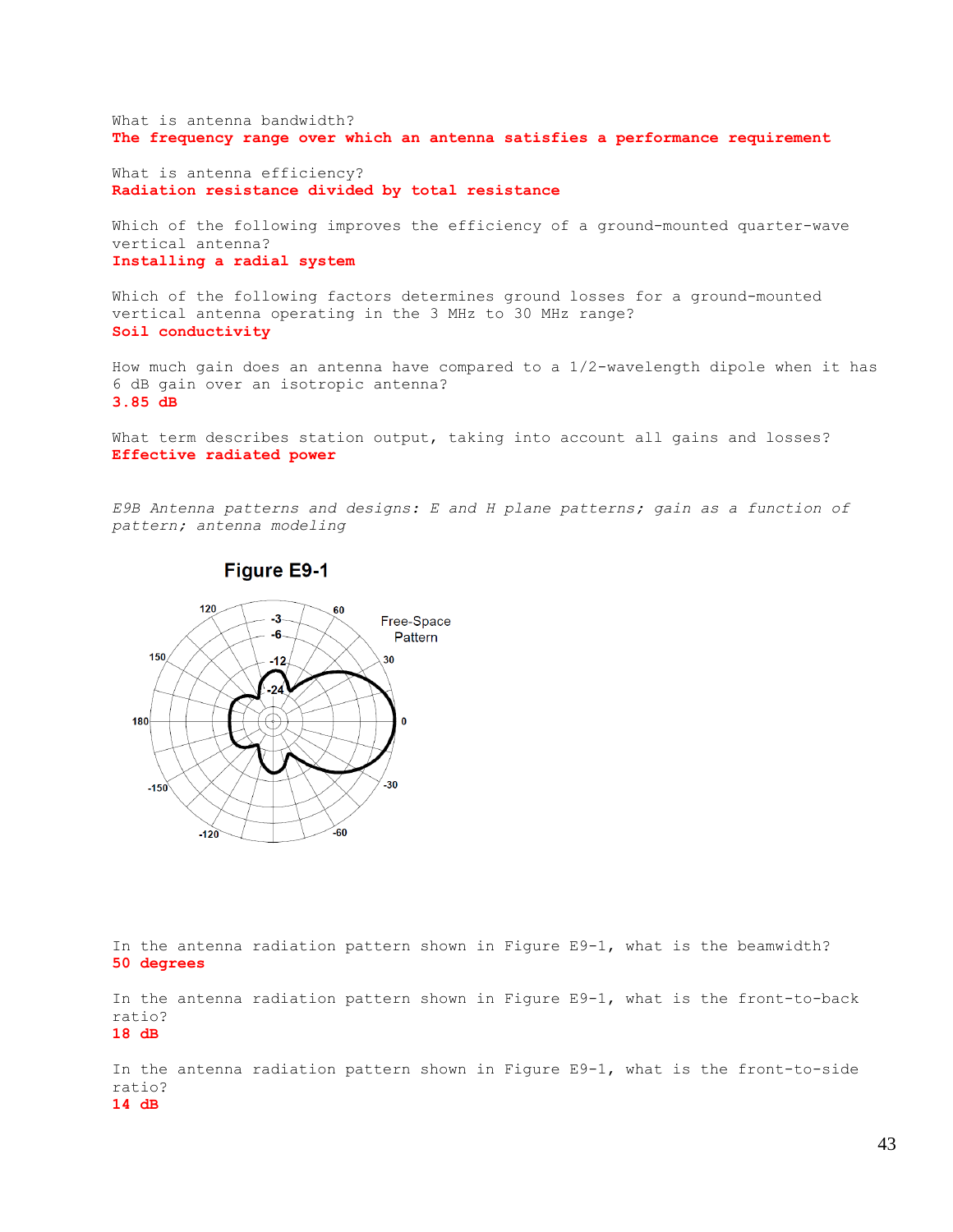



What is the front-to-back ratio of the radiation pattern shown in Figure E9-2? **28 dB**

What type of antenna pattern is shown in Figure E9-2? **Elevation**

What is the elevation angle of peak response in the antenna radiation pattern shown in Figure E9-2? **7.5 degrees**

How does the total amount of radiation emitted by a directional gain antenna compare with the total amount of radiation emitted from a theoretical isotropic antenna, assuming each is driven by the same amount of power? **They are the same**

What is the far field of an antenna? **The region where the shape of the antenna pattern is independent of distance**

What type of computer program technique is commonly used for modeling antennas? **Method of Moments**

What is the principle of a Method of Moments analysis? **A wire is modeled as a series of segments, each having a uniform value of current**

What is a disadvantage of decreasing the number of wire segments in an antenna model below 10 segments per half-wavelength? **The computed feed point impedance may be incorrect**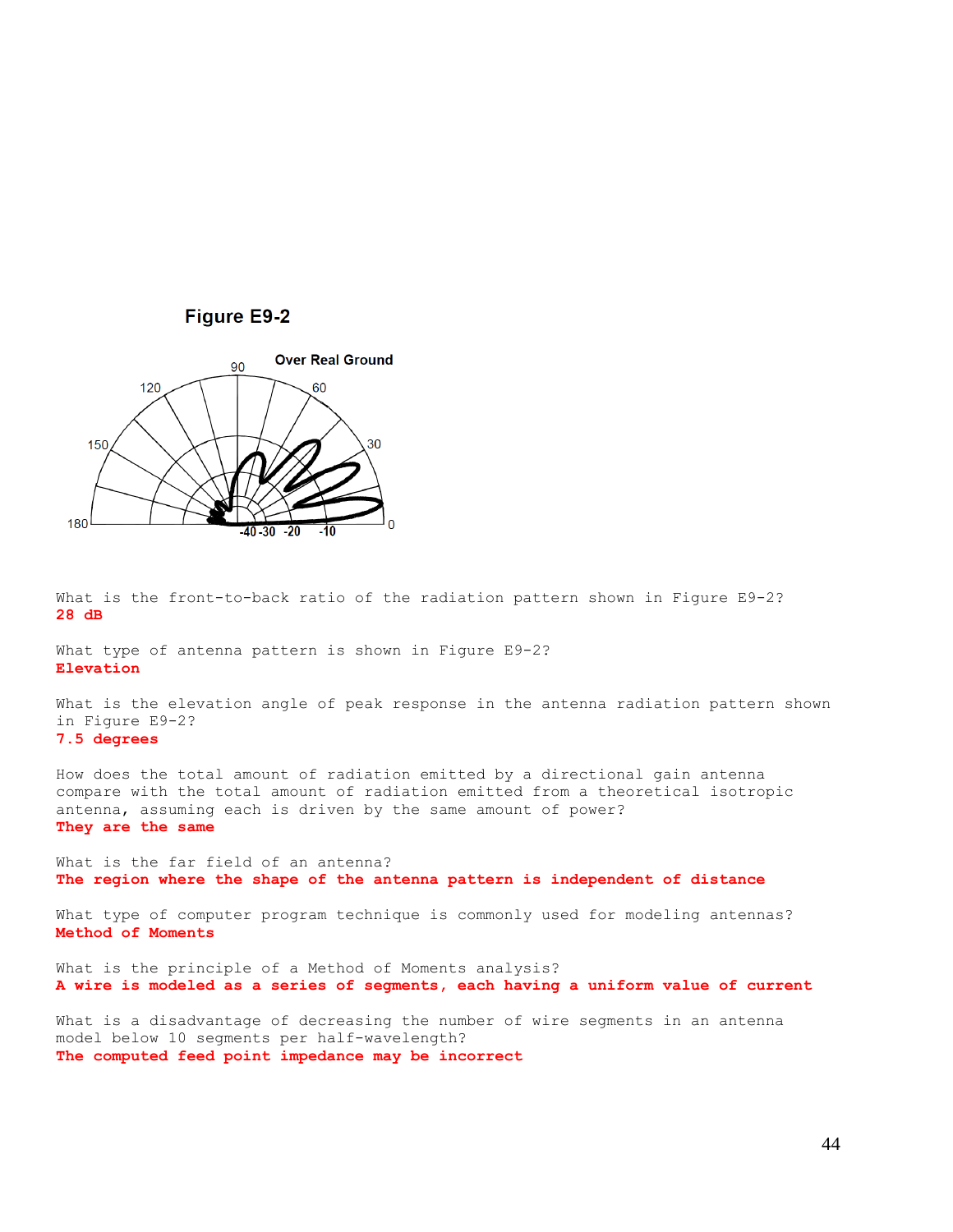*E9C Practical wire antennas; folded dipoles; phased arrays; effects of ground near antennas*

What is the radiation pattern of two 1/4-wavelength vertical antennas spaced 1/2 wavelength apart and fed 180 degrees out of phase? **A figure-8 oriented along the axis of the array**

What is the radiation pattern of two 1/4 wavelength vertical antennas spaced 1/4 wavelength apart and fed 90 degrees out of phase? **Cardioid**

What is the radiation pattern of two 1/4-wavelength vertical antennas spaced 1/2 wavelength apart and fed in phase? **A Figure-8 broadside to the axis of the array**

What happens to the radiation pattern of an unterminated long wire antenna as the wire length is increased? **The lobes align more in the direction of the wire**

Which of the following is a type of OCFD antenna? **A dipole fed approximately 1/3 the way from one end with a 4:1 balun to provide multiband operation**

What is the effect of adding a terminating resistor to a rhombic antenna? **It changes the radiation pattern from bidirectional to unidirectional**

What is the approximate feed point impedance at the center of a two-wire folded dipole antenna? **300 ohms**

What is a folded dipole antenna? **A half-wave dipole with an additional parallel wire connecting its two ends**

Which of the following describes a G5RV antenna? **A multi-band dipole antenna fed with coax and a balun through a selected length of open wire transmission line**

Which of the following describes a Zepp antenna? **An end-fed dipole antenna**

How is the far-field elevation pattern of a vertically polarized antenna affected by being mounted over seawater versus soil? **The low-angle radiation increases**

Which of the following describes an Extended Double Zepp antenna? **A center-fed 1.25-wavelength antenna (two 5/8-wave elements in phase)**

How does the radiation pattern of a horizontally polarized 3-element beam antenna vary with increasing height above ground? **The takeoff angle of the lowest elevation lobe decreases**

How does the performance of a horizontally polarized antenna mounted on the side of a hill compare with the same antenna mounted on flat ground? **The main lobe takeoff angle decreases in the downhill direction**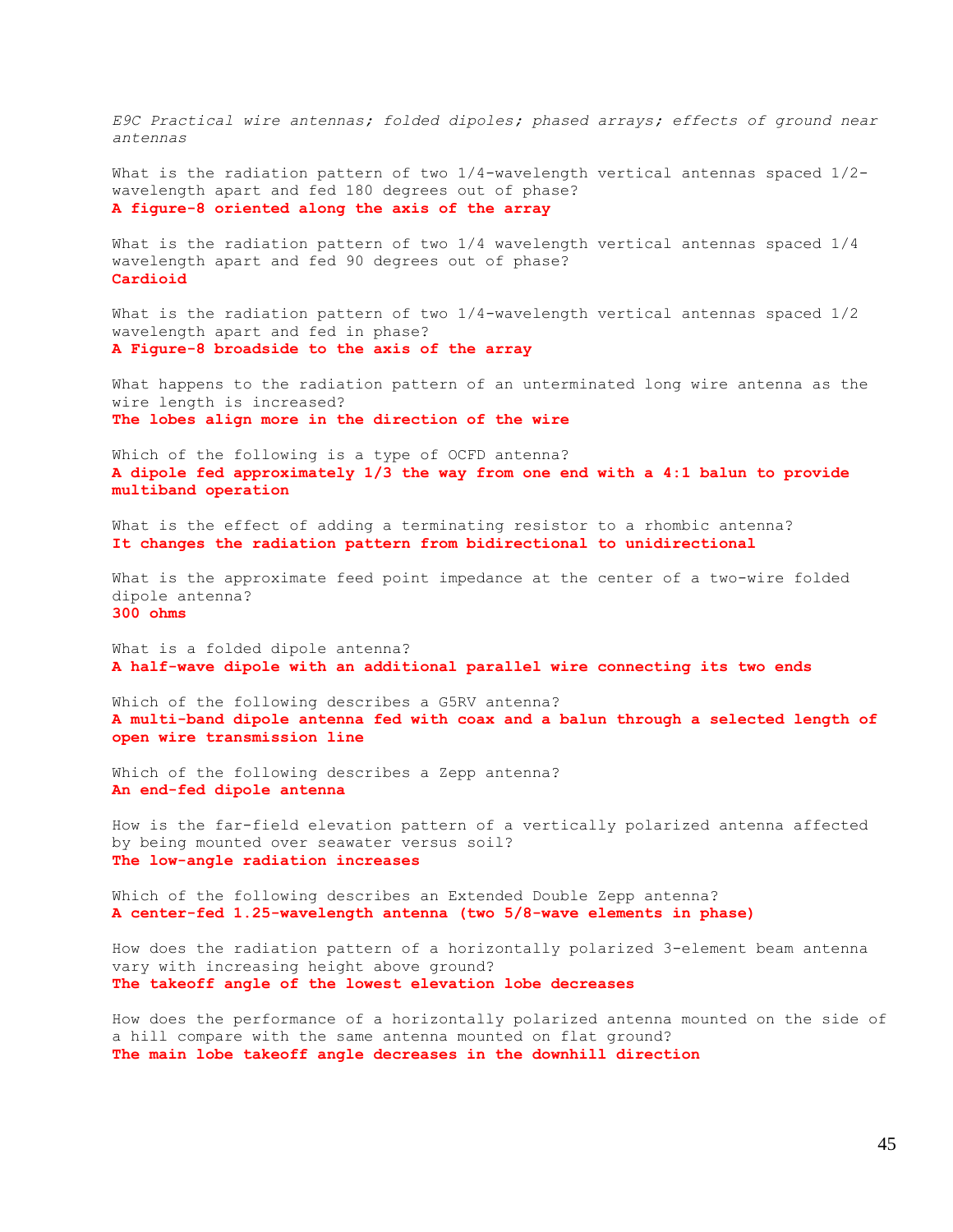*E9D Yagi antennas; parabolic reflectors; circular polarization; loading coils; top loading; feed point impedance of electrically short antennas; antenna Q; RF grounding*

How much does the gain of an ideal parabolic dish antenna change when the operating frequency is doubled? **6 dB**

How can linearly polarized Yagi antennas be used to produce circular polarization? **Arrange two Yagis perpendicular to each other with the driven elements at the same point on the boom fed 90 degrees out of phase**

Where should a high Q loading coil be placed to minimize losses in a shortened vertical antenna? **Near the center of the vertical radiator**

Why should an HF mobile antenna loading coil have a high ratio of reactance to resistance? **To minimize losses**

What usually occurs if a Yagi antenna is designed solely for maximum forward gain? **The front-to-back ratio decreases**

What happens to the SWR bandwidth when one or more loading coils are used to resonate an electrically short antenna? **It is decreased**

What is an advantage of using top loading in a shortened HF vertical antenna? **Improved radiation efficiency**

What happens as the Q of an antenna increases? **SWR bandwidth decreases**

What is the function of a loading coil used as part of an HF mobile antenna? **To cancel capacitive reactance**

What happens to feed-point impedance at the base of a fixed length HF mobile antenna when operated below its resonant frequency? **The radiation resistance decreases and the capacitive reactance increases**

Which of the following conductors would be best for minimizing losses in a station's RF ground system? **Wide flat copper strap**

Which of the following would provide the best RF ground for your station? **An electrically short connection to 3 or 4 interconnected ground rods driven into the Earth**

*E9E Matching: matching antennas to feed lines; phasing lines; power dividers*

What system matches a higher-impedance transmission line to a lower-impedance antenna by connecting the line to the driven element in two places spaced a fraction of a wavelength each side of element center? **The delta matching system**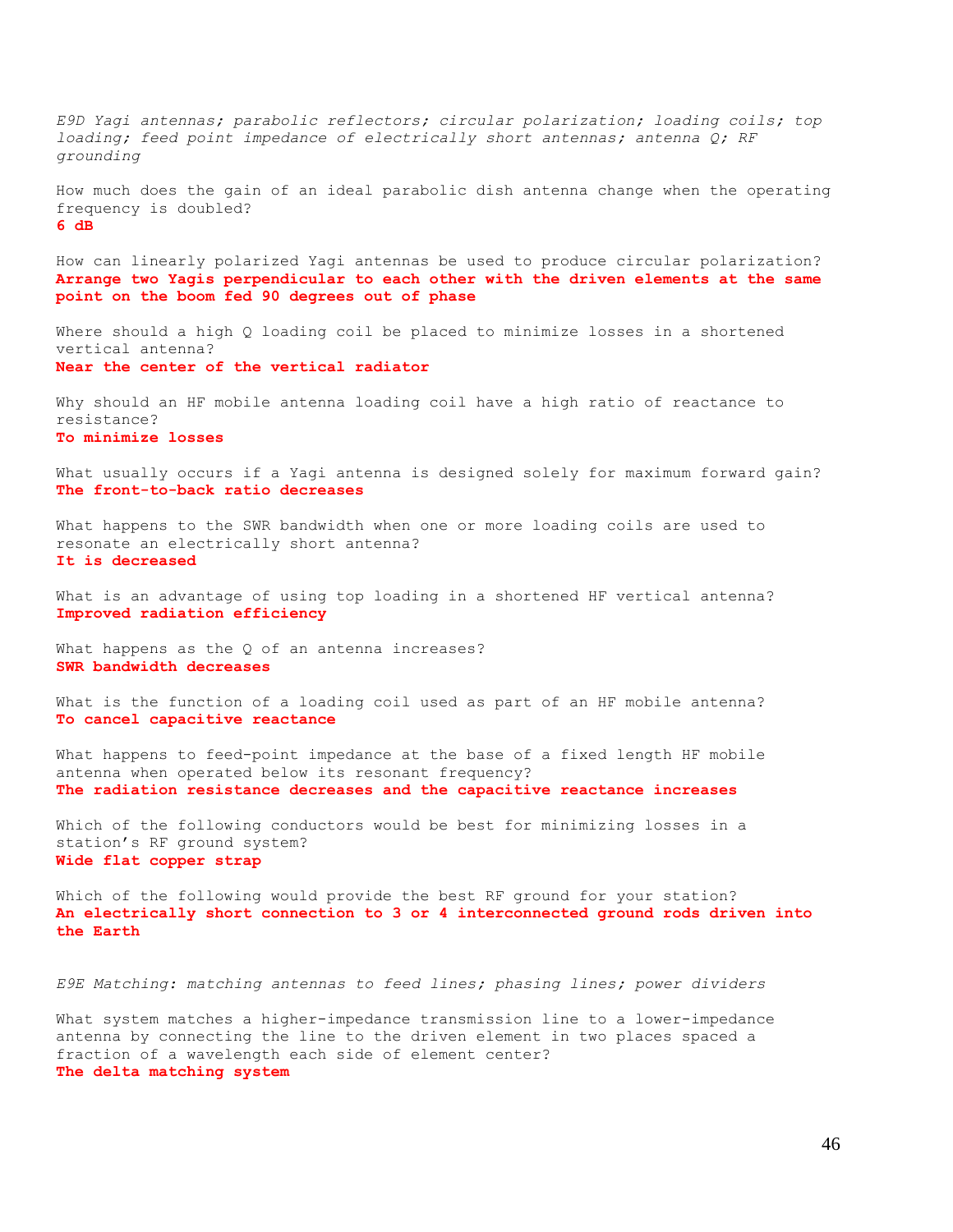What is the name of an antenna matching system that matches an unbalanced feed line to an antenna by feeding the driven element both at the center of the element and at a fraction of a wavelength to one side of center? **The gamma match**

What is the name of the matching system that uses a section of transmission line connected in parallel with the feed line at or near the feed point? **The stub match**

What is the purpose of the series capacitor in a gamma-type antenna matching network? **To cancel the inductive reactance of the matching network**

How must an antenna's driven element be tuned to use a hairpin matching system? **The driven element reactance must be capacitive**

Which of these feed line impedances would be suitable for constructing a quarterwave Q-section for matching a 100-ohm loop to 50-ohm feed line? **75 ohms**

What parameter describes the interactions at the load end of a mismatched transmission line? **Reflection coefficient**

What is a use for a Wilkinson divider? **It is used to divide power equally between two 50-ohm loads while maintaining 50 ohm input impedance**

Which of the following is used to shunt-feed a grounded tower at its base? **Gamma match**

Which of these choices is an effective way to match an antenna with a 100-ohm feed point impedance to a 50-ohm coaxial cable feed line? **Insert a 1/4-wavelength piece of 75-ohm coaxial cable transmission line in series between the antenna terminals and the 50-ohm feed cable**

What is the primary purpose of phasing lines when used with an antenna having multiple driven elements? **It ensures that each driven element operates in concert with the others to create the desired antenna pattern**

*E9F Transmission lines: characteristics of open and shorted feed lines; coax versus open-wire; velocity factor; electrical length; coaxial cable dielectrics*

What is the velocity factor of a transmission line? **The velocity of the wave in the transmission line divided by the velocity of light in a vacuum**

Which of the following has the biggest effect on the velocity factor of a transmission line? **Dielectric materials used in the line**

Why is the physical length of a coaxial cable transmission line shorter than its electrical length? **Electrical signals move more slowly in a coaxial cable than in air**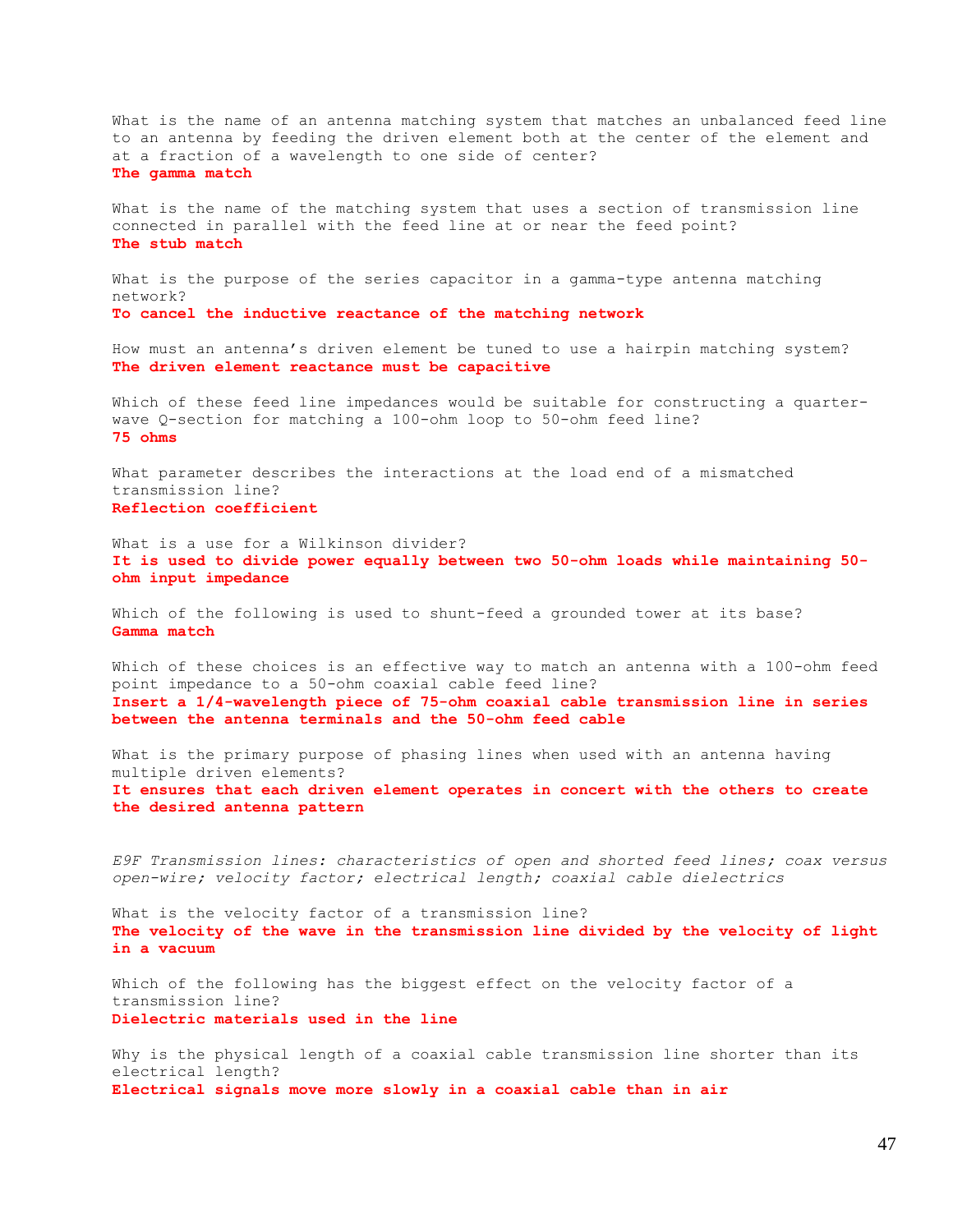What impedance does a 1/2-wavelength transmission line present to a generator when the line is shorted at the far end? **Very low impedance**

What is the approximate physical length of a solid polyethylene dielectric coaxial transmission line that is electrically 1/4 wavelength long at 14.1 MHz? **3.5 meters**

What is the approximate physical length of an air-insulated, parallel conductor transmission line that is electrically 1/2 wavelength long at 14.10 MHz? **10.6 meters**

How does ladder line compare to small-diameter coaxial cable such as RG-58 at 50 MHz?

**Lower loss**

Which of the following is a significant difference between foam dielectric coaxial cable and solid dielectric cable, assuming all other parameters are the same? -Foam dielectric has lower safe operating voltage limits -Foam dielectric has lower loss per unit of length -Foam dielectric has higher velocity factor **-All these choices are correct**

What is the approximate physical length of a foam polyethylene dielectric coaxial transmission line that is electrically 1/4 wavelength long at 7.2 MHz? **8.3 meters**

What impedance does a  $1/8$ -wavelength transmission line present to a generator when the line is shorted at the far end? **An inductive reactance**

What impedance does a  $1/8$ -wavelength transmission line present to a generator when the line is open at the far end? **A capacitive reactance**

What impedance does a  $1/4$ -wavelength transmission line present to a generator when the line is open at the far end? **Very low impedance**

What impedance does a 1/4-wavelength transmission line present to a generator when the line is shorted at the far end? **Very high impedance**

*E9G The Smith chart*

Which of the following can be calculated using a Smith chart? **Impedance along transmission lines**

What type of coordinate system is used in a Smith chart? **Resistance circles and reactance arcs**

Which of the following is often determined using a Smith chart? **Impedance and SWR values in transmission lines**

What are the two families of circles and arcs that make up a Smith chart? **Resistance and reactance**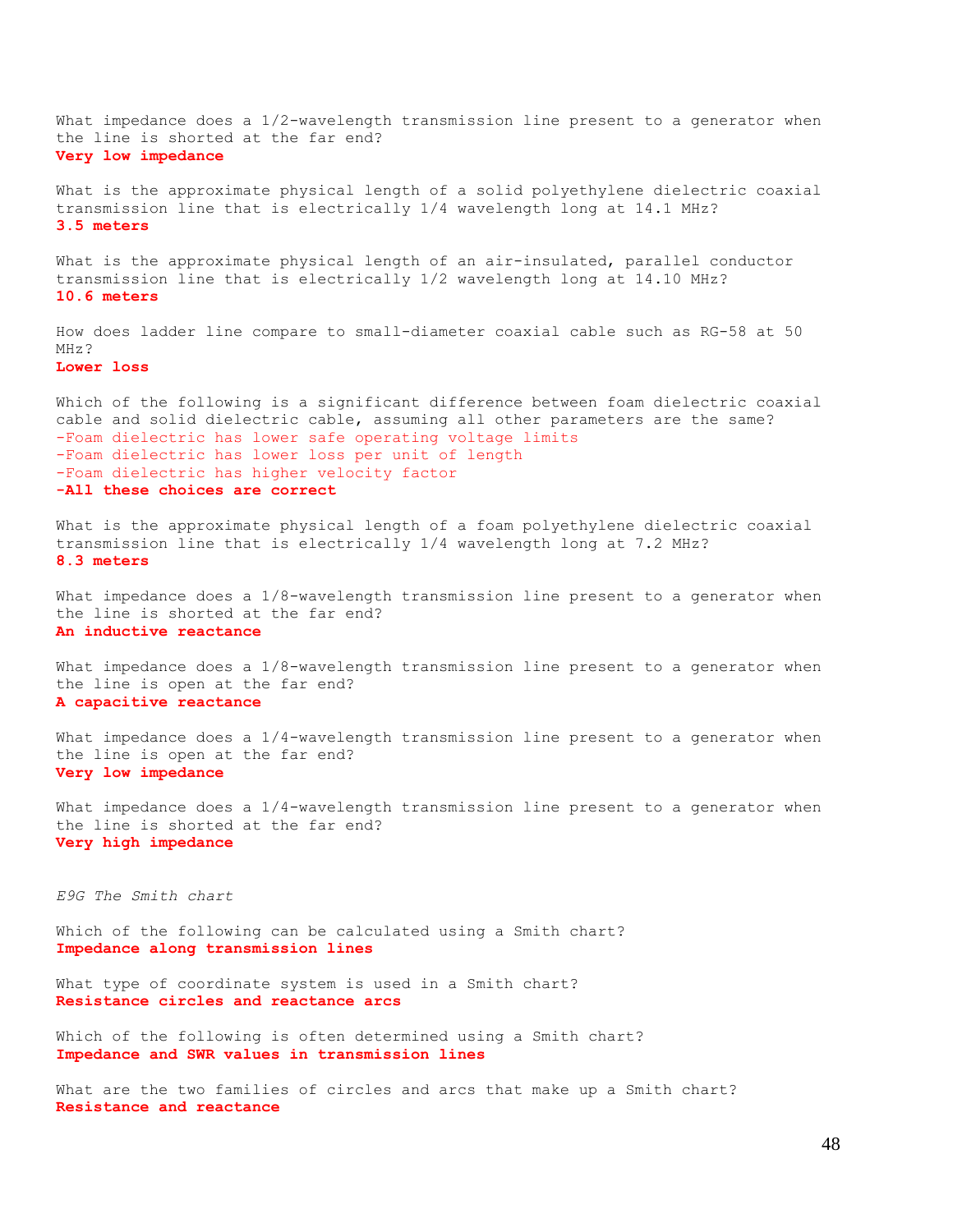Which of the following is a common use for a Smith chart? **Determine the length and position of an impedance matching stub**



On the Smith chart shown in Figure E9-3, what is the name for the large outer circle on which the reactance arcs terminate? **Reactance axis**

On the Smith chart shown in Figure E9-3, what is the only straight line shown? **The resistance axis**

What is the process of normalization with regard to a Smith chart? **Reassigning impedance values with regard to the prime center**

What third family of circles is often added to a Smith chart during the process of solving problems? **Standing wave ratio circles**

What do the arcs on a Smith chart represent? **Points with constant reactance**

How are the wavelength scales on a Smith chart calibrated? **In fractions of transmission line electrical wavelength**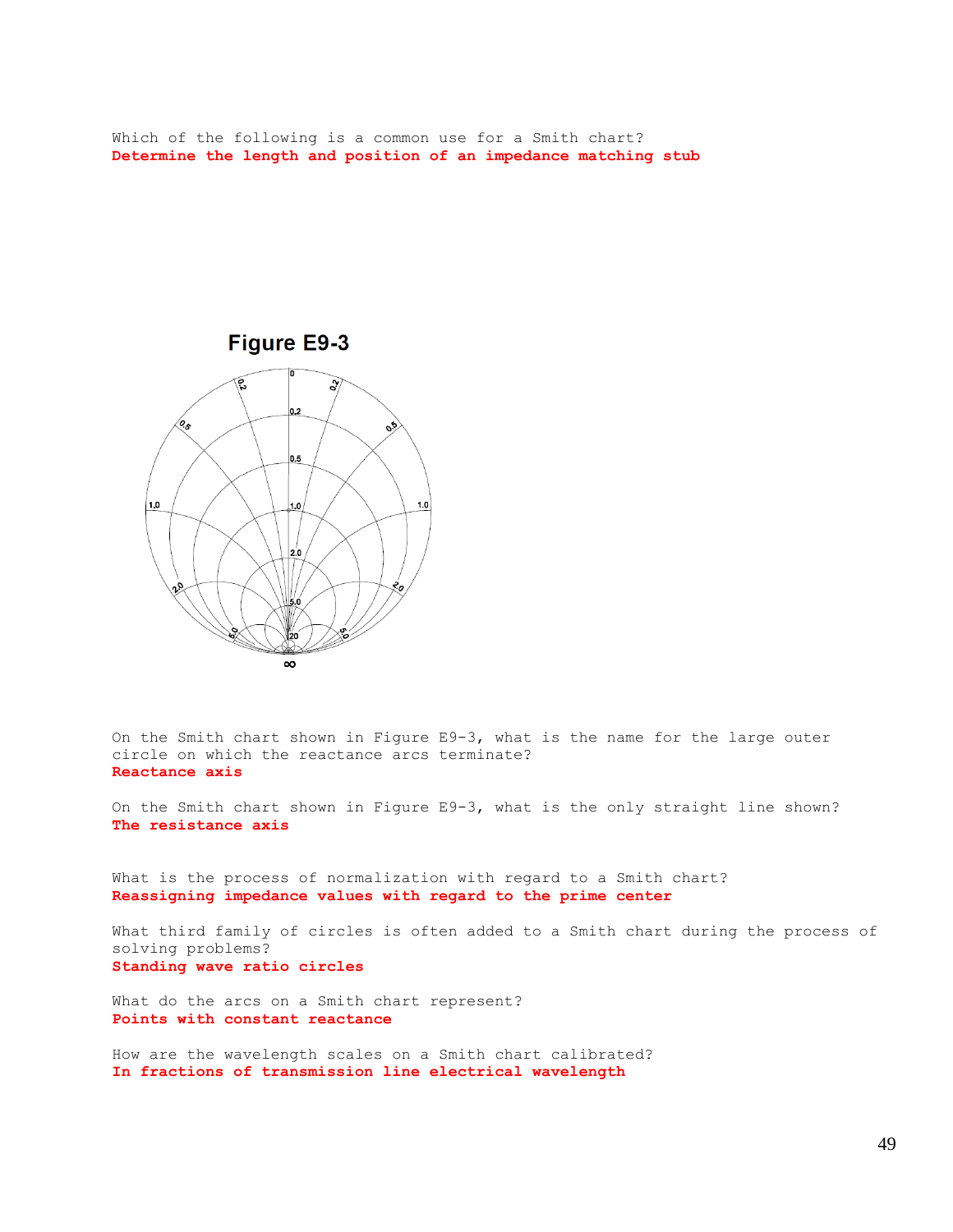*E9H Receiving Antennas: radio direction finding antennas; Beverage antennas; specialized receiving antennas; long-wire receiving antennas* When constructing a Beverage antenna, which of the following factors should be included in the design to achieve good performance at the desired frequency?? **It should be one or more wavelengths long** Which is generally true for low band (160 meter and 80 meter) receiving antennas? **Atmospheric noise is so high that gain over a dipole is not important** What is Receiving Directivity Factor (RDF)? **Forward gain compared to average gain over the entire hemisphere**  What is an advantage of placing a grounded electrostatic shield around a small loop direction-finding antenna? **It eliminates unbalanced capacitive coupling to the surroundings, improving the nulls** What is the main drawback of a small wire-loop antenna for direction finding? **It has a bidirectional pattern** What is the triangulation method of direction finding? **Antenna headings from several different receiving locations are used to locate the signal source** Why is RF attenuation used when direction-finding? **To prevent receiver overload which reduces pattern nulls** What is the function of a sense antenna? **It modifies the pattern of a DF antenna array to provide a null in one direction** What is a Pennant antenna? **A small, vertically oriented receiving antenna consisting of a triangular loop terminated in approximately 900 ohms**  How can the output voltage of a multiple-turn receiving loop antenna be increased? **By increasing the number of turns and/or the area** What feature of a cardioid pattern antenna makes it useful for direction finding? **A very sharp single null SUBELEMENT E0 – SAFETY - [1 exam question -– 1 group]**

*E0A Safety: RF radiation hazards; hazardous materials; grounding* 

What is the primary function of an external earth connection or ground rod? **Lightning protection**

When evaluating RF exposure levels from your station at a neighbor's home, what must you do?? **Ensure signals from your station are less than the uncontrolled Maximum Permitted Exposure (MPE) limits**